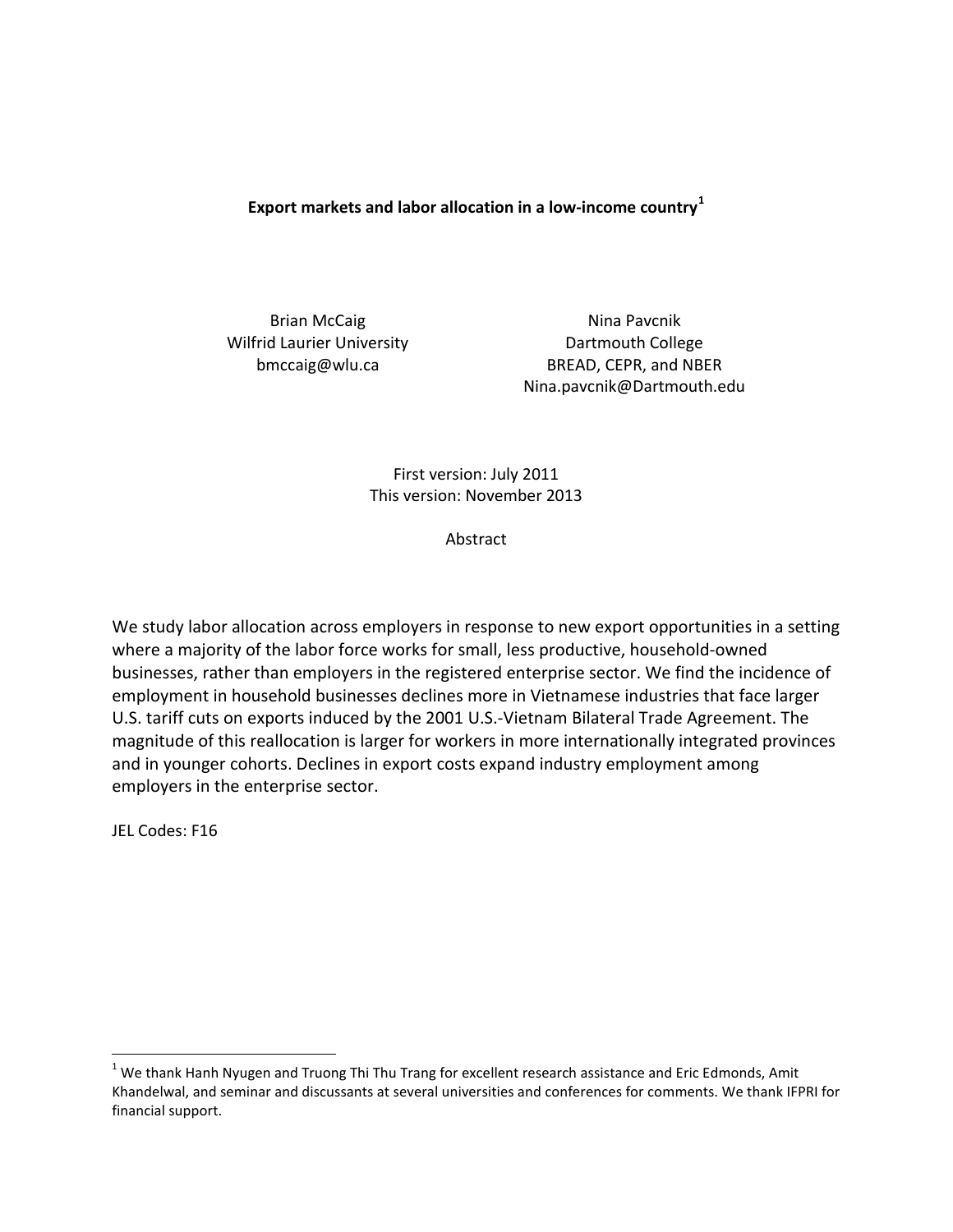### **1. Introduction**

Employment in low-income countries is heavily concentrated in small, less-productive, informal, household-run businesses and economic development requires the reallocation of workers from these businesses toward more productive establishments in the formal modern enterprise sector (Kuznets (1966), Buera and Kaboski (2012)). International trade has the potential to contribute to this labor reallocation. Low-income countries have drastically increased their engagement in international trade, with their share of total world exports growing from 21 to 43 percent between 1992 and 2008 (Hanson (2012)). Export growth outpaced output growth in lowincome countries, with the share of exports in GDP more than doubling from 26 to 55 percent between 1994 and 2008 (Hanson (2012)). In this paper, we examine the effect of export opportunities on the allocation of labor across employers in a low-income country setting. In particular, we study the effect of the declines in the cost of exporting for Vietnamese firms to the U.S. induced by the 2001 U.S.-Vietnam Bilateral Trade Agreement on the allocation of labor across the household business and formal enterprise sectors.

The prevalence of employment in household businesses in low-income countries makes studying labor reallocation in response to trade particularly challenging. Much of the existing evidence on labor reallocation is based on firm-level data that usually cover firms with 10 or more employees or administrative matched employee-employer data covering registered firms, which are excellent sources of information for the formal manufacturing sector.<sup>[2](#page-1-0)</sup> However, in a lowincome country setting, these data sources cover only a small share of the overall labor force because small, household run farms or businesses provide the main source of income for the majority of individuals in low-income countries (Banerjee and Duflo (2007), Golin (2002)). For example, in Vietnam in 2001, only 15 percent of all workers worked for formal, registered employers. This does not simply reflect the well-documented prevalence of agriculture in lowincome countries (Caselli (2005), Restuccia, Yang, and Zhu (2008), Golin, Lagakos, and Waugh 2012). Informal business employment accounts for 66 percent of the manufacturing workforce in Vietnam and for 70 to 80 percent of the manufacturing workforce in countries such as India and Ghana (see Nataraj (2011), Hsieh and Klenow (2009, 2011), Golin (2008)).

<span id="page-1-0"></span> $2$  See, for example, Menezes-Filho and Muendler (2011).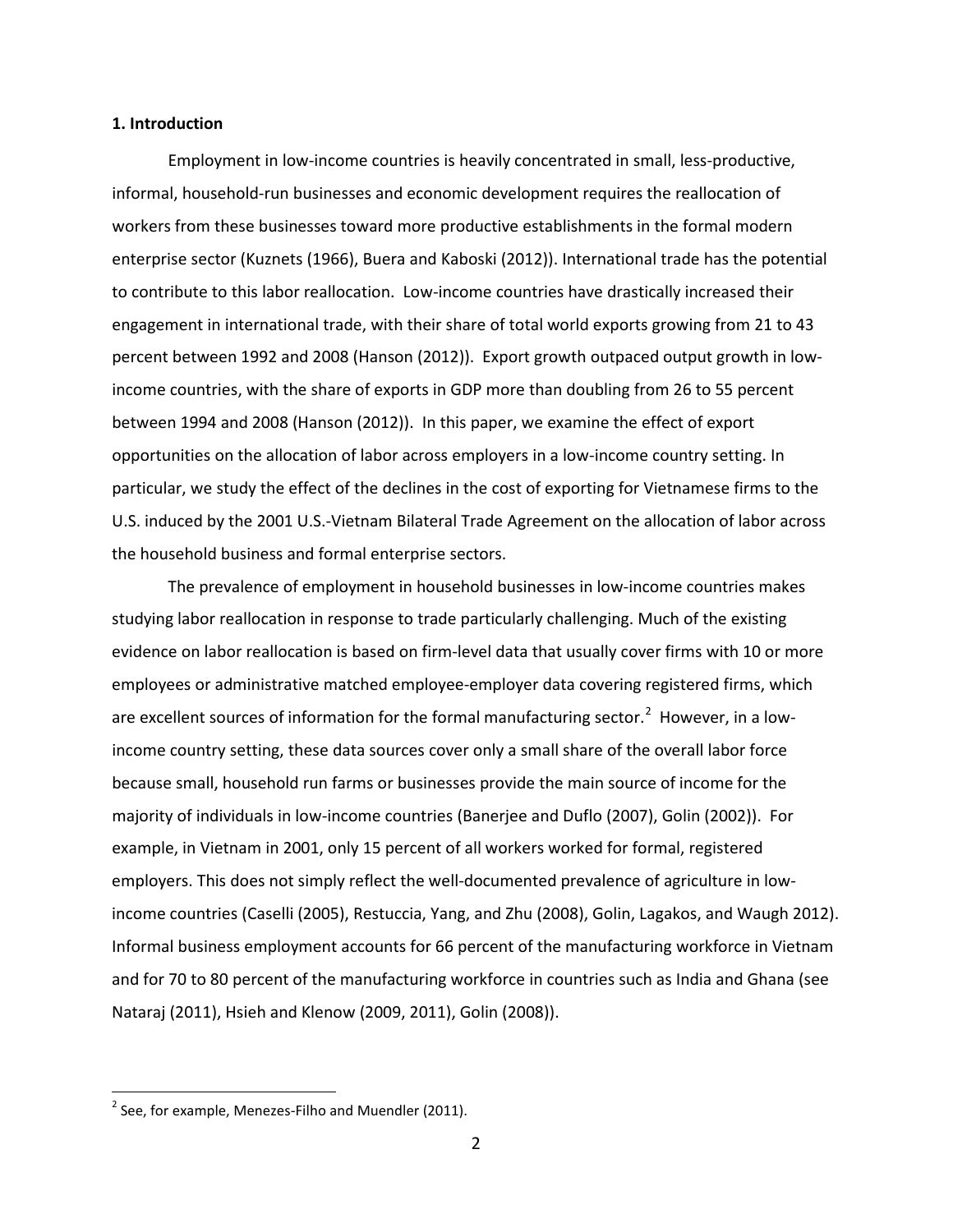Our study relies on labor force modules of several rounds of the Vietnam Household Living Standards Surveys (VHLSS) to examine the effect of a decline in export costs on the allocation of labor across employers. A major benefit of this data is its comprehensive and nationally representative coverage of workers in all industries and in all types of employers, including household businesses. The data records whether a worker works for an employer in the household business sector or the registered enterprise sector, enabling the examination of adjustment to export market opportunities along a margin that is not observed in conventional firm-level data.<sup>[3](#page-2-0)</sup> The systematic relationship between economic development and household business employment across countries (Restuccia and Rogerson (2008), La Porta and Schleifer (2008)) and large labor productivity differences between household-run businesses and other employers (Golin (2008), La Porta and Schleifer (2008)), highlight the potential importance of this margin of adjustment for aggregate productivity. [4](#page-2-1)

We examine labor allocation in response to increased export market opportunities. A large literature establishes the importance of export opportunities for firm productivity, quality and technology upgrading, and investment (Verhoogen (2008), Bustos (2011), Trefler (2004), Brambilla, Porto, and Tarozzi (2012), Brambilla, Lederman, and Porto (2012)). Interestingly, labor allocation responses to export opportunities are less understood than those to unilateral trade reforms.<sup>[5](#page-2-2)</sup> Labor market reallocation in response to export market opportunities are of particular interest given policy attempts to further liberalize market access for developing countries through the WTO negotiation rounds and bilateral and regional free trade agreements.

The principle trade policy change induced by the U.S.-Vietnam Bilateral Trade Agreement (henceforth, the BTA) was an immediate drop in U.S. tariffs on Vietnamese exports. The BTA reduced tariffs on Vietnamese exports to the U.S. on average by 23.4 percentage points, substantially lowering the cost of exporting Vietnamese products to the to the U.S. The growth in exports to the U.S. subsequent to the BTA represented a substantial shock to Vietnam's economy

<span id="page-2-0"></span> $3$  In Vietnam a household business is a business that has not registered as an enterprise under Vietnam's Enterprise Law. Not all businesses are required to register as an enterprise. See Section 4 for further details.<br><sup>4</sup> The existing literature on trade and informality focuses on a different aspect of informality, namely compliance

<span id="page-2-1"></span>with payroll taxes and other labor market regulation among the formal firms in middle-income countries in Latin America (see, for example, Menezes-Filho and Muendler (2011), Goldberg and Pavcnik (2003), Cosar, Gunar and Tybout (2011)).<br><sup>5</sup> See Menezes-Filho and Muendler (2011), Kovak (2011), Topalova (2007, 2010), Attanasio, Goldberg, and Pavcnik

<span id="page-2-2"></span><sup>(2004)</sup> and studies surveyed in Goldberg and Pavcnik (2007) for evidence on trade and labor reallocation in response to unilateral import tariff liberalizations.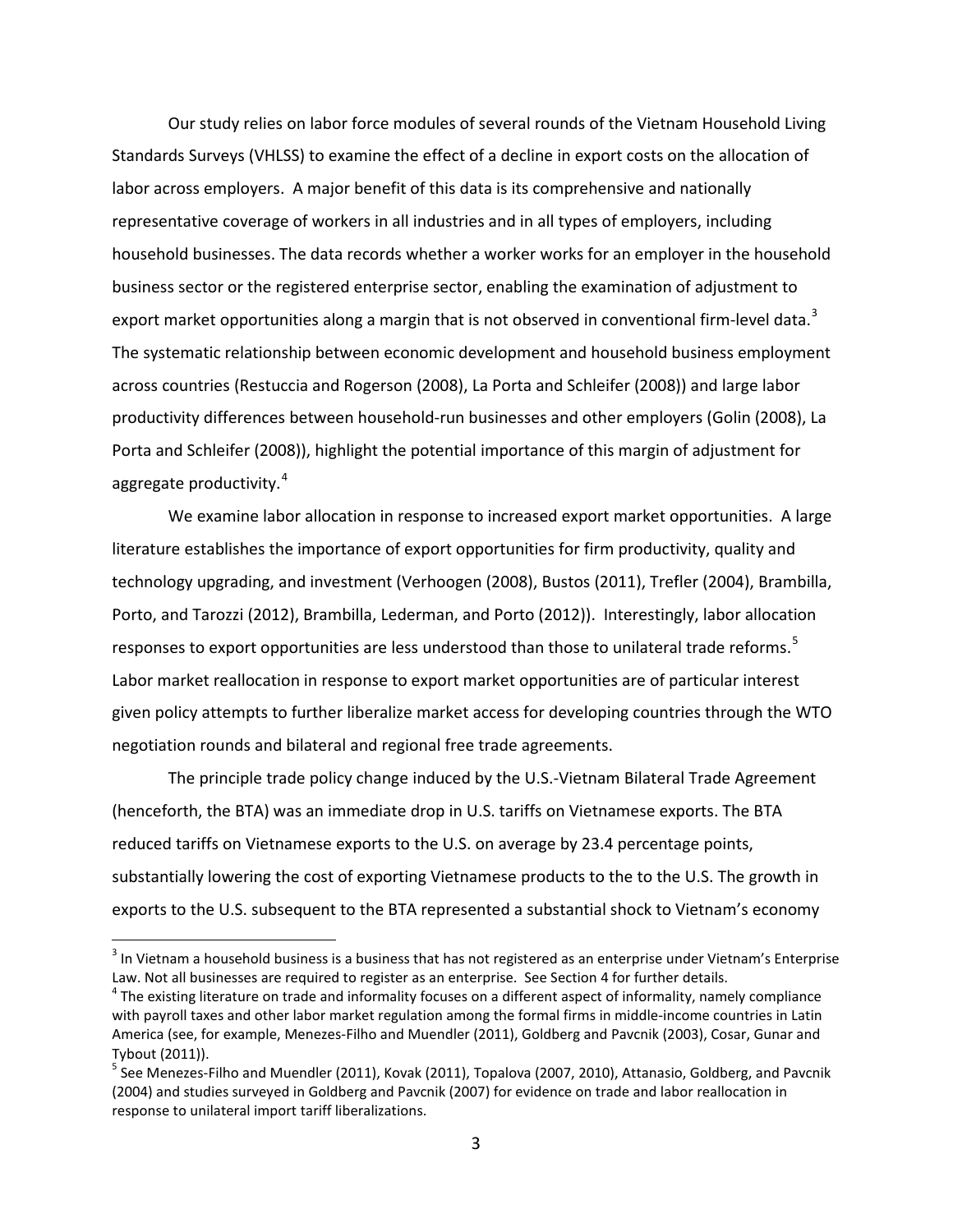(see Figure 1). Vietnamese exports to the U.S. grew from 7.1 to 19.0 percent of Vietnam's total exports (Figure 2) and grew from 3.9 to 12.5 percent of Vietnam's GDP between 2001 and 2004.<sup>[6](#page-3-0)</sup> We show that Vietnamese industries that faced greater decline in U.S. tariffs observed greater export growth.

To examine the effect of new export opportunities on the allocation of labor across different types of employers within industries and across industries, we link the BTA-induced tariff cuts on Vietnamese exports to information on industry of employment and type of employer using the Vietnam Household Living Standards Surveys (VHLSS) spanning the policy change. As we discuss in detail in Section 3, the nature of the BTA, which induced declines in U.S. tariffs by the U.S. moving Vietnam from Column 2 to the pre-existing MFN tariff schedule, makes the industry-specific tariff declines in U.S. tariffs plausibly unrelated to industry-specific economic conditions in Vietnam during the early 2000s (McCaig (2011)). We rule out spurious correlation between declines in U.S. tariffs and concurrent global demand or supply shocks in Vietnamese products. While Vietnamese industries that faced greater decline in U.S. tariffs observed greater export growth, U.S tariff declines were not predictive of Vietnamese export growth prior to the agreement nor were they correlated with Vietnamese export growth to the European Union, another high-income export destination.

Our analysis suggests that the reallocation of labor from household businesses to employers in the enterprise sector provides an important margin of adjustment to new exporting opportunities. The aggregate share of workers in household businesses declined in Vietnam during the early 2000s, with approximately half of this decline due to the relative contraction of industries that tend to organize production in small household businesses, namely agriculture and aquaculture. The remaining half owes to the reallocation of labor from household businesses to larger, more formal employers within industries. This within-industry component is particularly pronounced in manufacturing. Industries that experience larger declines in tariffs on Vietnamese exports to the U.S. observe a greater decrease in the incidence of household business employment. Our estimates imply that expanded export opportunities could account for 40 percent of the increase in enterprise sector employment in manufacturing during this period. Our results are

<span id="page-3-0"></span> $6$  The share of Vietnam's exports going to the US is based on Vietnam's reported exports in UN Comtrade while the ratio of U.S. exports to GDP also uses World Development Indicators data on exports of goods and services as a percentage of GDP in Vietnam.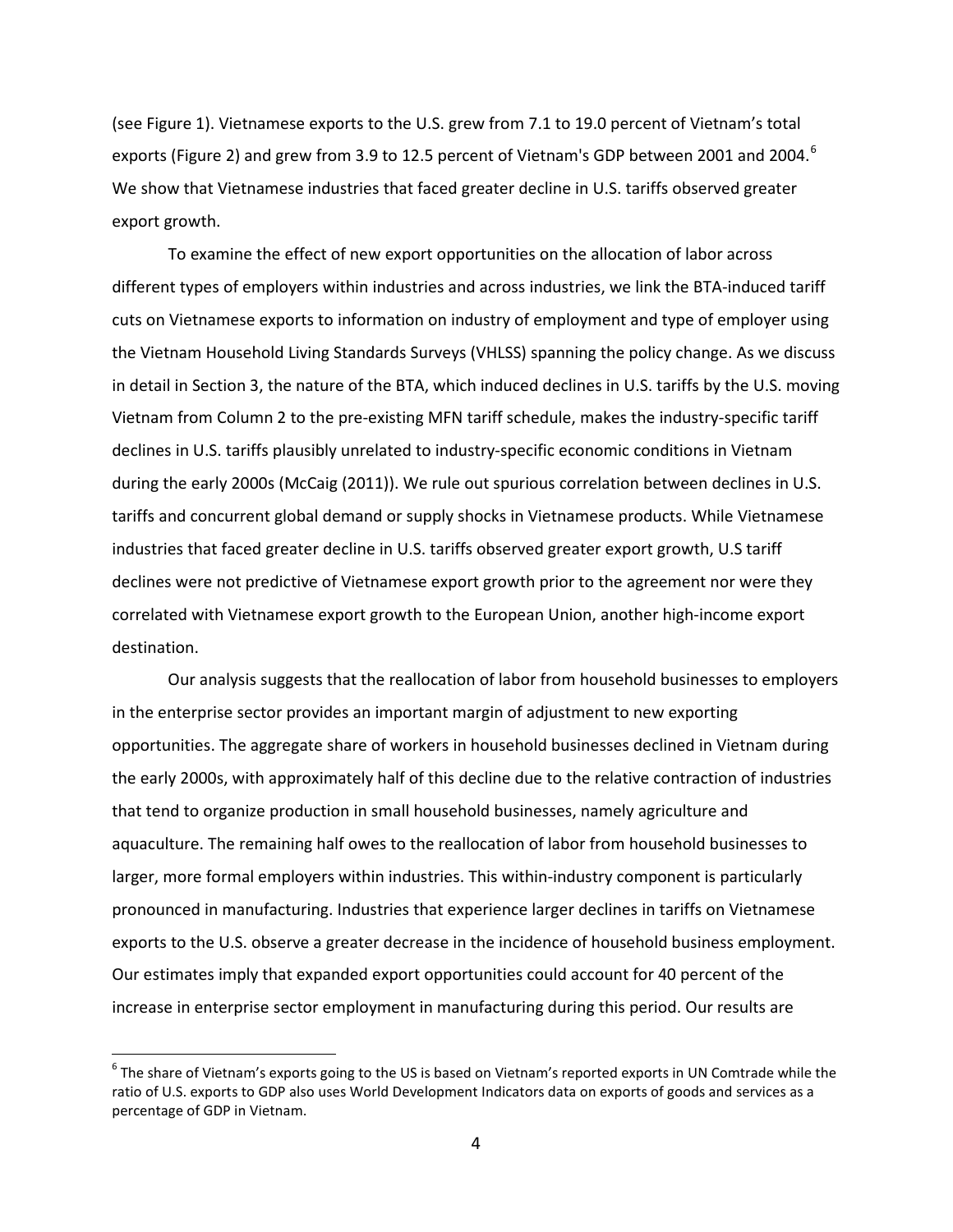robust to a falsification check, where we find no evidence of the relationship between U.S. tariff reductions and declines in the incidence of household business employment prior to the implementation of the agreement. Our data also contains a smaller individual panel component, enabling us to confirm the robustness of our findings to time-invariant unobserved heterogeneity across workers.

Our results are consistent with the predictions of the Melitz (2003) style models and models such as Lucas (1978), whereby an increase in labor demand (induced by trade) leads to a reallocation of workers toward more productive establishments. This mechanism is also supported by McCaig (2011), who finds that the BTA-induced declines in US tariffs lead to decreases in poverty and increases in wages (especially for less educated workers) in geographic areas of Vietnam more exposed to exporting. We also find that not all individuals are affected equally. Individuals living in more internationally integrated provinces and younger workers are more likely to reallocate from household businesses toward more formal employers in response to export opportunities.

Overall, while changes in the economy-wide structure of employment across industries appear uncorrelated with tariff changes, export opportunities have shifted the structure of employment across industries among the registered, enterprise employers, which are most directly impacted by new export opportunities. The new export opportunities lead to a more pronounced expansion of industry employment in the enterprise sector.

Our results not only contribute to the literature on labor allocation and trade, but also relate to the recent literature on firm heterogeneity and aggregate output differences in developing countries. Recent studies quantify the productivity losses associated with the misallocation of resources across heterogeneous sectors or firms in developing countries (see for example, Caselli (2005), Rodrik and McMillan (2011), Banerjee and Duflo (2005), Restuccia and Rogerson (2008), Hsieh and Klenow (2009)). Our study suggests that the elimination of a product market distortion, such as export market liberalization, induces a movement of labor away from household businesses, which tend to be less productive and pay lower wages for observationally equivalent workers, to larger, more productive formal firms. Our estimates imply that the BTA induced reallocation of workers from household businesses into enterprises increased labor productivity (as measured by revenue per worker) within manufacturing by 5.6 percent per year. The reallocation of labor from household businesses to other employers might thus lead to aggregate productivity gains through the reallocation of labor toward more productive uses.

5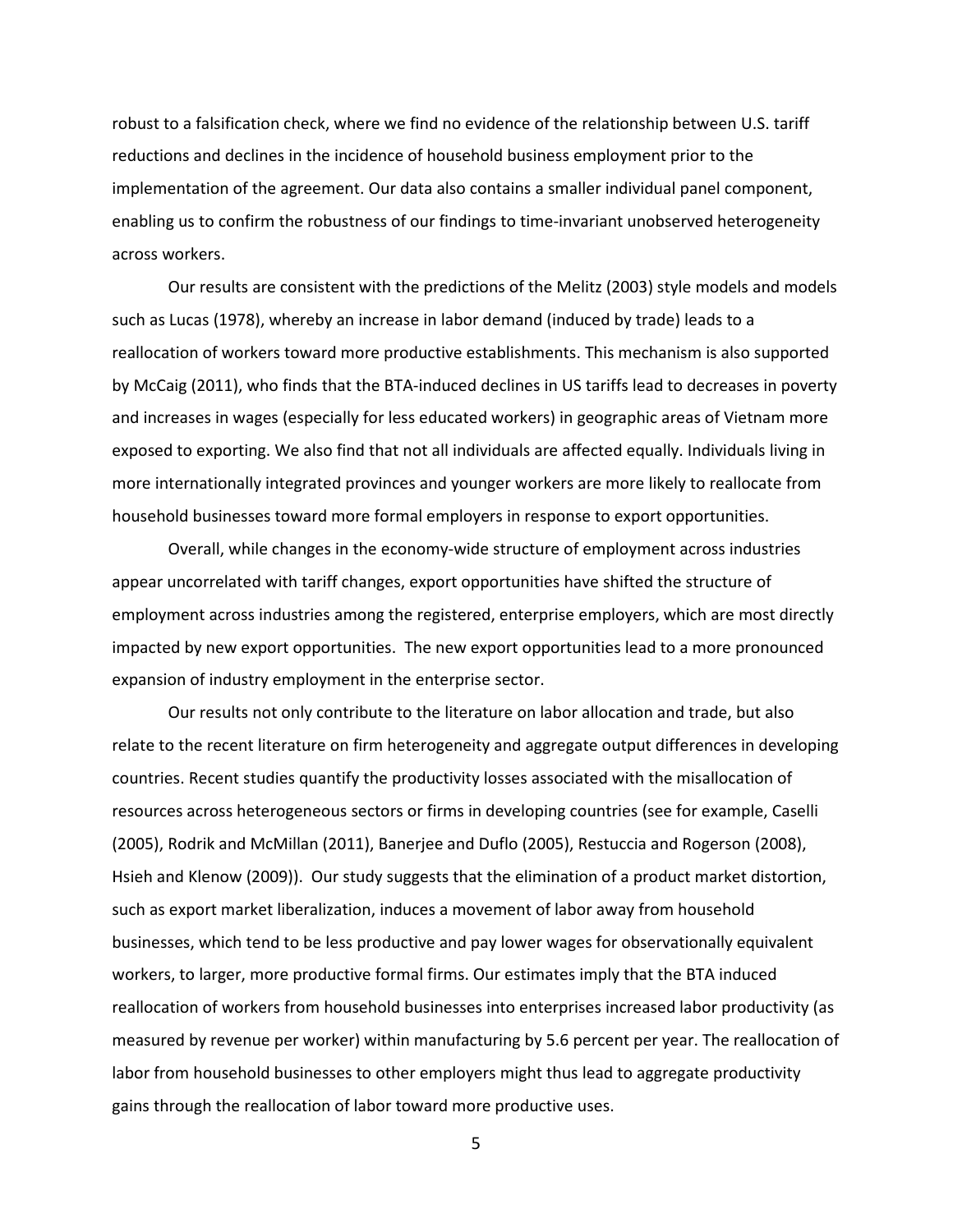The rest of the paper is organized as follows. Section 2 summarizes a conceptual framework to examine how changes in export market opportunities affect the allocation of labor across employers. Section 3 provides a detailed description of the BTA. Section 4 describes the data. Section 5 discusses our empirical methodology and results. Section 6 concludes.

#### **2. A conceptual framework**

We examine the allocation of labor across employers and industries in response to increased export market access. In this section we highlight two channels through which a reduction in industry tariffs on Vietnamese exports induced by the BTA could influence the composition of employment between smaller, less formal employers (such as household businesses) and larger, more formal employers.

First, the BTA differentially increased export market access across several industries. Models of trade based on comparative advantage suggest that export market opportunities will induce workers to move into industries that experienced greater increases in foreign market access (i.e., large foreign tariff cuts) and away from industries that are less affected by cuts in foreign tariffs. In this setting trade policy could affect the incidence of aggregate employment in smaller, less formal firms (such as household businesses) by changing the composition of industries that differ in their reliance on household business production. If the expanding industries are industries that rely more heavily on household business production, then it is possible that trade liberalization would lead to an increase of employment in non-household businesses in the aggregate. For example, suppose that production in agriculture is more prone to be organized around household businesses than in apparel. If export market opening increases the relative demand for apparel, the expansion of the apparel sector will decrease the aggregate share of jobs in household businesses in the economy. However, if trade liberalization increases the relative demand for agriculture, the aggregate share of household business employment could increase. This example illustrates that, more generally, the total effect of trade on the composition of employment across employers through the between industry channel depends on the nature of the trade liberalization in question and the relative informality of the industries subject to the biggest reductions in foreign tariffs.

Second, a reduction in an industry tariff on Vietnamese exports to the United States will increase demand for Vietnamese products and induce an increase in labor demand in that industry. The increase in the industry product and labor demand will likely not be equally distributed across

6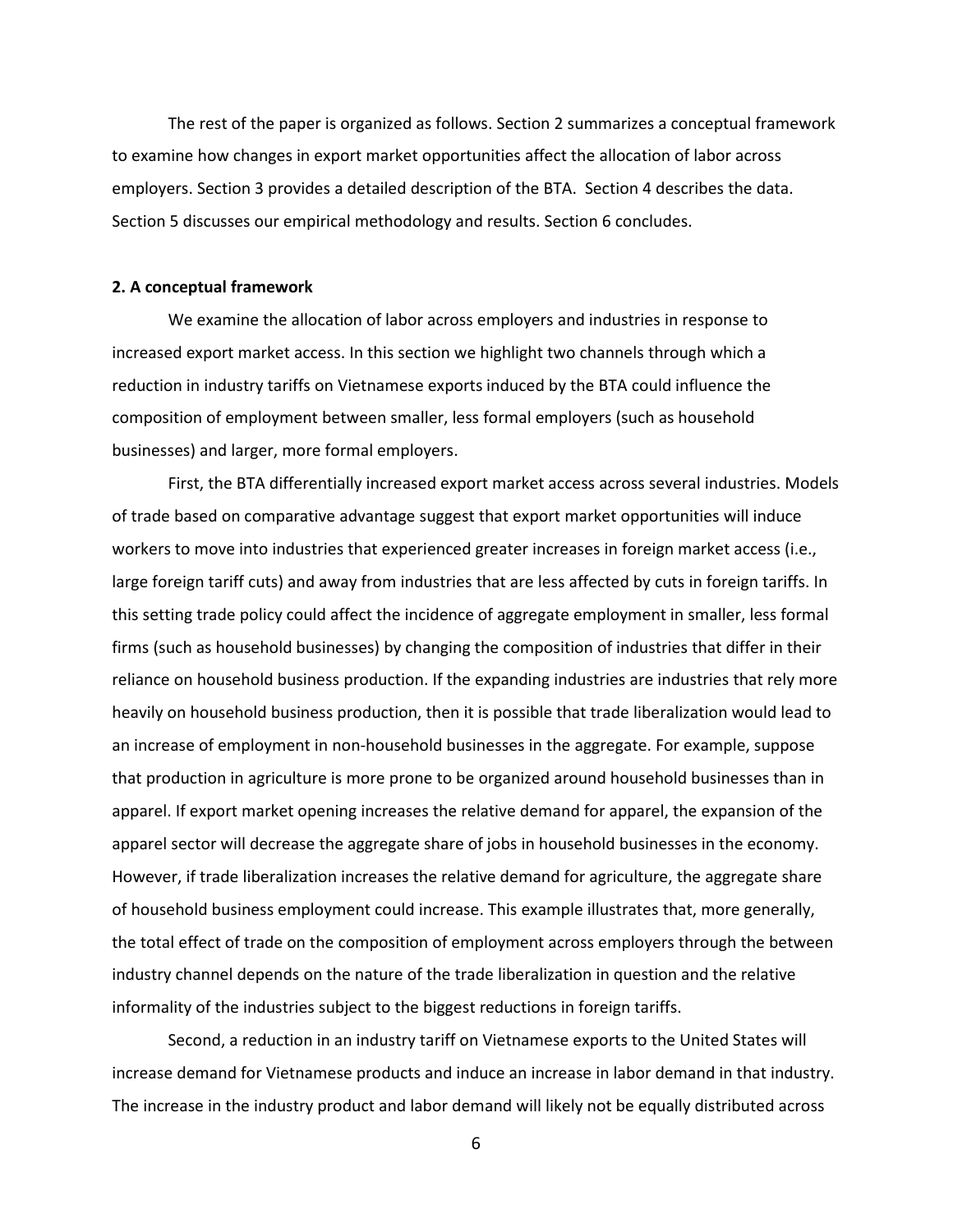firms/employers if new exporting opportunities have a differential effect on the profitability of employers. There are likely many dimensions of heterogeneity between household businesses and more formal firms, including differences in productivity. One possible explanation for these heterogeneous effects is given in Melitz (2003), where firms differ in underlying productivity and face a fixed cost of accessing export markets. Because trade increases the relative profitability of exporting for larger firms (but not smaller firms), the new export opportunities are expected to lead to the reallocation of labor from smaller to larger firms within industries as workers lose jobs in smaller firms, and are rehired by larger, more successful firms. Only initially more productive firms benefit from this expansion because they are the ones profitable enough to cover the fixed cost of exporting. This leads to increased output and employment in existing exporters and entry of some firms into the export market (i.e., new exporters). Less efficient firms that only serve the domestic market and now also face higher labor costs observe a contraction in output and employment and potentially exit. Expanded export opportunities thus shift the industry composition of employment away from smaller, less productive employers, such as household businesses, toward more productive employers. [7](#page-6-0)

The above example assumes that household businesses compete with more productive firms on the product market, which is potentially a strong assumption. More generally, lack of product market competition between household businesses and exporting firms does not imply that household businesses would be unaffected by export market opportunities through the general equilibrium labor market channel. For example, new export opportunities could affect employment in household businesses through the general equilibrium wage effects of trade. Exporting opportunities increase the labor demand among exporters and raise wages (see McCaig (2011)). If household businesses compete for labor with larger, more formal forms, the increased employment opportunities in the export sector will increase the opportunity cost of working for household businesses and lead to the relative contraction of household business employment.

The above discussion provides guidance for our empirical analysis in Sections 5. In Section 5 we examine changes in the allocation of labor across types of employers and examine how BTAinduced tariff cuts affected the allocation of jobs between household businesses and other, more

<span id="page-6-0"></span> $^7$  See also extensions where initially better performing firms tend to pay higher wages, for example, due to efficiency wage or profit-sharing (Verhoogen (2008), Davis and Harrigan (2007), Amiti and Davis (2012)).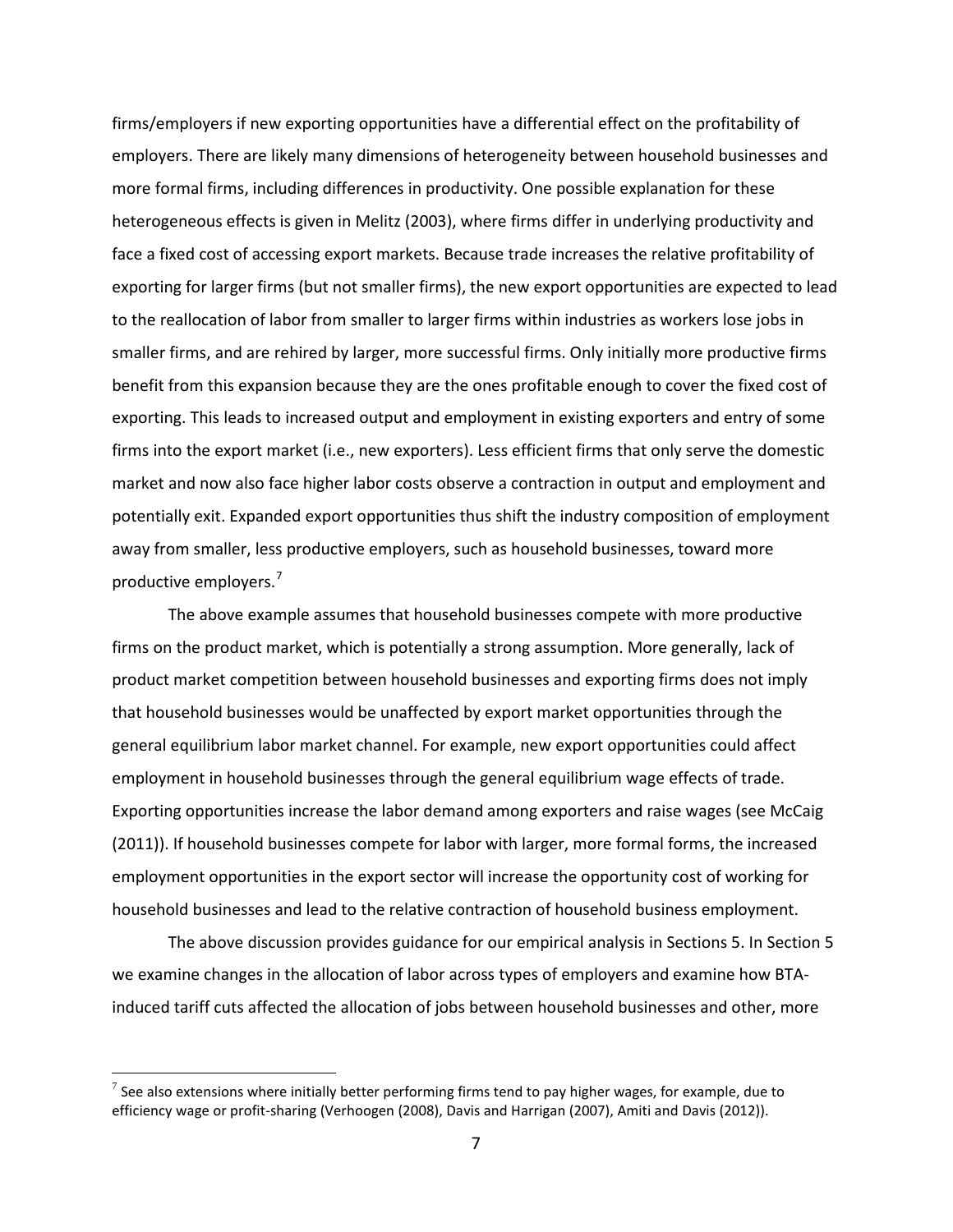formal employers within Vietnamese industries, as well as how BTA-induced tariff cuts affected net reallocation of jobs across industries, as emphasized in neoclassical trade models.

## **3. Background on the U.S.-Vietnam Bilateral Trade Agreement**

In this section we describe the U.S.-Vietnam Bilateral Trade Agreement (BTA) and highlight its key features that we utilize in our empirical methodology and identification strategy in Section 5.

The BTA was implemented on December 10, 2001. $8$  The agreement led to negligible changes in Vietnam's import tariff commitments to the U.S. because Vietnam already applied Most Favored Nation (MFN) tariffs on U.S. imports.<sup>[9](#page-7-1)</sup> The main trade policy change was for the U.S to immediately grant Vietnam Normal Trade Relations (NTR) or MFN access to the U.S. market. Prior to the BTA Vietnam was subject to tariffs according to Column 2 of the U.S. tariff schedule. With the BTA, Vietnam became subject to MFN tariff rates. In our analysis, we use industry-level U.S. import ad-valorem equivalent tariffs applied to Vietnamese exports constructed from these two tariff schedules, as in McCaig (2011), as the main policy variable to measure the industry-level policy cost of accessing export markets.<sup>[10](#page-7-2)</sup>

Our identification strategy in Section 5 relies on several features of the U.S. tariff declines. Table 1 summarizes industry-level tariffs and changes overall and for broad sectors. First, the U.S. tariff cuts were large, as the BTA on average reduced tariffs by 21.1 percentage points from 23.4 to 2.4 percent. The large magnitude of tariff cuts makes it ex-ante plausible to separate the effects of changes in tariffs from confounding changes in the Vietnamese economy. Our empirical methodology in Section 5 relies on the variation of tariff declines across industries to identify the effects of lower exporting costs on labor allocation across employers. Thus, a second useful feature

<span id="page-7-0"></span> $8$  See STAR-Vietnam (2003) and McCaig (2011) for an extensive discussion of the BTA.

<span id="page-7-1"></span> $9$  The BTA required Vietnam to reduce import tariffs on approximately 250 (out of approximately 6000) 6-digit HS agricultural and manufactured food products. As these tariff cuts were small in comparison to the U.S. tariff cuts and only affected a relatively small number of products, we do not discuss them in detail. Our results are robust to controlling for these tariff cuts. As part of the BTA, Vietnam was required to implement various regulatory and legal changes over a period of 10 years following the implementation of the BTA. These included commitments to improve market access in services such as banking and telecommunication, intellectual property rights, and protection of foreign direct investment (STAR-Vietnam (2003)).<br><sup>10</sup> McCaig (2011) uses detailed information on U.S. tariffs for both of these tariff schedules from the U.S.

<span id="page-7-2"></span>International Trade Commission's online Tariff Information Center and computes the ad valorem equivalent of any specific tariffs. He then matches the tariff lines to industries by the concordance provided by the World Bank via the World Integrated Trade Solution database to construct industry-level tariffs according to 2-digit ISIC industry nomenclature. This classification matches the industry classification in the VHLSSs.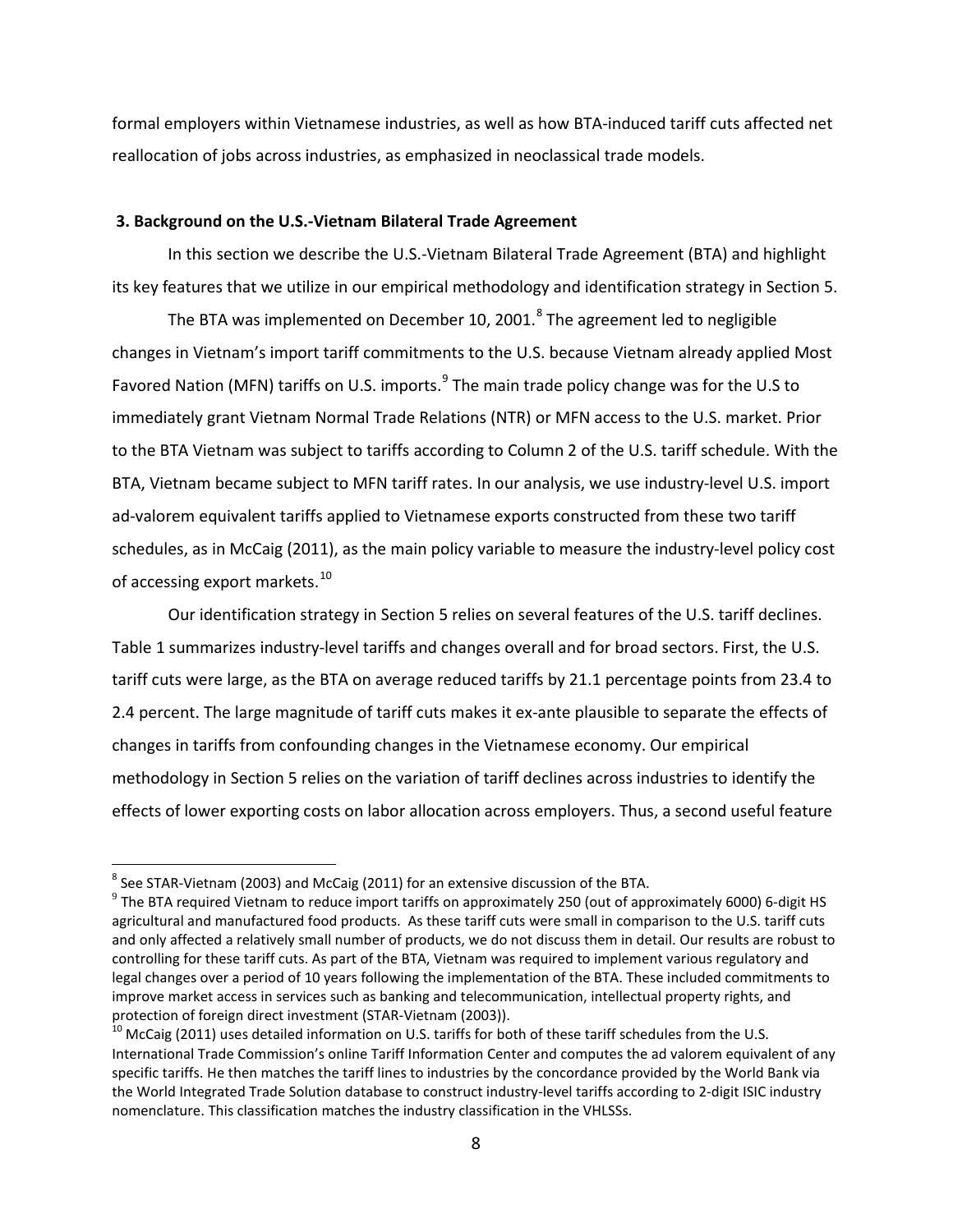of the BTA is that the tariff cuts varied widely across industries. As Table 1 suggests, the standard deviation of the industry tariff decline is 17.9 percentage points. Industries within manufacturing experienced the largest average tariff cut of 30 percentage points, with the average tariff falling from 33.8 to 3.4 percent.

Importantly, these tariff declines significantly impacted the volume and structure of Vietnamese exports to the U.S. and worldwide. During this period, Vietnam's aggregate worldwide exports were expanding, but the exports to the U.S. grew even more. Figures 1 and 2, also reported in Fukase (2012), show the value and the share, respectively, of Vietnamese exports to the U.S. from 1997 through 2006. The implementation of the BTA led to a significant surge in exports, which is evident from the break in trend in 2001 in Figure 1. This break is especially pronounced for manufactured exports, which experienced substantially larger BTA tariff cuts than primary sector exports. Figure 2 indicates that the share of Vietnamese exports going to the U.S. grew rapidly from 5.1 percent in 2000 to 19.0 percent in 2004 and this increase was primarily driven by manufacturing, where U.S. exports accounted for 26.1 percent of Vietnamese exports by 2004.<sup>[11](#page-8-0)</sup> The top eight exports to the U.S. according to 2004 value by industry were apparel; footwear; textiles; food products and beverages; furniture; agriculture; refined petroleum; and office, accounting and computing machinery.

Figure 3 shows the relationship between growth in exports to the US between 2001 and 2004 and tariff cuts across 2-digit ISIC industries. A strong negative relationship suggests that industries that received greater tariff cuts experienced faster export growth. Appendix Table 1 reports the industry-level regression of the change in log exports to the U.S. between 2001 and 2004 on the change in U.S. tariffs, which yields a statistically significant estimate of the coefficient on the change in US tariffs for traded industries and for manufacturing. The estimate in column 1 implies that an industry that received the average tariff cut, 21.1 percentage points, experienced average annual export growth to the U.S. of 48 percent.

<span id="page-8-0"></span> $11$  As a non-member of GATT and the WTO, Vietnam was not subject to the Multi-Fibre Agreement and thus did not initially face any export quotas for textile and apparel products destined for the U.S. In July 2003 a bilateral textile agreement came into force, which imposed quotas on Vietnamese textile and apparel exports to the U.S. This agreement is likely responsible for the reduction in the rate of growth of the share of US-bound Vietnamese manufacturing exports following 2003. In the analysis below, this is one of the reasons why we restrict our period to the two years immediately following the implementation of the BTA. To the extent these quotas affected Vietnamese households in 2003 they would likely attenuate our findings.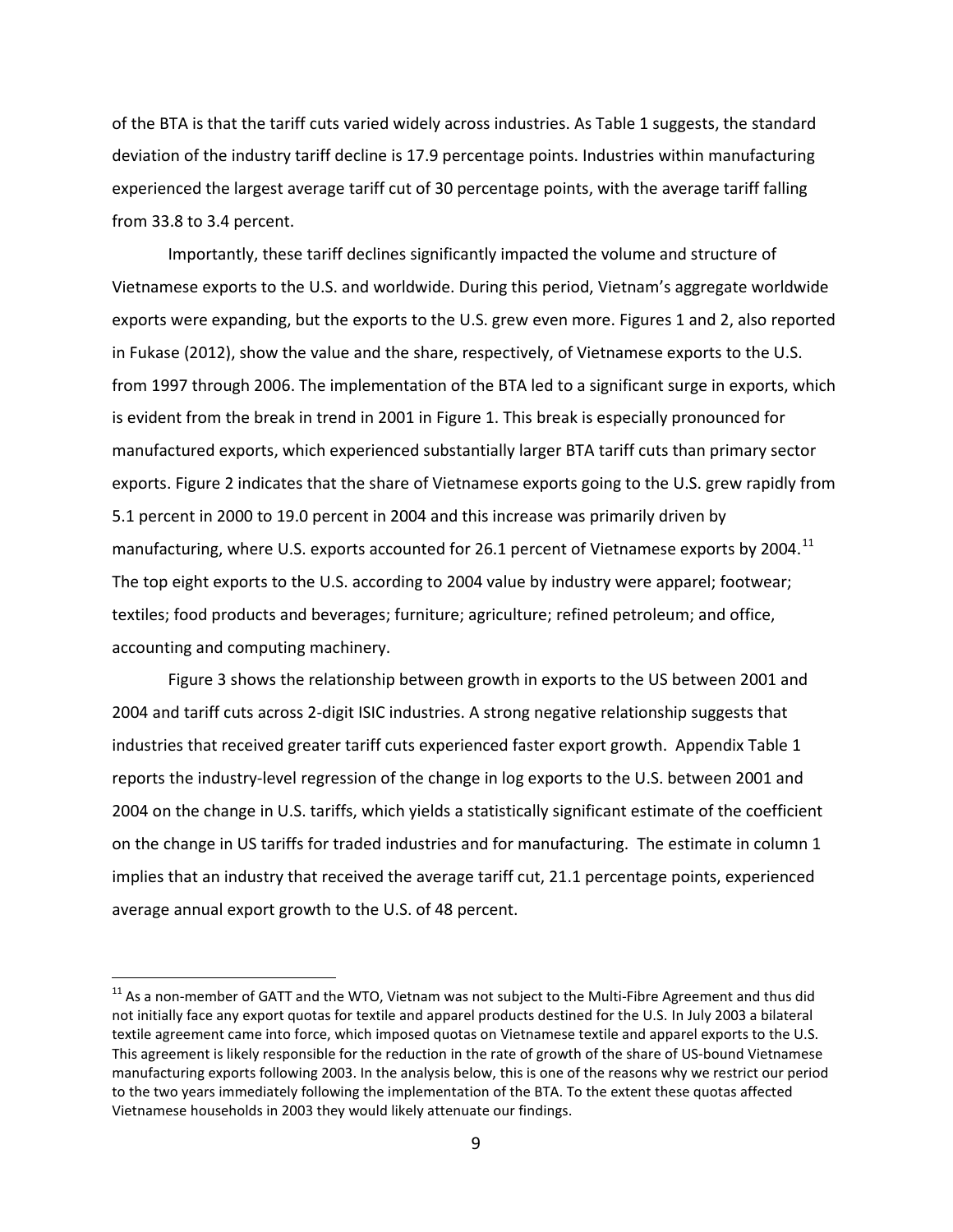This BTA-related expansion of U.S. exports is not driven by industry-specific global demand shocks. Appendix Table 1 also reports results for Vietnamese exports to the European Community as an outcome variable for traded industries and for manufacturing. Unlike exports to the U.S., Vietnamese exports to the E.U. were already subject to MFN tariffs prior to the implementation of the BTA (STAR-Vietnam (2003)). As a high-income export market destination, the E.U. likely faces similar industry-specific demand for low-income country exports as the U.S. market. To the extent that U.S. tariff changes are correlated with these shocks, BTA-induced tariff changes would also be spuriously correlated with Vietnamese exports to the EU. However, the coefficients on tariffs reported in columns 3 and 4 are all statistically insignificant and an order of magnitude smaller, indicating that the change in U.S. tariffs was not associated with a statistically significant change in Vietnamese exports to the EU. This suggests that it is unlikely that BTA-induced tariff changes are spuriously correlated with industry-specific global demand shocks.

In fact, a fourth useful feature of the U.S. tariff cuts induced by the BTA is that the usual concern about the political economy of protection and the endogeneity of tariff changes are potentially less severe. Industry-specific tariff cuts occurred by the U.S. granting Vietnam the status of Normal Trade Relations (i.e., Most Favored Nation status). The U.S. tariff cuts were presented as an all-or-nothing package whereby exports from Vietnam into the U.S. would immediately be covered by MFN tariff rates (negotiated among the WTO members in a round that concluded by 1995) instead of Column 2 tariff rates (i.e. originating from the US tariff rates from the Tariff Act of 1930 (Pregelj (2005), McCaig (2011)). The movement of Vietnam from one pre-existing U.S. tariff schedule to a second pre-existing tariff schedule implies that neither U.S. nor Vietnamese industries had an opportunity to influence the tariff cuts faced by specific industries at the time of the implementation of the BTA.<sup>[12](#page-9-0)</sup>

We further confirm this lack of correlation between BTA-induced tariff changes and preexisting industry trends and levels. In particular, BTA-induced tariff changes do not appear to be related to pre-existing trends in Vietnamese exports to the U.S nor other high-income destinations such as the E.U. A falsification check of growth of exports to the US between 1997 and 2000, where the industry-level pre-BTA tariffs are matched with exports in 1997 and the post-BTA tariffs are matched with exports in 2000, yields an insignificant coefficient on the change in tariffs (see

<span id="page-9-0"></span> $12$  See McCaig (2011) for further discussion of institutional details.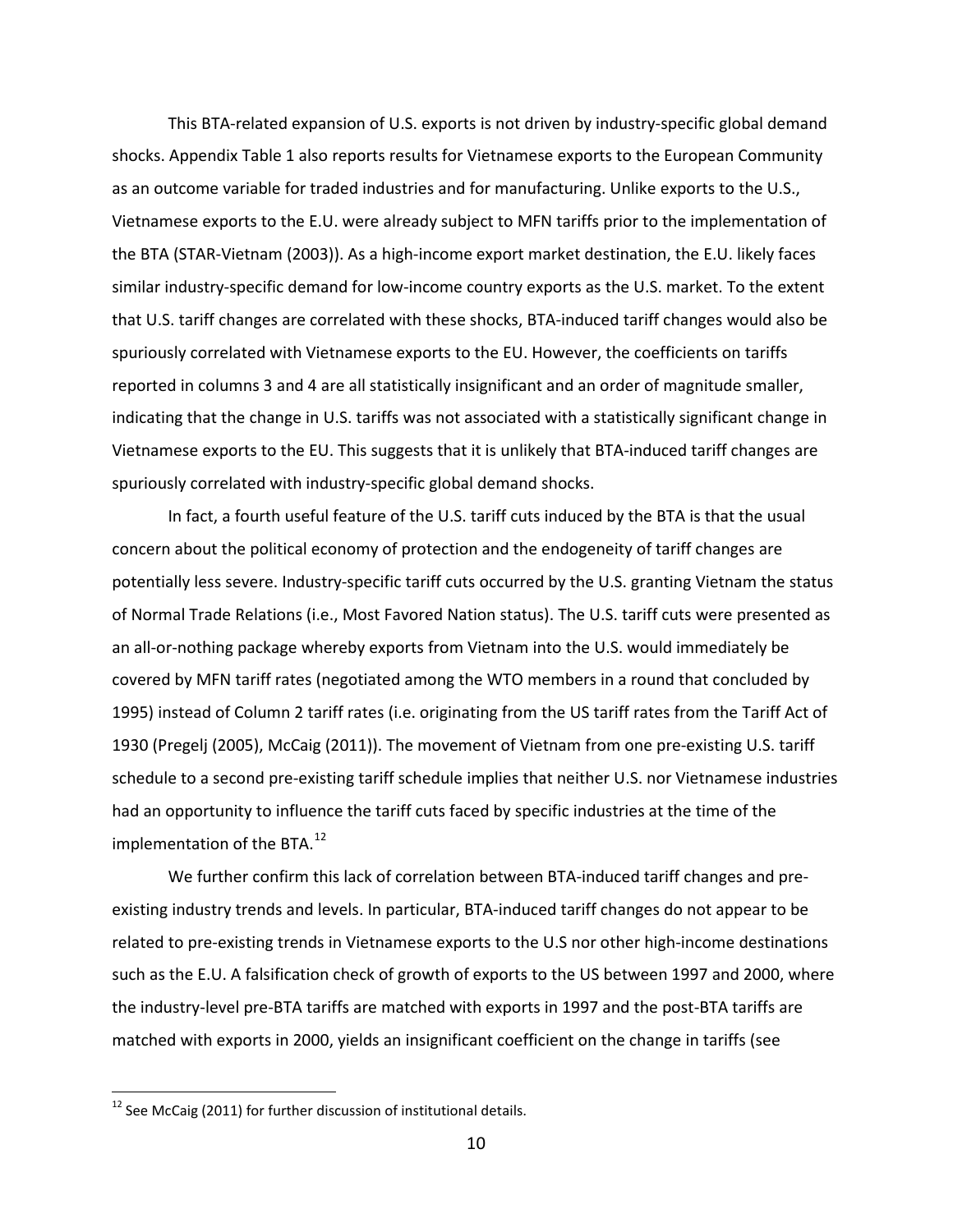Appendix Table 1, Panel B, columns 1 and 2). A similar finding is obtained for growth of exports to the E.U. between 1997 and 2000 (see Appendix Table 1, Panel B, columns 3 and 4).<sup>[13](#page-10-0)</sup> Thus, the export growth to the U.S. following the BTA is not simply the continuation of pre-existing trends. In addition, we regressed the change in U.S. tariffs on a measure of the unskilled labor intensity of an industry (measured by the share of workers with less than 10 years of education) and the share of workers within the industry working in household businesses prior to the implementation BTA. The respective partial correlations, all statistically insignificant, are 0.090, and 0.073. Overall, this discussion suggests that neither contemporaneous growth in demand for Vietnamese exports from other high-income countries, nor pre-existing trends in industry exports, nor-baseline industry characteristics are statistically correlated with the BTA-induced industry tariff changes.

## **4. Data and Aggregate Trends in Household Business Employment**

## **4.1 Definition of a household business**

In Vietnam, firms either operate in the household business sector or the registered enterprise sector. The registered enterprise sector covers firms of four ownership categories: state, collective, foreign, and (domestic) private as defined by the Enterprise Law.<sup>[14](#page-10-1)</sup> All state, collective, and foreign businesses have to legally register as an enterprise. Private businesses can legally operate either as a household business or a registered private enterprise. Thus, a household business is a private business that is not registered as a private enterprise. The legal guidelines for when a private business must register as an enterprise are at times vague, but they consistently require registration as an enterprise for private businesses that regularly employ workers or employ more than 10 workers, or businesses that operate in more than one location.<sup>[15](#page-10-2)</sup> Thus, while small, single-location businesses may operate as household businesses or enterprises, all larger businesses are required to operate as enterprises. Being a household business therefore does not necessarily imply that a business operates illegally (although some private businesses required to register might not do so and illegally operate as a household business). Household businesses can operate in the

<span id="page-10-0"></span> $^{13}$  A similar regression for worldwide exports between 1997 and 2000 also yields statistically insignificant findings, further suggesting that tariff changes were not correlated with pre-existing trends.<br><sup>14</sup> See law No. 13-1999-QH10 Law on Enterprises.<br><sup>15</sup> Decrees No. 02/2000/ND-CP of 3 February 2000 and No. 109/2004/ND-CP of 2 April des

<span id="page-10-1"></span>

<span id="page-10-2"></span>and enterprise registration requirements during our study period.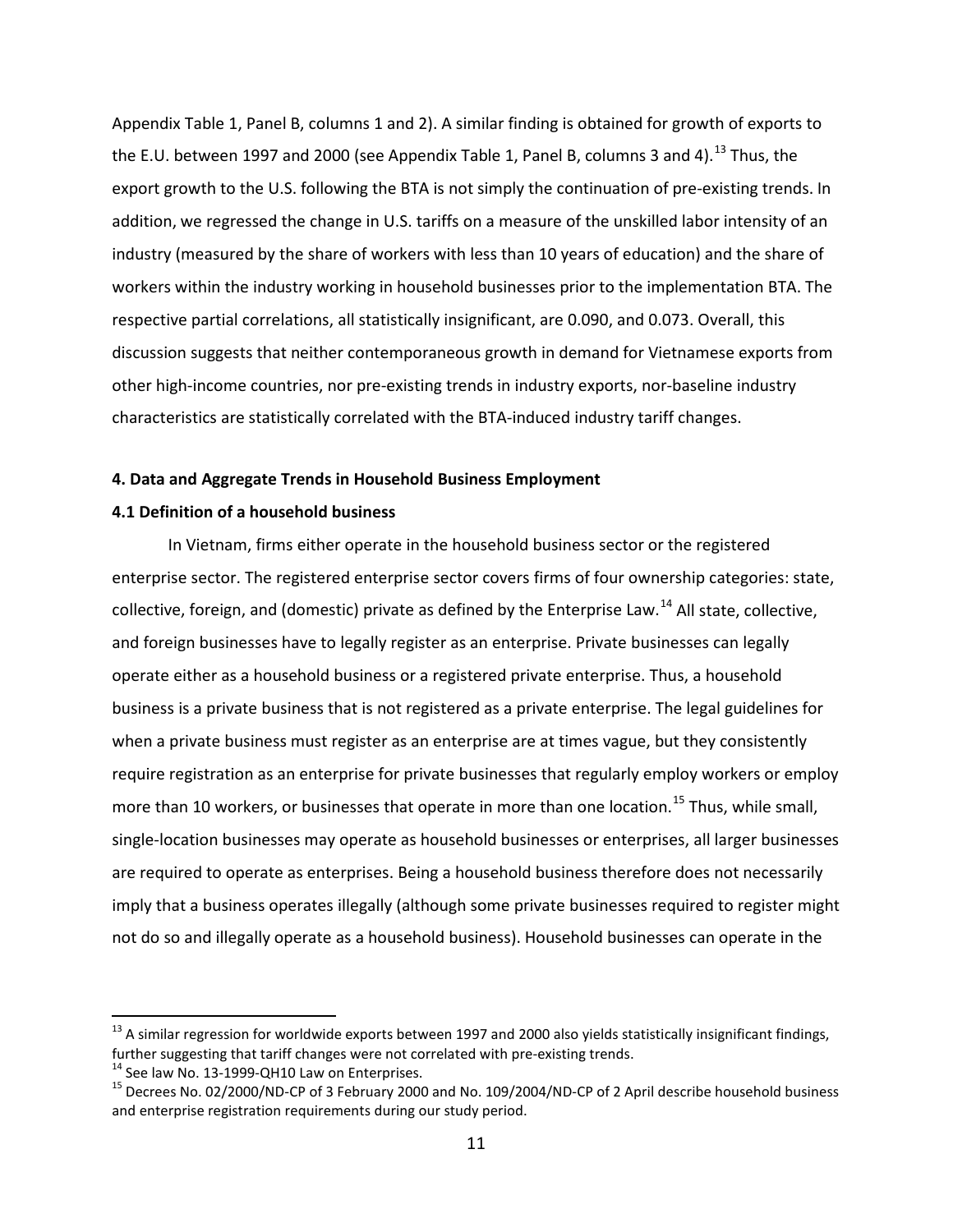physical premise of a household (or farm), market stalls, industrial zones, trade centers, and in variable locations (e.g., street vendors).

Most household businesses are household farms (agriculture and aquaculture). Non-farm household businesses predominately operate in services (70%). Of the 30% of household businesses in manufacturing, the most common activities are production of food and beverages, wood processing, clothing, furniture, and textiles. The difference in registration status is predictive of important differences in underlying firm characteristics in the household business and enterprise sectors. For example, household businesses are substantially smaller and have lower labor productivity than firms that operate in the enterprise sector. The average household business has only two workers, while the average employment size for employers in the enterprise sector is 63.8. Household businesses in manufacturing have on average eight times lower labor productivity than enterprises. [16](#page-11-0)

Registered enterprises are required by the Enterprise Law to follow formal accounting standards and to report comprehensive information about their financial position, including information on their workforce. Consequently, as in other less developed countries, in Vietnam, workers in the enterprise sector are captured in the conventional firm-level datasets based on administrative records covering the formal sector whereas workers in the household business sector are not. The next section describes how we use comprehensive household surveys to observe workers in both sectors.

### **4.2 Data Description**

We use two waves of the Vietnam Household Living Standards Surveys (VHLSS) conducted by the General Statistics Office (GSO) of Vietnam in 2002 and 2004 as our primary data source. The surveys are nationally representative, have a 12 month recall, and cover 2001/2002 and

<span id="page-11-0"></span><sup>&</sup>lt;sup>16</sup> The descriptive information is based on the authors' calculations from the household business and employment modules of the 2002 VHLSS and the 2001 Enterprise Survey, which covered all officially registered enterprises in Vietnam.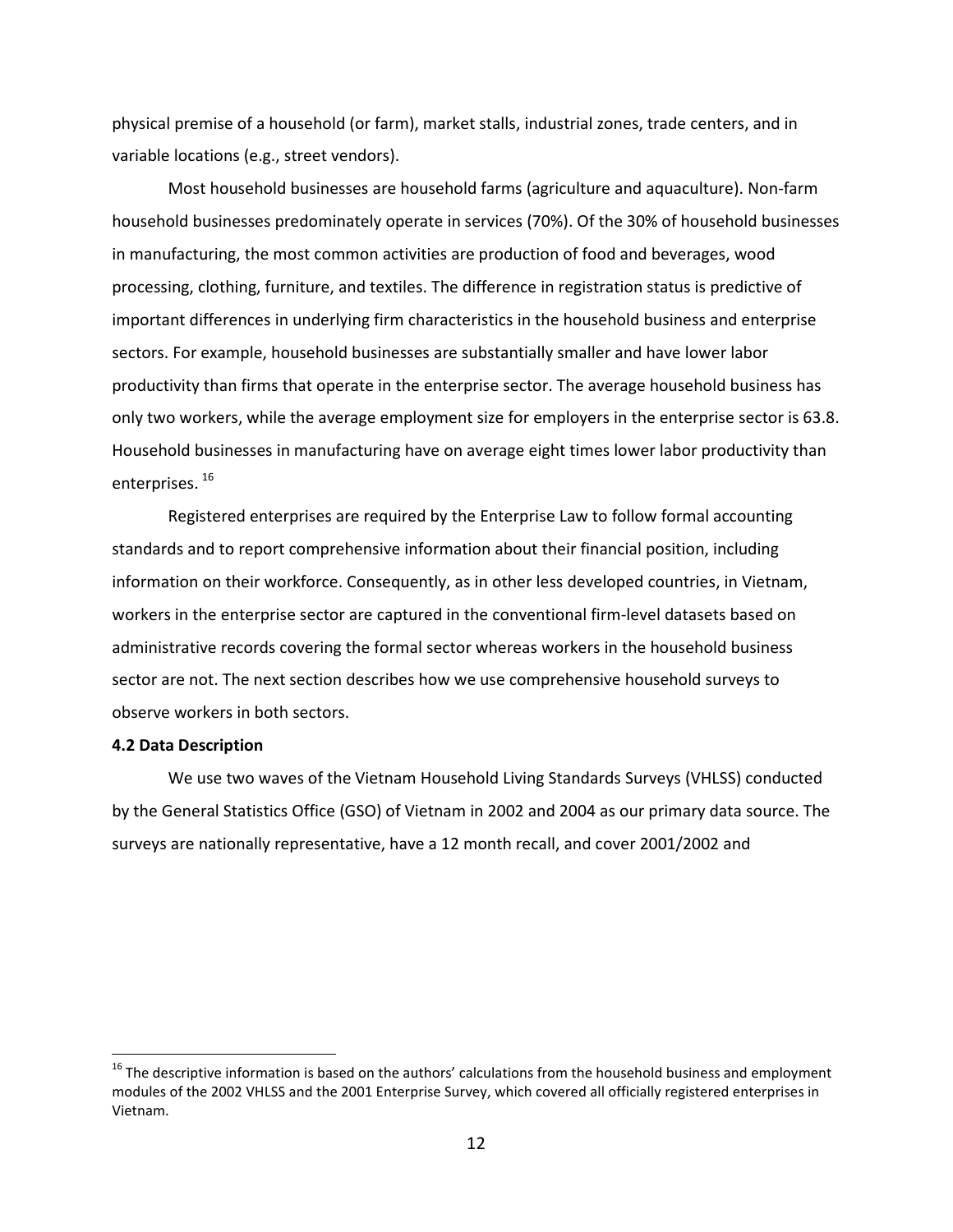2003/2004.<sup>[17](#page-12-0)</sup> While the VHLSS is a repeated cross section of households, it also contains a smaller panel subsample, which we employ in several specification checks.<sup>[18](#page-12-1)</sup>

We focus on employed individuals, ages 20 to 64, in their main job (i.e., the most time consuming). <sup>[19](#page-12-2),[20](#page-12-3)</sup> We create variables on workers' demographic and educational characteristics (gender, age, highest level of completed education, ethnic minority status), geographic location (urban residence, province), occupation, and industry affiliation. The survey distinguishes between 60 2-digit ISIC (Rev 3) industries overall, 34 in the traded sector, and 22 in manufacturing. We use industry affiliation to link individual-level data to industry-level U.S. tariffs on Vietnamese exports, described in detail in section 3.

We construct the main variable of interest, an indicator for whether a worker works for a household business from a survey question about the worker's employer type. The question distinguishes whether a worker is self-employed, works for another household, the state sector, the collective sector, the private enterprise sector, and the foreign sector. The indicator takes the value one if an individual works in his/her own household businesses or in another household's business and zero otherwise.<sup>[21](#page-12-4)</sup> This definition of employment in a household business is consistent with the distinction between household businesses and registered enterprises as per Vietnam's Enterprise Law as discussed in section 4.1.<sup>[22](#page-12-5)</sup>

<span id="page-12-0"></span><sup>&</sup>lt;sup>17</sup> The BTA was implemented on December 10, 2001. The 2002 survey interviewed households throughout the year. With a recall period of 12 months, individuals interviewed at the start of 2002 have a recall period that almost entirely precedes the BTA while individuals interviewed at the end of 2002 have a recall period almost exclusively after the implementation of the BTA. Our results thus potentially underestimate the full impact that the BTA has had on labor reallocation.

<span id="page-12-1"></span> $18$  In robustness checks, we rely on two additional data sources: the 1992/93 and 1997/98 Vietnam Living Standard Surveys (VLSS), predecessors to the VHLSS, and Vietnam's Enterprise Survey for 2000 and 2003, a firm-level dataset that covers all registered firms in the enterprise sector.

<span id="page-12-2"></span> $19$  For each individual in the household the survey collects information on whether the individual is employed, unable to find work or out of the labor force. Unemployment is very infrequent in our data. For example, among individuals age 20 to 64 in the 2004 VHLSS, 89.3 percent report working during the past 12 months while only 6.2 percent of those not working (or 0.7 percent of the age group) report being unable to find a job.

<span id="page-12-3"></span> $^{20}$  Among workers age 20 to 64 in the 2004 VHLSS, 43 percent reported working more than one job during the past 12 months. Among these individuals the average annual hours worked was 1355 and 511 in their primary and secondary jobs respectively as compared to 1907 hours for workers that reported working only one job. 21 In a subset of our analysis we also rely on an indicator for whether an individual is self-employed.<br><sup>22</sup> The 2004 VHLSS distinguishes between self-employment in a household business and self-employment in a

<span id="page-12-5"></span><span id="page-12-4"></span>private enterprise, while the 2002 VHLSS does not. To be consistent across surveys we classify all self-employed individuals as working for a household business. This is not a very egregious grouping since self-employment in the private sector is only 0.7 percent of self-employment across all industries and 1.6 percent of self-employment in manufacturing in the 2004 VHLSS.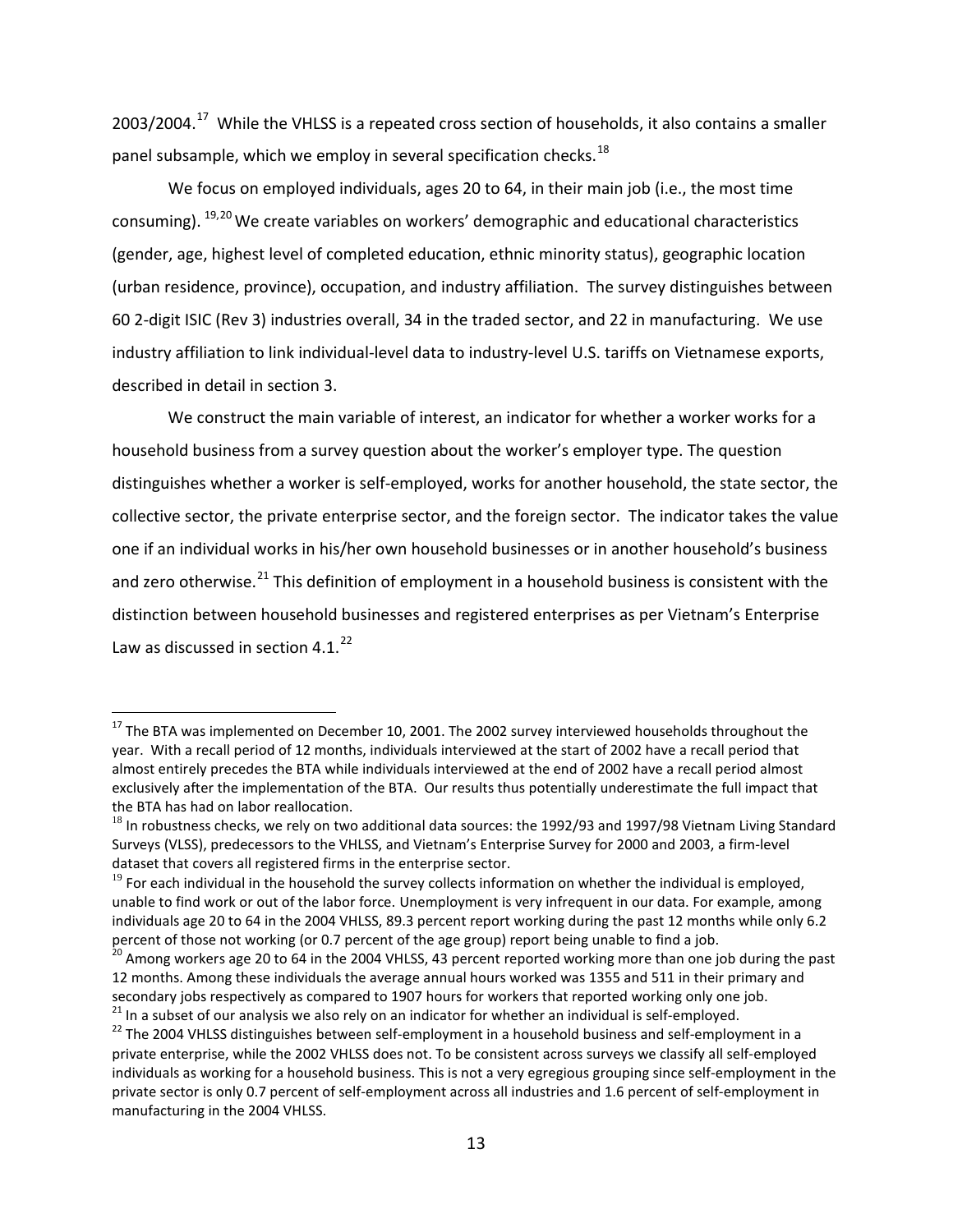One potential problem with the construction of a household business indicator is that the individuals might not know whether they work for a household business or a private enterprise. While this is a concern, the survey provides detailed instructions to the enumerators about how to record the answers to questions. Furthermore, most household business workers work for their own household business and presumably know its registration status. If workers could not distinguish between working for a household business or a private enterprise, one would not expect to observe differences in worker outcomes such as earnings and benefits for workers that work in household businesses and other establishments. In unreported analysis, we find notable differences in wages and benefits received between workers in the household business and enterprise sectors.<sup>[23](#page-13-0)</sup> For example, workers in a household business earn about 14 percent less than observationally equivalent workers working in the same industry, province, and occupation. Controlling for unobserved worker characteristics, workers that switch to work for an enterprise tend to earn 5 percent more than when they work for a household business. Workers that work for household businesses also receive lower benefits, which is consistent with the literature on firm size and earnings and on informality (see for example Marcouiller, Ruiz de Castilla, and Woodruff (1997) and Goldberg and Pavcnik (2003)). To the extent that there is some measurement error in our dependent variable, it would reduce the precision of our estimates and bias us toward finding no significant impact.

While we can capture worker allocation between employers in the household business and enterprise sectors, a margin that is not observed in conventional firm-level or matched employeeemployer administrative data, we do not observe allocation of workers across firms within employer types. Our study thus complements the literature on labor allocation across heterogeneous employers in the formal sector (see Levinsohn (1999), Menezes-Filho and Muendler (2011), Krishna, Poole, and Senses (2012)).

Appendix Table A.2 provides summary statistics for the sample of 152,388 workers in 2001/02 and 96,407 workers 2003/04.

### **4.3. Aggregate trends in household business employment**

Table 4, Panel A reports the aggregate share of individuals that work in household businesses in Vietnam in 2001/02 and 2003/04 and motivates the importance of this employment

<span id="page-13-0"></span><sup>&</sup>lt;sup>23</sup> In unreported tabulations, we have also redone the analysis for private enterprises alone and continue to find large differences.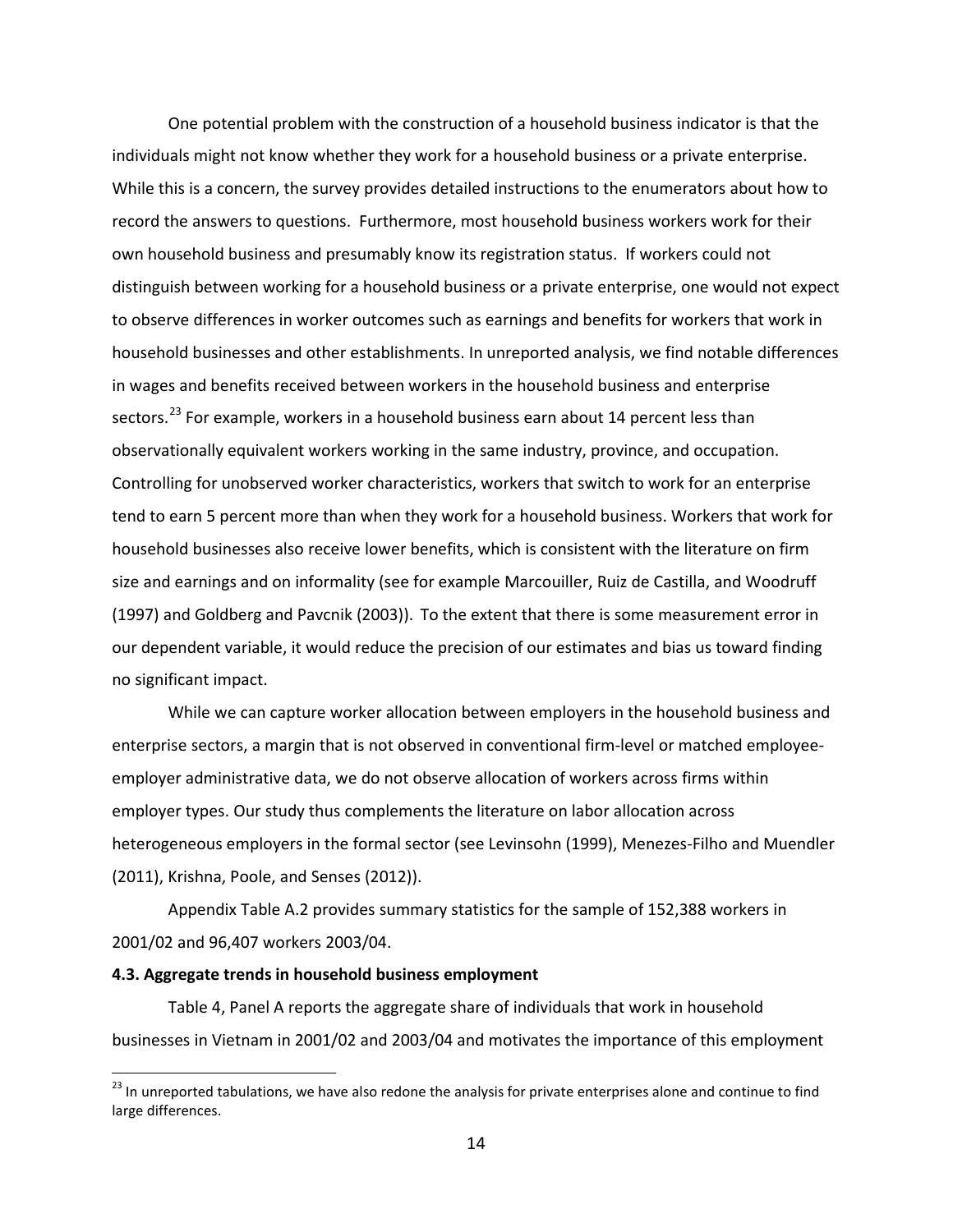margin. The results are presented for workers in all industries, in industries other than agriculture and aquaculture, and in manufacturing. The major fact to emerge is that employment in household businesses is very high in Vietnam. Economy-wide, 85 percent of workers are employed in household businesses in 2001/02. This prevalence of employment in household businesses does not merely reflect the large overall share of employment in agriculture and aquaculture, as the share continues to be high, at 67 percent, when we exclude agriculture and aquaculture.<sup>[24](#page-14-0)</sup> We observe similarly high levels of working for household businesses, 66 percent, within manufacturing, consistent with evidence from India (Nataraj (2011)). Thus, even in manufacturing, where most of the existing work on labor allocation with firm-level data is done, the usual focus on employment in formal enterprise firms captures a small share of employment.

The second key fact to emerge from Table 4 is that the prevalence of working in household businesses fell between 2001/02 and 2003/04. Economy-wide the share of workers in household businesses fell by 3.3 percentage points (or 4 percent). The drop was particularly pronounced in manufacturing, where the share of workers employed in household businesses fell by 5.6 percentage points (or 9 percent). The conceptual framework in Section 2 emphasizes that trade can influence the composition of employment through the reallocation of employment across employers within industries and between industries that differ in their level of reliance on household businesses. We examine whether the observed aggregate changes in the incidence of employment in household businesses stem from changes in the structure of employment across industries (e.g., new export market opportunities may have expanded employment in industries that tend to organize their production in household businesses) or from within-industry reallocation of workers across employers. We decompose the change in the share of workers in household businesses in total employment between 2001/02 and 2003/04, denoted by ∆*H* , into within and between industry shifts, respectively:

$$
\Delta H_t = H_t - H_{t-1} = \sum_j \Delta h_{ji} E_j + \sum_j \Delta E_{ji} h_j \tag{1}
$$

where  $E_{jt}$  is the share of industry *j*'s employment in total employment at time *t*,  $h_{jt}$  is the share of workers in household businesses in total employment in industry *j*,  $E_{j} = .5(E_{jt} + E_{jt-1})$  , and  $h_{j.} = .5(h_{jt} + h_{jt-1})$ . The first summation term captures the importance of mobility of workers across

<span id="page-14-0"></span><sup>&</sup>lt;sup>24</sup> The middle panel also excludes forestry, but this is a very small sector and hence, for brevity, we refer to agriculture and aquaculture only.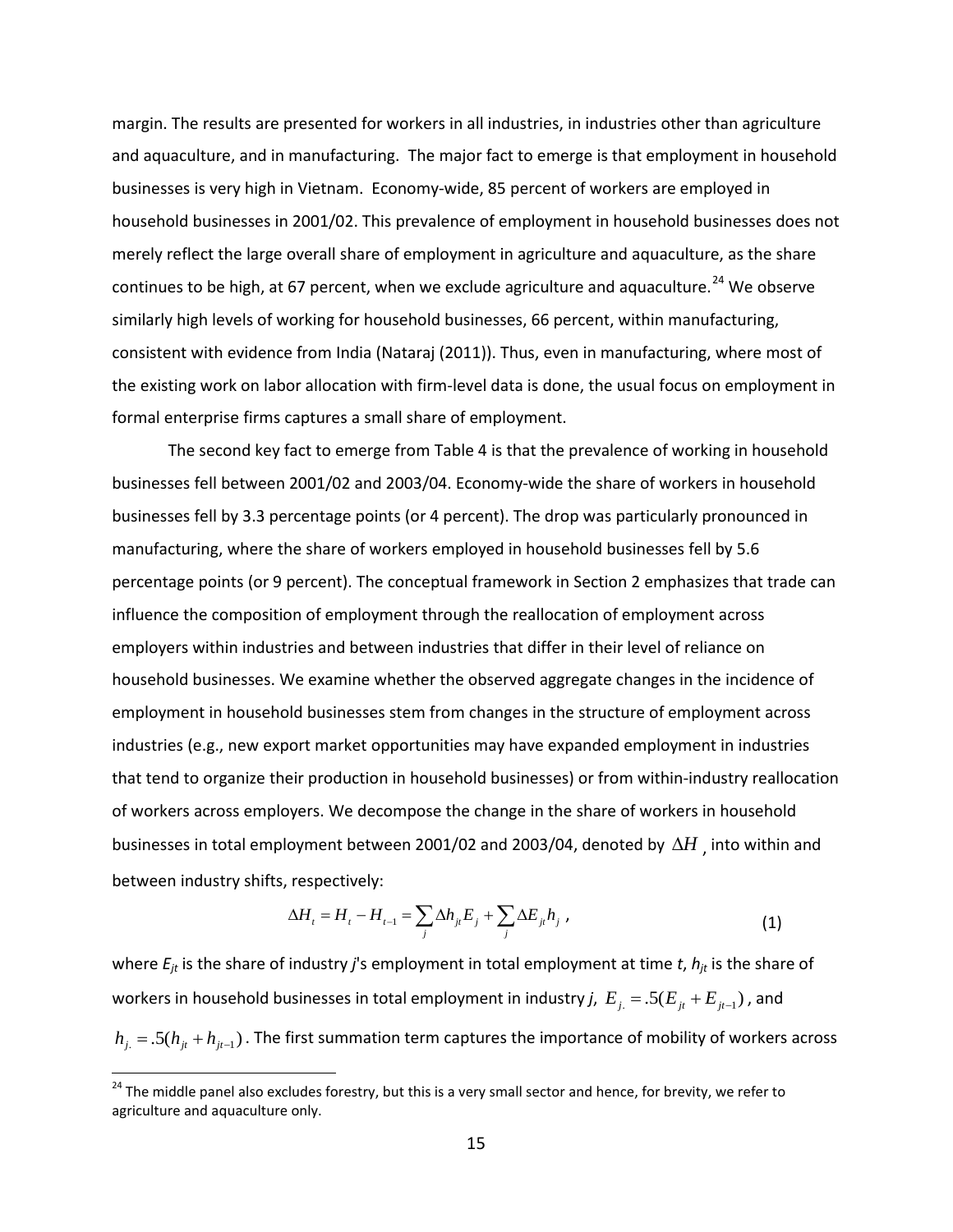employers *within* an industry and the second summation term captures the prevalence of mobility of workers *across* industries as sources of changes in aggregate employment in household businesses.<sup>[25](#page-15-0)</sup>

Panel B of Table 4 presents the results of the decomposition. Economy-wide, the between and within industry channel contribute equally toward the decline in the aggregate share of employment in household businesses. The between-industry changes account for 48 percent of the aggregate decrease in employment in household businesses. The between component is predominately driven by the relative contraction of employment in agriculture and aquaculture, where almost all workers work in household farms. Excluding agriculture and aquaculture the withinindustry channel accounts for 87 percent of the decline in employment in household businesses. The within-industry channel plays an even larger role in manufacturing, where it accounts for over 100 percent of the decline in the share of household business employment.

Overall, the decomposition suggests that the declines in the aggregate share of employment in household businesses are driven by both the reallocation of workers toward industries with a lower prevalence of household businesses and by the reallocation of workers across employers from household businesses toward employers in the registered enterprise sector within an industry. These aggregate trends motivate our empirical analysis, which we turn to next.

#### **5. Empirical Implementation**

#### **5.1 Empirical Methodology and Main Results**

We exploit large differences in declines in U.S. tariffs on Vietnamese exports induced by the BTA across industries to investigate the relationship between declines in the cost of exporting and the allocation of workers between employers in the household business and enterprise sector. The empirical methodology relies on a comparison of the probability that a worker works for a household business before and after implementation of the BTA across Vietnamese industries differentially exposed to the declines in U.S. tariffs. In the initial empirical specifications, we estimate the following linear probability model:

$$
H_{ijt} = X_{ijt}\delta + \t\alpha r \t\text{iff}_{jt}\beta + \gamma_p + \lambda_j + \theta_t + \varepsilon_{ijt}
$$
\n<sup>(2)</sup>

<span id="page-15-0"></span> $25$  A similar decomposition is often used in the literature on skill-upgrading to decompose the change in the share of skilled workers between and within industries.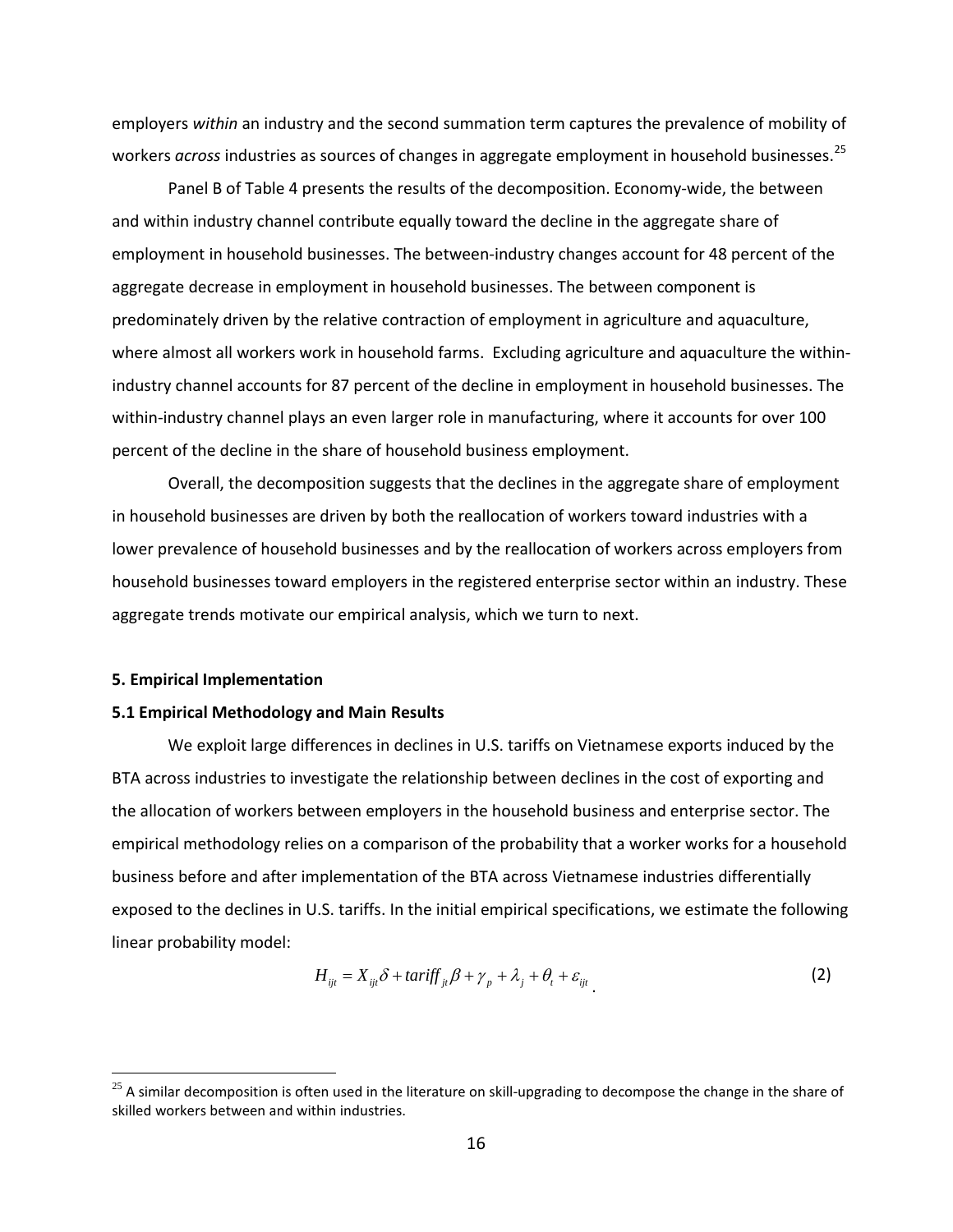*Hijt* is an indicator for whether a worker *i* employed in industry *j* at time *t* works for a household business, *Xijt* is a vector of worker characteristics (this vector includes age, age squared, and indicators for education (primary, lower secondary, upper secondary, with no formal education as the excluded category), gender, ethnic minority status, an indicator for whether a person lives in a rural area), *tariff<sub>it</sub>* is the U.S. tariff on Vietnamese exports in industry j at time t. The specification also includes province, industry, and post-BTA fixed effects. The main parameter of interest is the coefficient on tariffs. A positive coefficient implies that a decline in tariffs is associated with a decline in the probability of working in a household business and the reallocation of labor away from household businesses. Standard errors are clustered by industry to account for general forms of heteroskedasticity and serial correlation in the error term within an industry.

Inclusion of individual worker demographic characteristics in equation 2 sweeps out differences in worker composition across industries, employers, and time that could simultaneously affect the allocation of labor and tariff levels. The post-BTA fixed effect controls for aggregate economy-wide adjustments in household business employment coinciding with the implementation of the BTA agreement. Province fixed effects absorb any time-invariant features of provinces affecting labor market conditions in a province, while industry-level fixed effects capture all timeinvariant industry characteristics correlated with tariff levels and industry incidence of household business employment. In this set up, the coefficient on tariffs is identified with the differential changes in U.S. tariffs across industries.

Any potential threats to the underlying identification assumption would stem from industry specific time-varying factors that simultaneously influence industry tariff changes and industryspecific changes in the propensity to work for a household business. As discussed in detail in Section 3, the institutional implementation of the BTA-induced tariff cuts eliminated the ability of industryspecific contemporaneous conditions in Vietnam or the US to influence the magnitude of industry tariff cuts through the political economy of tariff formation. One could potentially still be concerned about spurious correlation between industry tariff changes and contemporaneous industry-specific changes in global demand for Vietnamese exports. In Section 3, we also show that U.S. tariff changes are not spuriously correlated with contemporaneous industry-specific changes in global demand for Vietnamese exports: the U.S. tariff declines lead to a strong increase in Vietnam's exports to the U.S, but are not associated with changes in export growth to the EU. This also likely eliminates the role of contemporaneous supply shocks in Vietnam, which would be affecting all

17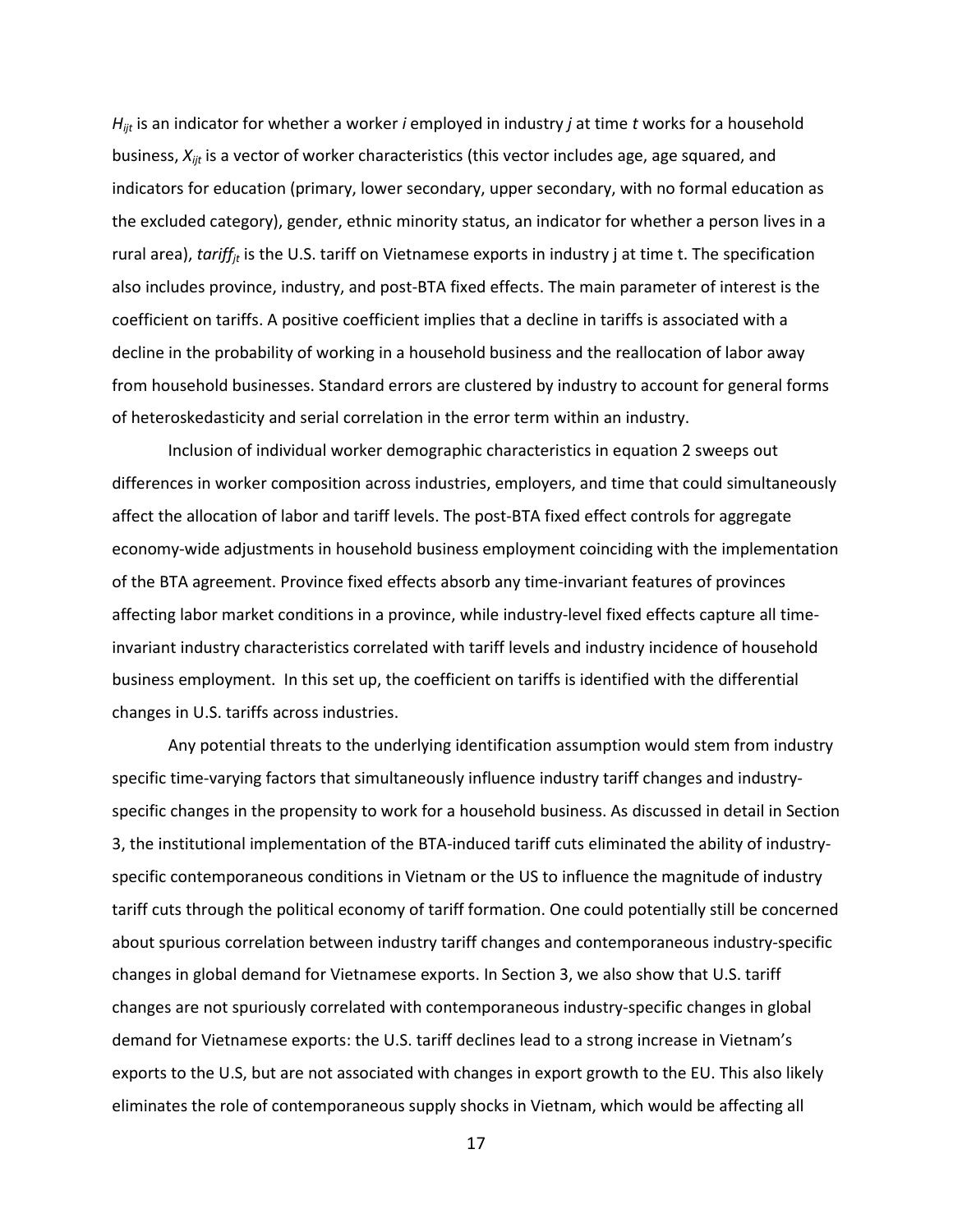global destinations (Autor, Dorn, and Hanson (2013)). We also find no statistically significant association between U.S. tariff changes and industry baseline characteristics, such as the share of household business workers in industry employment and the unskilled-labor intensity of the industry, prior to the implementation of the BTA and nor between U.S. tariff changes and preexisting industry-specific time trends in Vietnamese exports to the U.S., the E.U., and worldwide. These results, discussed in detail in Section 3, further validate the identification strategy in equation (2). We will provide further support for our identification assumption with a direct falsification test of the specification in equation (2) in Section 5.2.

Figures 4 and 5 present scatterplots of the change in the share of household business workers within an industry and the BTA-induced change in U.S. tariffs for all traded industries and for manufacturing, respectively.<sup>[26](#page-17-0)</sup> The size of the circles reflects the employment size of each industry. The slope of the displayed regression lines is equivalent to the estimate of the coefficient on tariffs  $\beta$  based on equation 2 without controlling for worker characteristics and province fixed effects.<sup>[27](#page-17-1)</sup> The figures show a clear positive relationship: industries with larger tariff cuts experienced larger reductions in the share of workers working in household businesses.

The relationships shown in the scatterplots are robust to controlling for individual characteristics and province fixed effects as specified in equation (2) and reported in Table 5. Column 1 presents estimates of equation 2 for traded industries. We find that workers in industries that faced greater reductions in U.S. tariffs experienced larger decreases in the probability of employment in household businesses relative to observationally equivalent workers in industries with smaller tariff reductions. The magnitude of the coefficient (.21) suggests that an industry that experienced the average reduction in tariffs, 21.1 percentage points, saw the probability of working in a household business fall by 4.4 percentage points relative to an industry facing no reduction in tariffs. In Column 2 we report the estimates of equation 2 for workers in all industries, including non-traded industries, to which we assign a tariff of 0 in both years.<sup>[28](#page-17-2)</sup> The non-traded sectors were not directly impacted by the tariff cuts on exports and observed no change in tariffs. We would thus

<span id="page-17-0"></span><sup>&</sup>lt;sup>26</sup> Both figures exclude industry 12 (mining of uranium and thorium ores) from the display, but not from the regression line, as it is an extreme outlier and a very small industry in terms of employment. Removing it from the figure makes it easier to display the variation in the data for the remaining industries.

<span id="page-17-1"></span><sup>&</sup>lt;sup>27</sup> The industry observations are weighted by  $n_j^{2002}n_j^{2004}{\Large /}\big(n_j^{2002}+n_j^{2004}\big)$  where  $n_j$  is the number of workers in

<span id="page-17-2"></span>industry *j* in the indicated year.<br><sup>28</sup> Equation 2 includes industry fixed effects, which implies that non-traded industries experience no tariff change.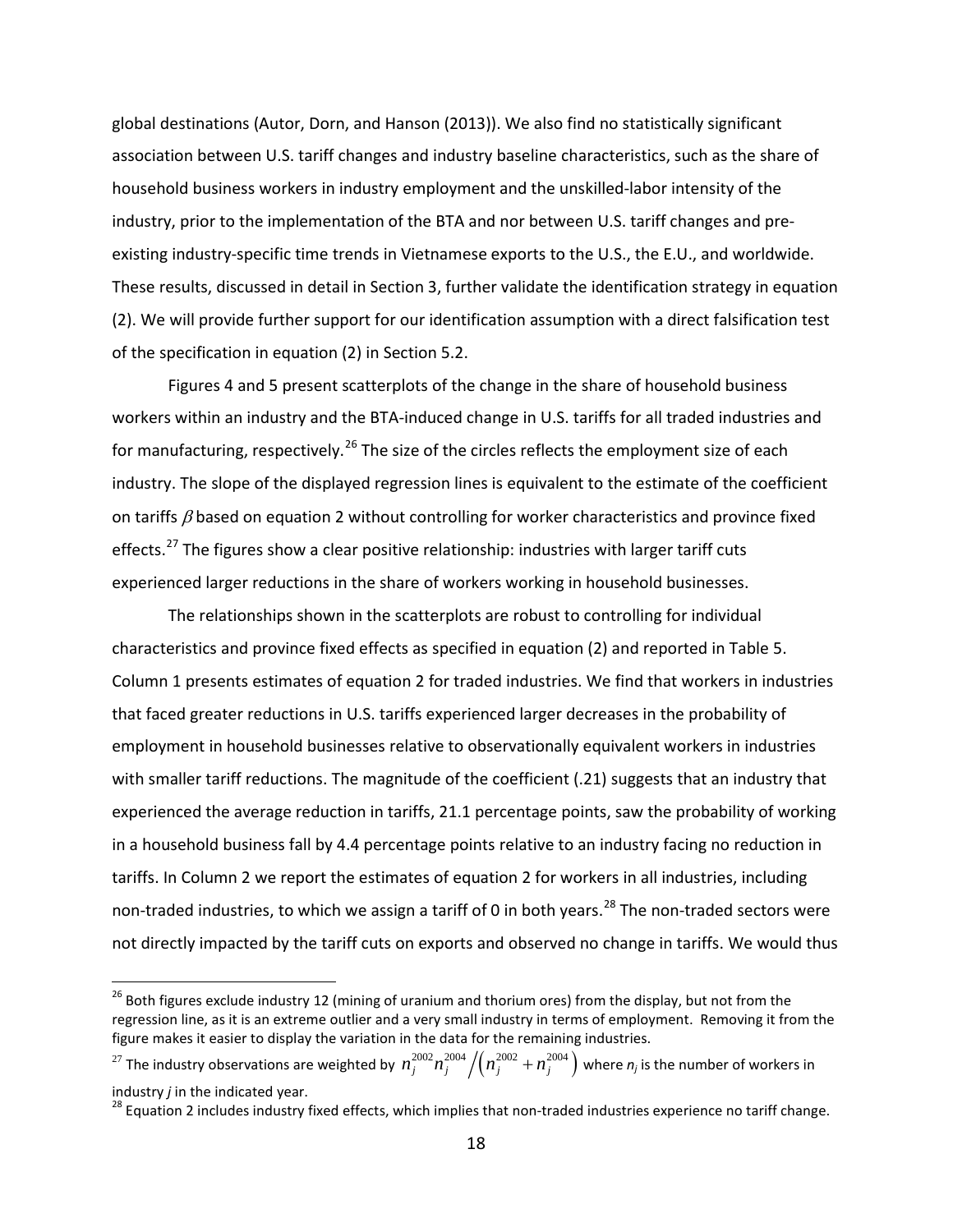expect that their inclusion in the analysis would dampen the effects of the BTA. As expected, the inclusion of non-traded sectors dampens the magnitude of the coefficient relative to the estimate based on the traded sector alone, although the coefficient continues to be positive and statistically significant. Lastly, in column 3 we estimate equation 2 for the manufacturing sector, a sample that is more comparable to the samples used in most studies of labor reallocation in response to trade reform. The estimated coefficient suggests that the average reduction in manufacturing tariffs of 30.3 percentage points is associated with a 5.0 percentage point reduction in the probability of employment in a household business in that industry.<sup>[29](#page-18-0)</sup>

### **5.2 Falsification Test**

The above results are not driven by differential employment trends across industries that differ in their propensity to organize production in household businesses nor do they capture preexisting industry-specific trends in the incidence of household business employment. As discussed in Section 3, the industry changes in U.S. tariffs are not related to initial industry conditions, such as the share of household business workers within an industry or industry skill intensity, nor pre-BTA growth in exports to the U.S. A falsification test that uses two rounds of data covering a pre-reform period further finds no evidence that changes in industry tariffs are correlated with pre-existing trends in household business employment across industries. We perform this test using information from the 1993 and 1998 Vietnam Living Standards Surveys (VLSSs). <sup>[30](#page-18-1)</sup> The employment module for the 1993 VLSS does not separately identify employment in a household business from employment in a private sector business.<sup>[31](#page-18-2)</sup> Consequently, we use an indicator for being self-employed as the dependent variable. This indicator is highly correlated with the indicator for working in a household business in the 2002 and 2004 surveys that contain the needed data to construct both measures.

We begin by estimating equation 2 with the indicator for self-employment as the dependent variable using data from 2002 and 2004 VHLSSs to examine the effect of tariffs on self-employment during the period of the BTA's actual implementation. The estimated coefficients on tariffs are presented in columns 1-3 in the top panel of Table 6. The coefficients are positive, statistically

<span id="page-18-0"></span><sup>&</sup>lt;sup>29</sup> These results are robust to controlling for Vietnam's BTA tariff reduction commitments, which are concentrated in agriculture and the processing of food and beverages. The estimated coefficient on U.S. tariffs is 0.171, 0.130, and 0.188 on traded, all, and manufacturing industries respectively, all of which remain statistically significant at the 1 percent level.

<span id="page-18-1"></span> $30$  The 1993 and 1998 VLSSs are based on the same sampling framework, which differs from the sampling framework used on the 2002 and 2004 VHLSSs.

<span id="page-18-2"></span> $31$  Vietnam did not make a legal distinction between household businesses and private enterprises at this time.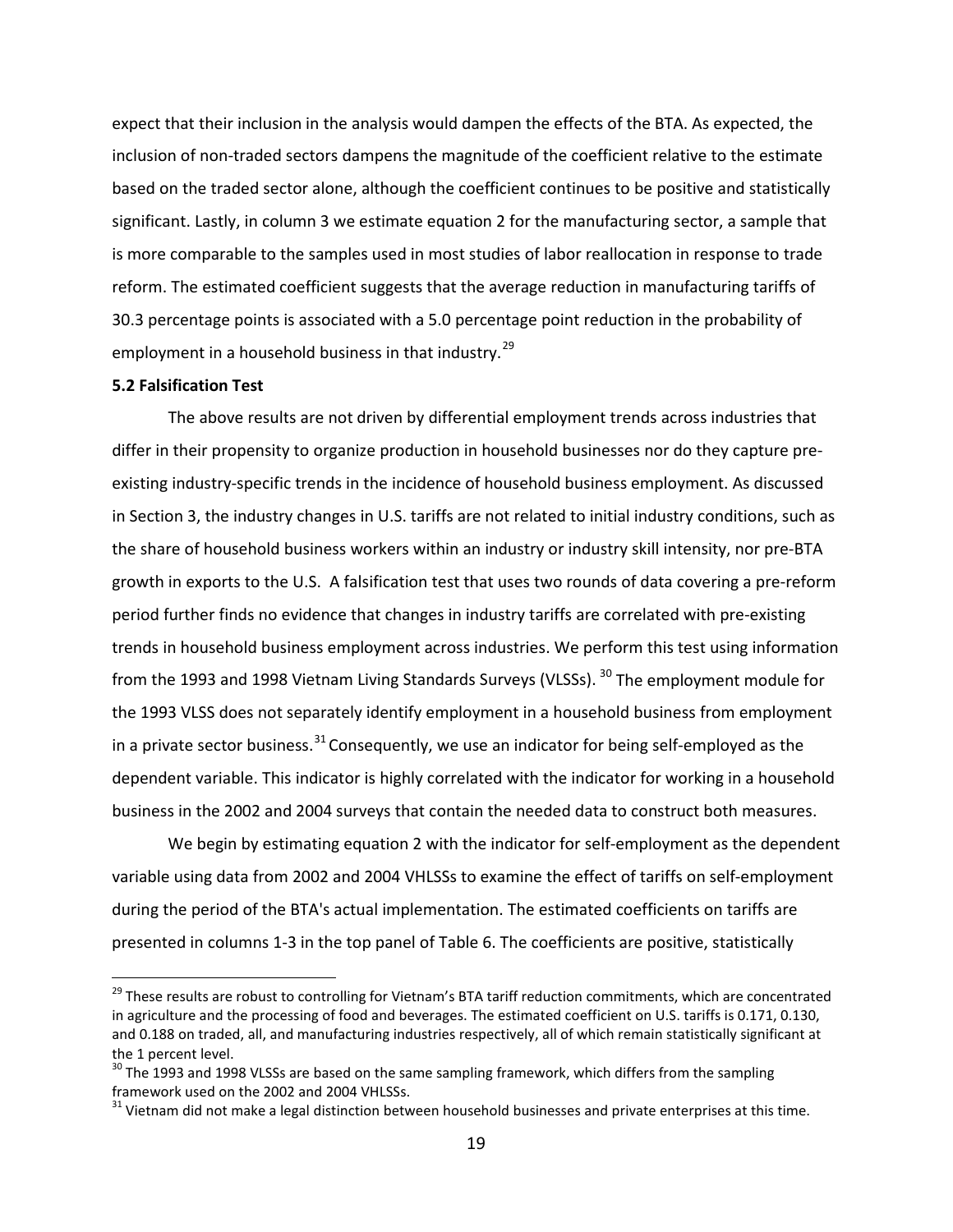significant, and of similar magnitudes as the coefficients on tariffs obtained in the corresponding regressions that use the indicator for household business employment as an outcome variable reported in Table 5. The similar magnitude of the coefficients suggests that movement out of working for household businesses reflects both movements from self-employment and movement from working for another household's business, although movements out of self-employment play a slightly stronger role in manufacturing.

In the falsification test, we use two-rounds of pre-reform data (1993 and 1998) and assign the pre-BTA tariffs (Column 2 tariffs in 2001) to the 1993 data and the post-BTA tariffs (MFN tariffs in 2004) to the 1998 data. If pre-existing trends in household business employment were correlated with industry-specific U.S. tariff cuts, this specification would yield estimates of tariff coefficients of the same sign and similar magnitude to the coefficients obtained in the corresponding analysis using data surrounding the actual policy change. The results are presented in the bottom panel of Table 6. The estimated coefficients on tariffs are close to zero in magnitude, always statistically insignificant, and differ from the estimates of the corresponding coefficients based on data surrounding the period when BTA was actually implemented.<sup>[32](#page-19-0)</sup> Underlying trends therefore cannot account for the strong relationship between the U.S. tariff reductions and the decrease in the probability of working for a household business that are reported in Table 5 and the top panel of Table 6, further validating the identification strategy.<sup>[33](#page-19-1)</sup>

## **5.3 Heterogeneity in Worker Responses to Tariff Declines**

The results show that large BTA-induced declines in industry-specific export costs decrease the probability that Vietnamese workers work for a household business, leading to a reallocation of

<span id="page-19-0"></span><sup>&</sup>lt;sup>32</sup> The industry codes between the 1993 and 1998 VLSSs do not perfectly match. In particular, 2-digit ISIC revision 3 industries 31 and 32, 34 and 35, and 30 and 33 were merged together since the 1993 VLSS used a more aggregate industry definition in these instances. Additionally, industries 17 and 18 and 20 and 36 have also been merged since the 1998 VLSS appears to have switched assignment of some workers in some of these industries. The low point estimates of the tariff coefficient and the lack of statistical relationship in the validation test do not simply reflect higher level of aggregation. When we estimate the effects of the actual tariffs cuts with data surrounding the reform using industries and industry tariffs defined at this more aggregate level (i.e. specifications that mimic those reported in top panel of Table 6), we continue to obtain positive and statistically significant coefficients on tariffs (.198 (.014) for traded in column 1, .11 (.038) for all in column 2, and .12 (.016) for manufacturing in column 3).

<span id="page-19-1"></span> $33$  In the 1998 VLSS, where we do have sufficient information to disentangle working for a household business and working for a private enterprise business, among workers age 20 to 64, 83.0 percent of workers work for a household business either as the owner or as an employee. Only an additional 2.4 percent of workers work for a private enterprise business. When we repeat the analysis in Table 6 using this indicator as a dependent variable, we also find no evidence that variation in industry tariffs induced by BTA is related to pre-existing trends in industry-level household business employment.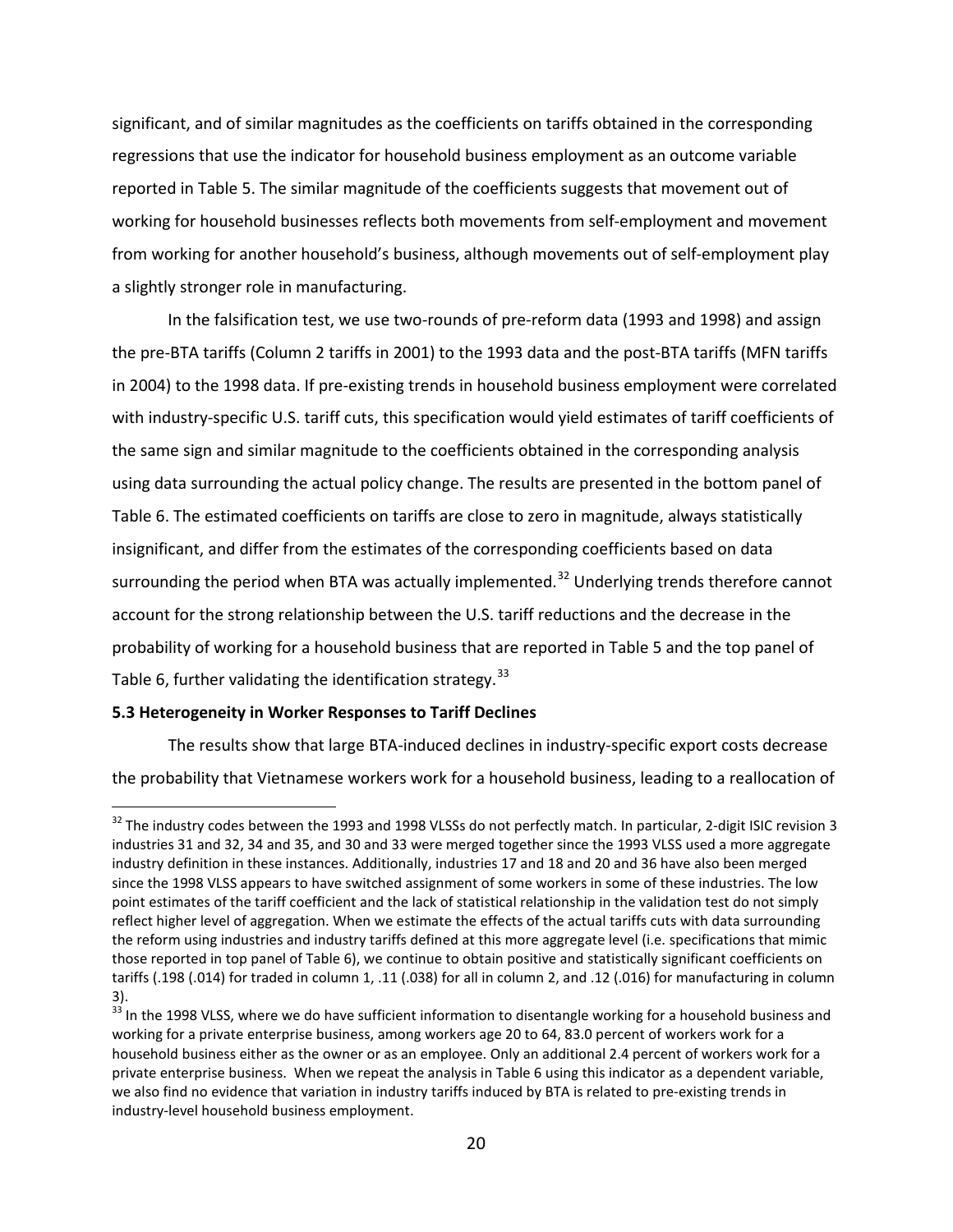workers toward the formal enterprise sector. Aggregate effects explored so far might mask heterogeneity in responses of workers. We explore potential heterogeneity in responses of workers to BTA-induced tariff cuts by location and by several worker characteristics: age, gender, and education.

Vietnamese provinces differ in how integrated they are with international markets and this heterogeneity in part reflects proximity to a major seaport. Provinces closer to major seaports are more internationally integrated and more exposed to export opportunities (World Bank, 2011). For example, the information on the value of manufacturing exports from the 2000 Enterprise Survey suggests that 5 provinces with or near to major seaports (Ho Chi Minh City, Dong Nai, Hanoi, Binh Buong, and Hai Phong) account for over three quarters of reported manufacturing exports. To the extent that export opportunities associated with the BTA differentially increase labor demand in the larger firms operating in the export sector, as noted in the conceptual framework in section 2, one would expect a relatively larger increase in labor demand among firms in the enterprise sector in more integrated provinces. Consistent with this view, McCaig (2011) finds that poverty declined and average wages increased relatively more in provinces with a higher concentration of exportoriented industries at the onset of trade reform. Declines in U.S. tariff cuts on the incidence of household business employment would then be more pronounced in internationally more integrated provinces.

To explore the possible heterogeneity by location we split Vietnam's provinces into two groups based on the median distance from one of Vietnam's three major seaports in Hai Phong, Da Nang, and Ho Chi Minh City. We estimate equation (2) in each sample. The results are presented in Panel A of Table 7. As expected, declines in U.S. tariffs are associated with larger relative declines in household business employment for individuals living in more internationally integrated provinces. While all estimates of the coefficient on tariffs are positive, the magnitudes of the coefficients are substantially larger and always statistically significant in provinces closer to major seaports. The difference in the magnitudes and statistical significance of the estimated coefficient on tariffs is particularly notable in manufacturing, the sector most exposed to the BTA tariff cuts.

We also explore heterogeneity in responses to tariff cuts by worker age, gender, and education. This heterogeneity could stem from differences in mobility costs (see Kovak (2011), Dix-Carneiro (2011), Topalova (2007, 2010)) or it could reflect differential labor demand changes induced by the BTA for different groups of workers. These results are also presented in Table 7. We

21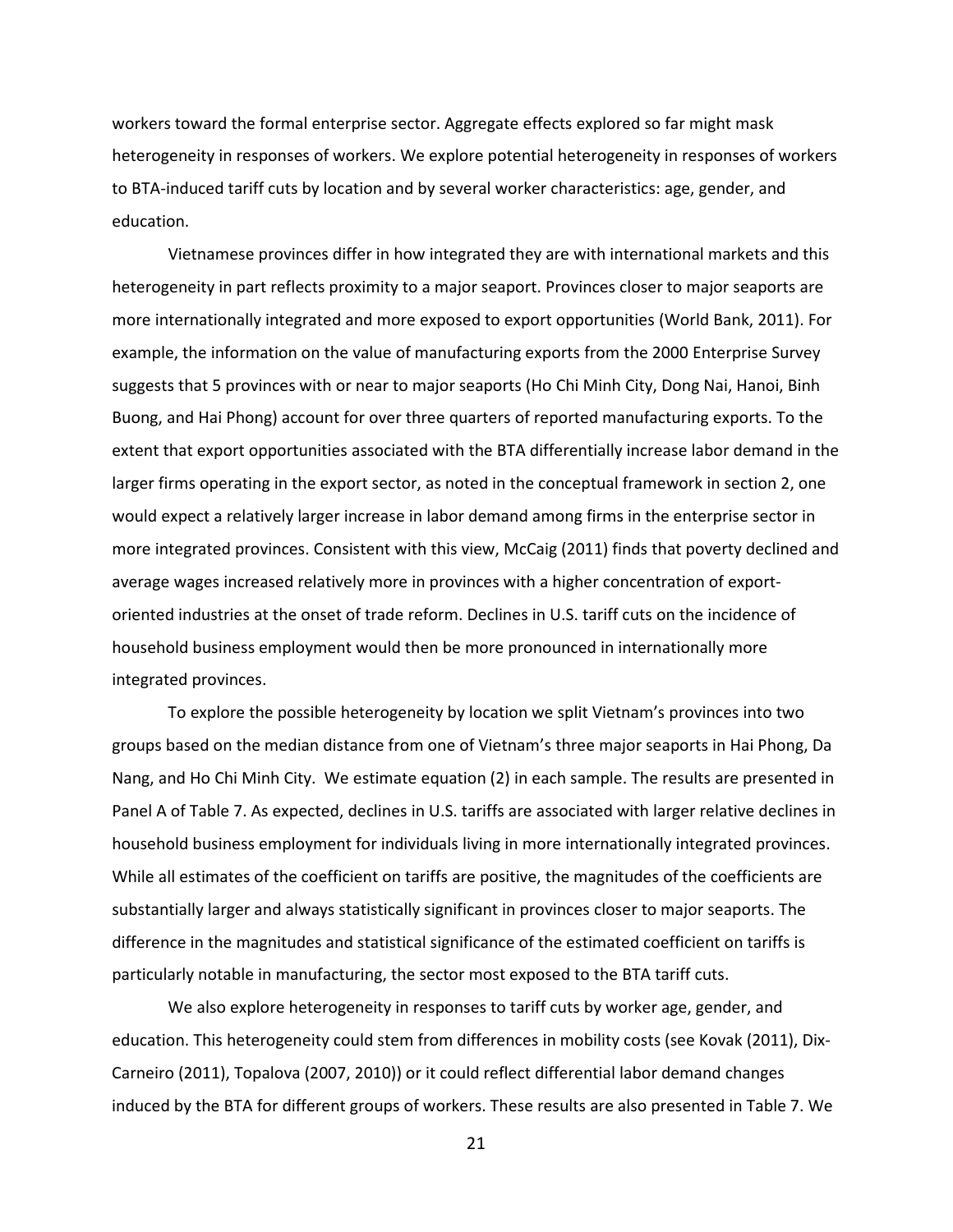split workers into five age cohorts, which we follow over time, and estimate equation (2) separately for each of the cohorts. The probability of working in a household business is falling more for young workers (age 20 to 29 in 2002) in response to the US tariff cuts (column 1) in the trade sector and economy-wide (column 2). The heterogeneity in responses to tariffs by age appears at first less pronounced in manufacturing (column 3). However, the implied share of reallocated young workers is above, while the implied share of reallocated workers in older cohorts is below the predicted share of reallocated workers manufacturing-wide. Gender does not appear to differentially affect the responsiveness of probability of working in a household business to tariff cuts. Estimates of equation (2) by gender in Table 7 suggest that men and women were similarly affected by tariff declines. We also estimate equation (2) separately for three education groups: 0 to 5 years of formal education, 40 percent of the total sample; workers with 6 to 9 years of formal education, which account for 45 percent of the total sample; and workers with 10 or more years of formal education, which account 15 percent of the sample). We consistently find that workers with a medium level of education observed smaller declines in the probability of working for a household business than workers with low and workers with high levels of education.

Workers that live in internationally more integrated provinces, younger workers, and more educated workers are less likely to work in the household business sector to begin with. The results above imply that the BTA-induced tariff cuts further increased the gap in probability of working in a household business between younger and older workers and between workers in provinces that differ in access to international seaports. The gap in the probability of working in a household business narrows between the low and middle education group, and it widens between the middle and the highest education group.

### **5.4 Longitudinal analysis**

The VHLSS resurveyed about 20 percent of the households from 2002 in 2004.<sup>[34](#page-21-0)</sup> Using this smaller longitudinal subsample, we examine the robustness of the results to selection on unobserved individual-level heterogeneity into who moves out of household businesses. We restrict the analysis to individuals ages 20-64 in 2002 that worked in both vears. <sup>[35](#page-21-1)</sup> We estimate a version of equation (2):

<span id="page-21-1"></span><span id="page-21-0"></span> $34$  The household panel is based on a random selection of enumeration areas from the 2002 VHLSS.<br><sup>35</sup> In order to be part of the household panel, the household, or at least some of its members, must reside in the same location as in 2002. 9.6 percent of panel individuals that report working in 2002 are not in the sample in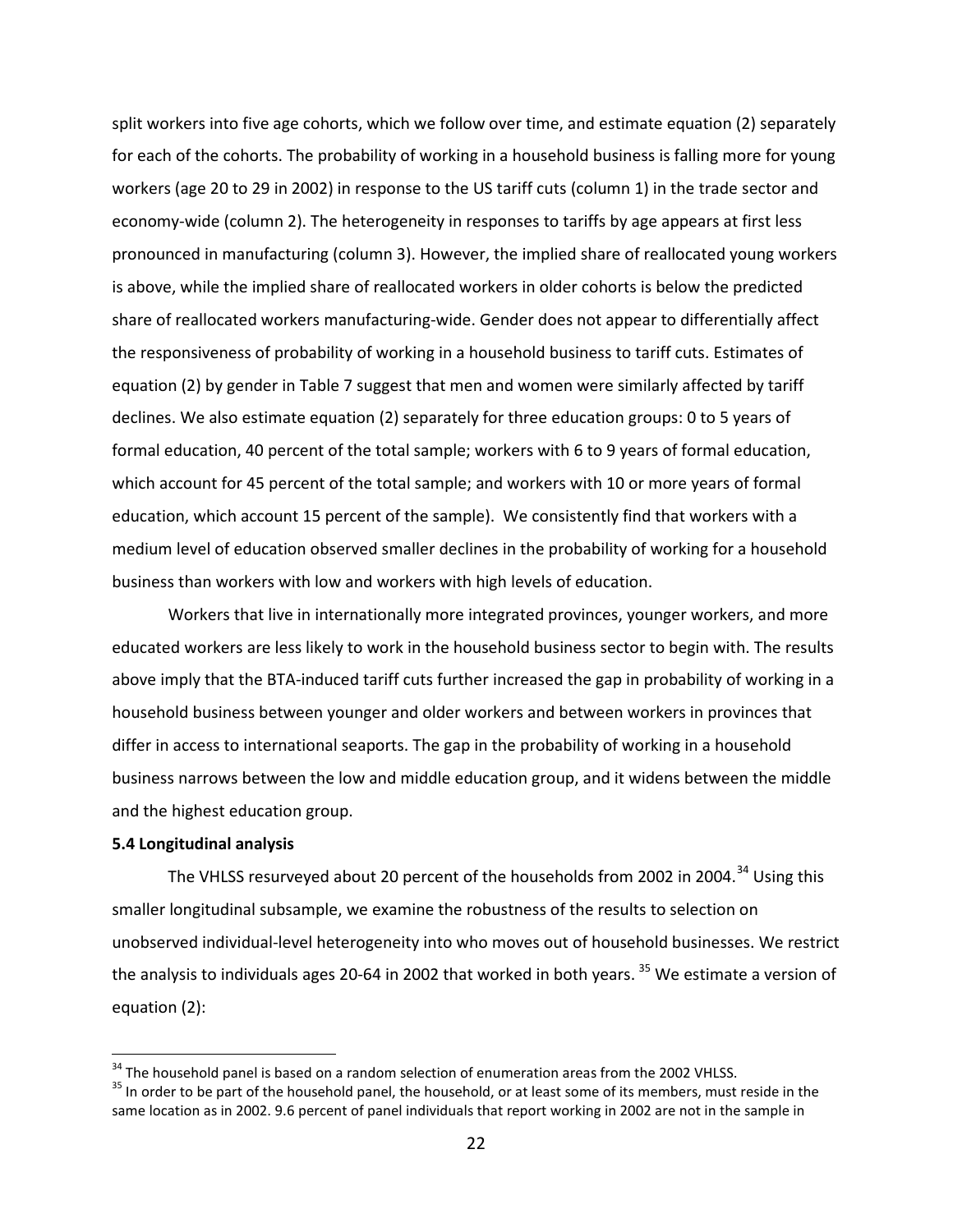$$
H_{ijt} = \text{tariff}_{jt} \times \beta + \lambda_j + \theta_t + \alpha_i + \varepsilon_{ijt}
$$
 (3)

where the vector of individual characteristics has been replaced by an individual fixed effect <sup>α</sup>*i*.

To establish comparability with the results from section 5.1, we first estimate equation (2) using the longitudinal subsample. The results are reported in columns 1 to 3 in the top panel of Table 8. The estimated coefficients on tariffs confirm the findings from Table 5. The magnitudes of the coefficients based on the longitudinal sample are somewhat lower than the magnitudes of the corresponding coefficients based on cross-sectional data, but they are not statistically different from each other.<sup>[36](#page-22-0)</sup> The specifications so far use the tariff in a worker's contemporaneous industry at time *t* as a measure of exposure to export cost. In longitudinal data, workers' exposure to export cost shocks can also be measured based on the workers' initial industry of employment, further allowing one to control for sorting of individuals across industries. The middle panel of Table 8 reports estimates of equation (2) based on the tariffs associated with the worker's initial industry of employment. The magnitudes of the coefficient on tariffs are similar to those obtained in the top panel of the Table 8 with the contemporaneous industry tariff. In the remainder of this section, we measure workers' exposure to export cost shock through the initial industry of employment.

The empirical strategy so far compared effects of tariff declines on workers with the same observable characteristics within provincial labor markets, some of whom worked in industries that experience large tariff cuts and others who worked in industries with smaller tariff cuts. The specification in equation (3) includes worker fixed effects, directly controlling for time-invariant individual-level heterogeneity in unobserved worker characteristics that might influence selection of workers into industries and the propensity to switch employers, while being simultaneously spuriously correlated with industry tariff changes. The estimates from this specification are reported in columns 1-3 in the bottom panel of Table 8 and confirm the existing findings. Individuals initially working in industries that experience larger tariff cuts face greater declines in

 $\overline{a}$ 

<sup>2004.</sup> The attrited individuals are more likely young and better educated, and were more likely employed in the enterprise sector, in industries that received larger tariff cuts, and by an enterprise in industries that received larger tariff cuts in 2002. The attrition might thus bias the coefficient on tariff in the panel estimation downward toward zero, increasing the likelihood we find no relationship between the incidence of household business employment and tariffs.

<span id="page-22-0"></span><sup>&</sup>lt;sup>36</sup> Lower magnitudes of the coefficients based on longitudinal subsample could reflect attrition and slight differences in the composition of the longitudinal and cross-sectional samples. As discussed earlier, attrition could potentially bias our estimates downward. Second, to track the same individuals over time, the longitudinal sample includes individuals based on initial age (ages 20-64 in 2002), not contemporary age and excludes individuals that enter or exit the workforce because we only have one observation for their work status.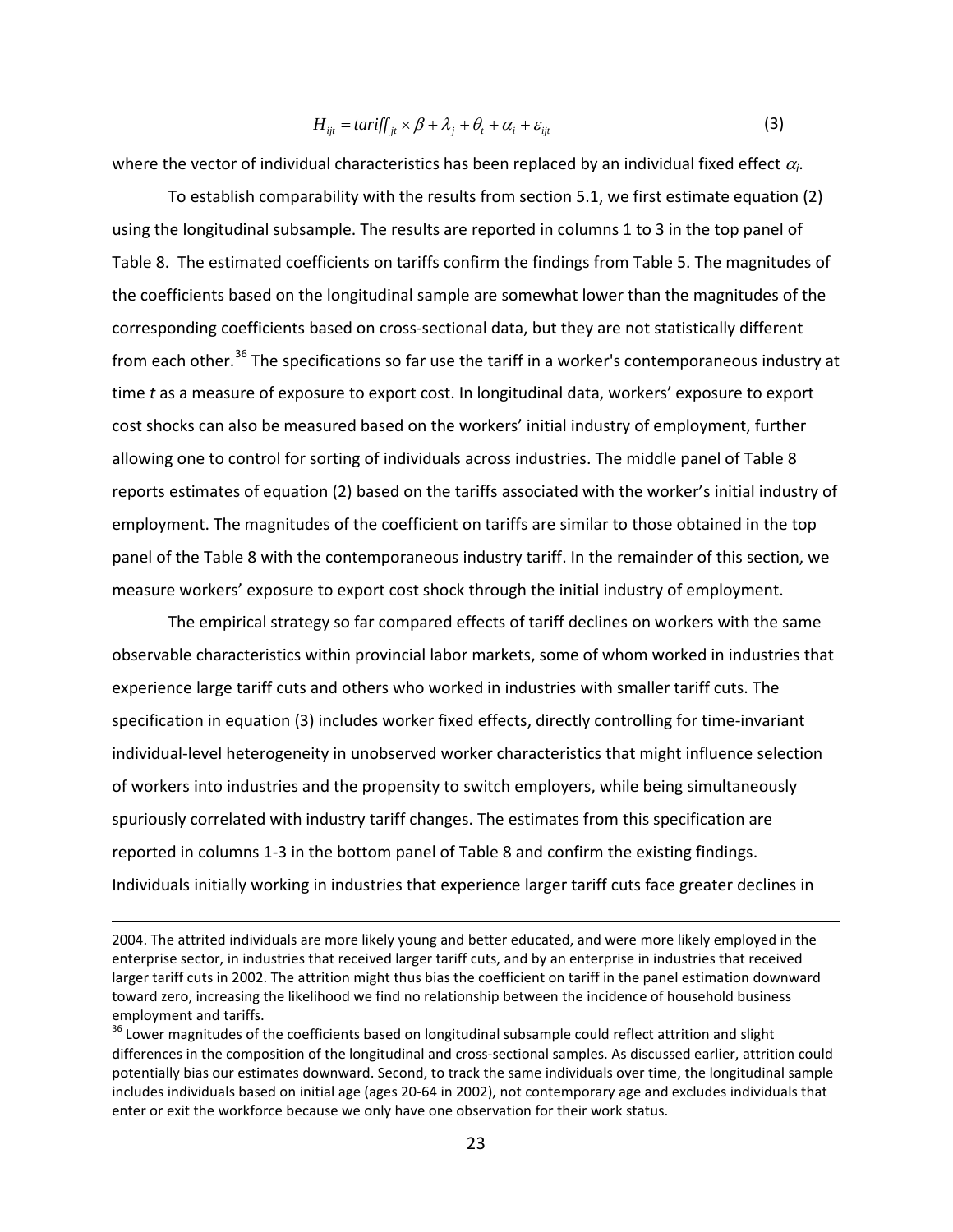the probability of working for a household business. The inclusion of individual fixed effects somewhat reduces the estimate of the coefficient on tariffs. For example, the magnitude of the coefficient on tariffs for traded sectors falls from .14 to .11, implying that a 21.1 percentage point decline in tariffs was associated with 2.3 percentage point decline in the probability that a worker works for a household business. In manufacturing, the coefficient on tariffs drops from .18 to .09. This implies that a 30.3 percentage point decline in tariffs is associated with a 2.6 percentage point decline in the probability of working for a household business. Thus, even after we measure workers' exposure to export tariff shocks through their initial industry affiliation and account for unobserved time-invariant individual heterogeneity, lower costs of exporting are associated with the reallocation of workers from household businesses to employers in the enterprise sector, although the magnitudes of the effects are attenuated.

#### **5.5 Implications for Industry Employment**

The results suggest that industries that experienced larger tariff declines observed a greater expansion of employment among employers in the enterprise sector. One implication of this finding is that within the enterprise sector, the structure of industry employment should shift toward industries subject to greater drops in U.S. tariffs on exports. We examine this relationship in the following specification:

$$
s_{ji} = \alpha + \beta \tan \text{iff}_{j} + \lambda_j + \gamma_t + \varepsilon_{jt} \tag{4}
$$

where  $s_{it}$  is the share of industry j at time t in total employment of the enterprise sector and tariff<sub>it</sub> is the U.S. tariff faced by exports from industry j at time t. We estimate equation 4 with industry employment shares obtained from the Enterprise Survey, which covers all firms in the enterprise sector.<sup>[37](#page-23-0)</sup> The results are presented in Panel A of Table 7. The negative estimates of the coefficients on tariffs suggest greater expansion in industry employment in industries with larger tariff cuts. The coefficient estimate for the traded sector in column 1 implies that an industry that experienced a 21.1 percentage point decline in U.S. tariffs, observed a 0.54 percentage point increase in industry share of employment, which represents an annual average increase of 6 percent from the mean industry employment share over a period of 3 years.

The enterprise sector could either grow because workers are leaving jobs at household businesses and finding employment with employers in the enterprise sector or because existing

<span id="page-23-0"></span><sup>&</sup>lt;sup>37</sup> To match the timeframe of this data closely to the VHLSS, we use end of year firm-level employment in 2000 and 2003. We aggregate firm-level information to compute employment shares at the industry level.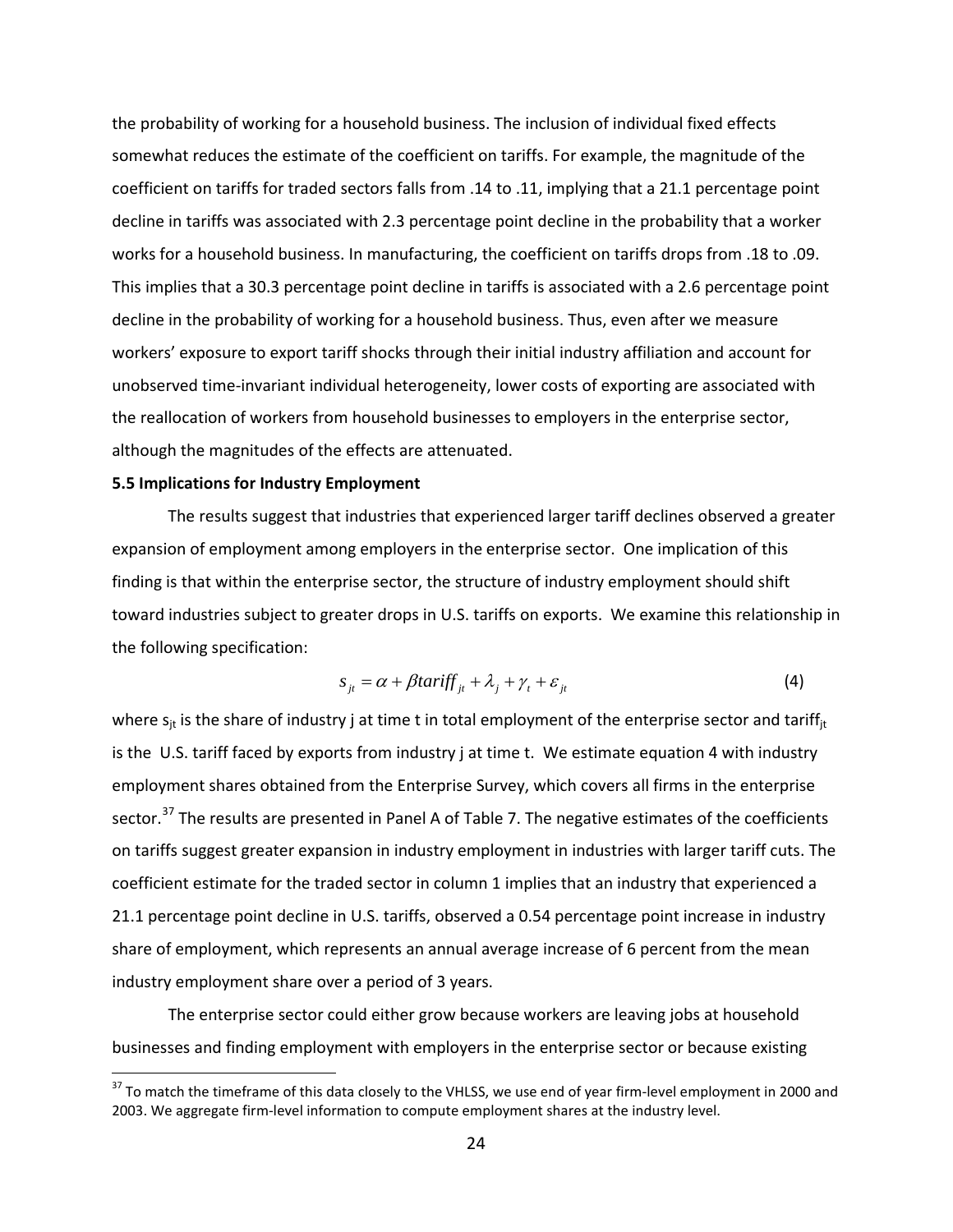household businesses are formalizing and registering as private enterprises. Detailed analysis of this issue is beyond the scope of this paper, but additional evidence suggests that the majority of workers moving from the household business sector to the enterprise sector appear to be doing so by finding a new job. $^{38}$  $^{38}$  $^{38}$ 

Interestingly, although neoclassical trade theory predicts that net employment should expand in industries receiving the largest tariff cuts on exports, the magnitude of the coefficients on tariffs is virtually zero and always statistically insignificant when we consider changes in the overall industry structure of employment. These results, based on estimating equation (4) with industry's employment share in total employment (i.e. employment in household businesses and enterprises),  $s_{it}$  as a dependent variable, are presented in the bottom panel of Table 9. The findings for Vietnam are consistent with the literature on the lack of statistically significant changes in the structure of industry employment in response to large trade liberalizations (Goldberg and Pavcnik (2007), Topalova (2010), Currie and Harrison (1997), Wacziarg and Wallack (2004). In addition, the magnitude of the coefficients in the bottom panel is at least an order of magnitude lower than the magnitude obtained based on the enterprise sector. While this could in part owe to smaller sample sizes of the VHLSS than the Enterprise survey, the lack of relationship between export expansion and overall industry employment highlights the importance of taking into account differential responses to tariff cuts across employers in the enterprise and household business sector. As noted by Bernard, Redding, and Schott (2007), one might expect expansion of net industry employment to be more responsive to tariff cuts among the employers in the enterprise sector, which might more directly benefit from the tariff cuts.<sup>[39](#page-24-1)</sup>

### **5.6. Worker allocation and Aggregate Output in Manufacturing**

The reallocation of workers from household businesses to firms in the enterprise sector has potential implications for aggregate output. We follow the macroeconomic growth literature to

<span id="page-24-1"></span><span id="page-24-0"></span><sup>&</sup>lt;sup>38</sup> First, summary statistics suggests little mobility of household businesses to the enterprise sector. During this period, the number of registered private enterprises increased significantly, from about 35,000 in 2000 to about 84,000 in 2004 (Malesky and Taussig, 2009). Although this is an impressive growth in the number of private enterprises, it is only a small fraction of the estimated 6 to 7 million operating household businesses during this period (McCaig and Pavcnik, 2013). Second, our panel dataset of workers allows us to track movements of workers that would be consistent with a household business becoming a private enterprise. We can do this for workers that worked for another household's business in 2002. By 2004 10.6 percent of these workers had moved to the enterprise sector and 29.5 percent of these movers had moved to a private enterprise in the same industry, which is consistent with the business they worked for transitioning from a household business to a private enterprise.  $39$  For example, products produced by firms in household businesses might not be well substitutable for the products produced by the firms in non-household businesses that are more likely to be exported.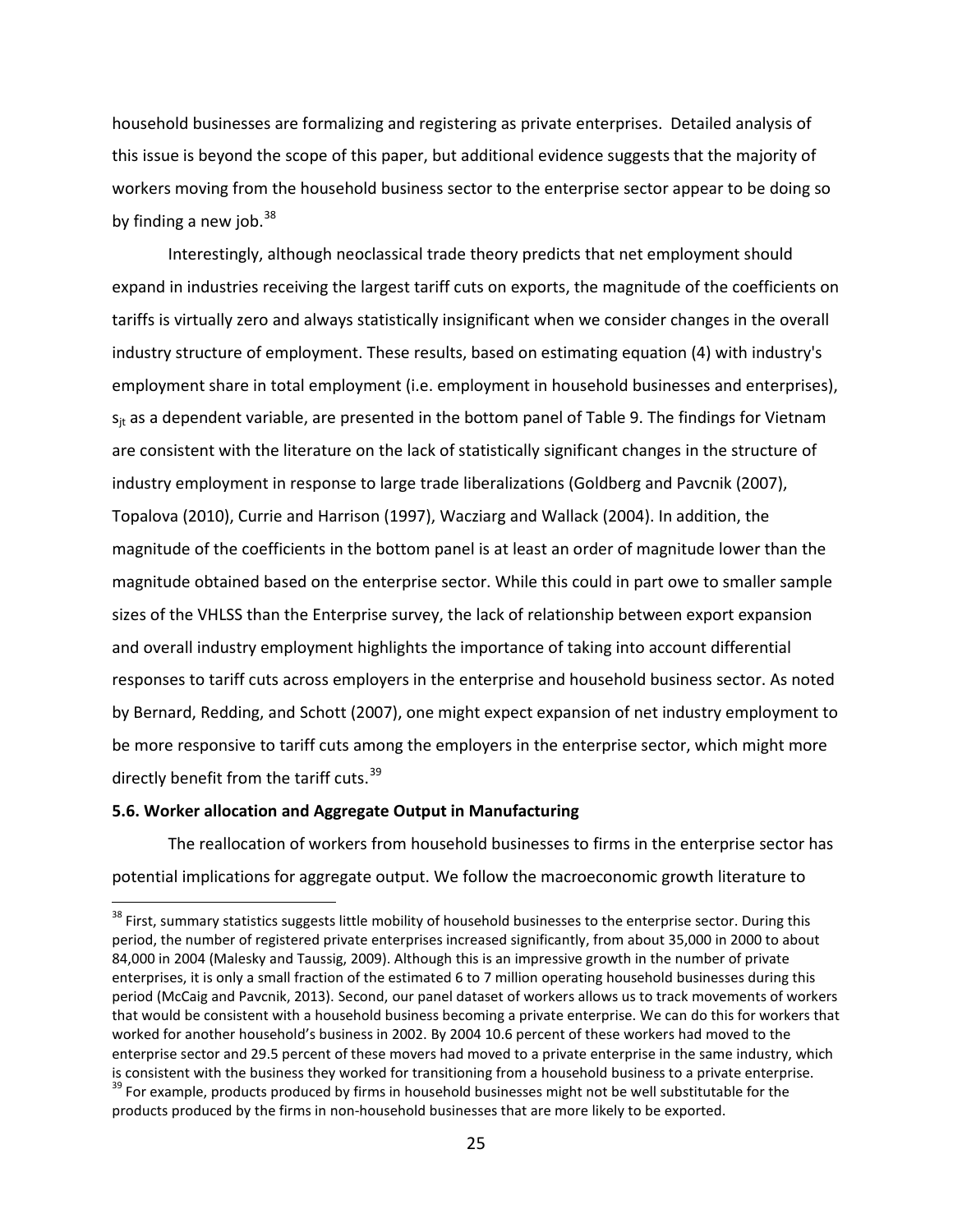assess the potential impact. Consider an industry composed of two types of firms, household businesses and enterprises, which differ in their underlying labor productivity. A standard decomposition formula from the economic growth literature attributes the change in aggregate labor productivity between two time periods to productivity change owing to changes in average labor productivity within each type of firm and productivity change stemming from the reallocation of labor across the two firm types. More formally,

 $\Delta P_{t} = \sum_h \Delta p_{_{ht}} E_{_{ht}} + \sum_h p_{_{ht-1}} \Delta E_{_{ht}}$  , where  $\mathsf{P_{t}}$  is the aggregate labor productivity at time t,

pht is productivity of firm type h at time t, and *Eht* is the share of firm h type employment in total employment. The first term captures the change in aggregate labor productivity owing to the change in labor productivity within a h-type firm, while the second term captures the productivity change owing to reallocation of labor across the two firm types.

We use this framework to calculate the contribution of labor reallocation from household businesses to the enterprise sector induced by the BTA to labor productivity within the manufacturing sector. The coefficient on the industry tariff in column 3 of Table 5 implies that the BTA reallocated 5.3 percent of the manufacturing workforce from household businesses to enterprises between 2001 and 2003. Within manufacturing, the average productivity in the enterprise sector is about 10 times higher than in the household business sector (185 million dong vs. 18.9 million dong per employee in 2004 prices). Holding the level of productivity in each type of firm in 2002 constant, the reallocation of labor due to the BTA increased productivity by 5.6 percent per year.<sup>[40](#page-25-0)</sup> If this analysis is performed based on the reallocation suggested in the specifications from the panel regression in column 3, of Table 8 (Panel C), the estimates are halved.

The above calculations compute marginal productivity of labor based on the common practice in macroeconomic growth literature (see for example Caselli (2005), Gollin, Lagakos, Waugh (2012). We also use an estimate of marginal productivity of labor based on the coefficient from the Mincerian regression of log wages on an indicator for whether a worker works for a household business. Workers working for a household business earn about 14 percent less than observationally

<span id="page-25-0"></span> $40$  The large productivity differences within the manufacturing sector between enterprises and household businesses may in part be due to compositional differences in the manufacturing industries in which household businesses and enterprises are more likely to operate. However, a calculation performed just for one important manufacturing industry, apparel, suggests similar effects. Initial productivity is about five times greater in apparel enterprises than apparel household businesses. The BTA induced reallocation of workers increased productivity by 8.0 percent per year within the apparel industry.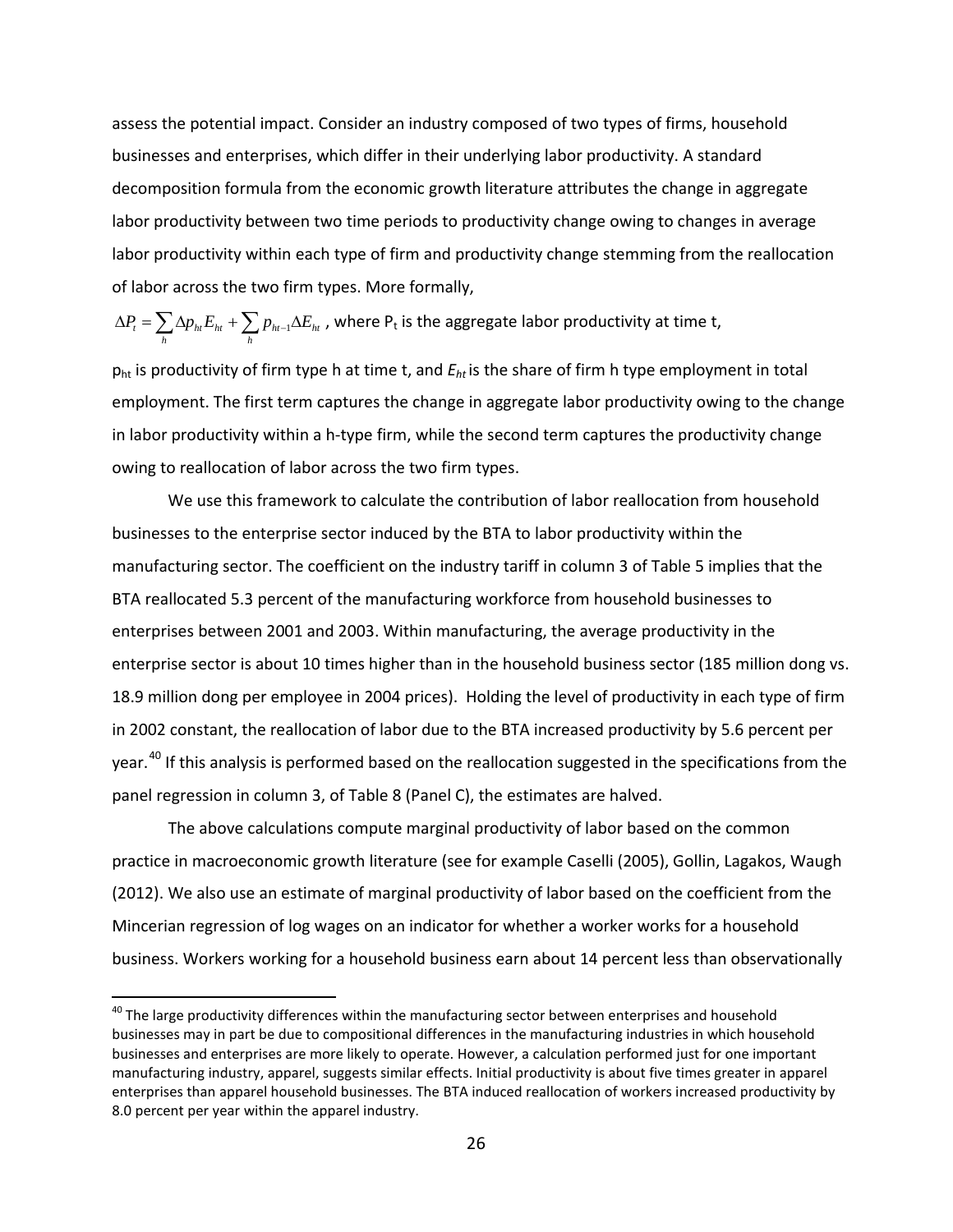equivalent workers working in the same industry, province, and occupation. <sup>[41](#page-26-0)</sup> Controlling for unobserved worker characteristics, workers that switch to work for an enterprise tend to earn 5 percent more than when they work for a household business.<sup>[42](#page-26-1)</sup> This estimate is the lower bound on the earnings gap because individuals working for household businesses are also substantially less likely to receive benefits from their employer. This approach suggests annual productivity increase owing to reallocation ranging from .9 % to 5 %.

#### **6. Conclusion**

Vietnam provides an excellent setting to examine how export opportunities affect the reallocation of employment across employers in a poor country, where a majority of workers are employed in household businesses. We find that the reallocation of labor from household businesses to employers in the enterprise sector in Vietnam provides an important margin of adjustment to new exporting opportunities. Industries that face better export opportunities (as measured by larger declines in tariffs on Vietnamese exports to the U.S.) observe a greater reduction in the incidence of household business employment, with workers in more internationally integrated provinces and in younger cohorts responding more strongly. In addition, relative industry employment increased in the enterprise sector in industries that benefited more from expanded export opportunities (as measured by declines in tariffs on Vietnamese exports to the U.S.).

Our results complement the existing literature on labor reallocations among larger firms in response to trade based on conventional firm-level or matched employee-employer data sets covering the manufacturing sector (Levinsohn (1999), Menezes-Filho and Muendler (2011), Krishna, Poole, and Senses (2012)). The lack of data on household business employment would, for example, miss 66 to 80 percent of employment in manufacturing in countries such as Vietnam and India. Our study suggests that even though household business employment is not directly affected by exporting opportunities, it contracts via the general equilibrium effects of trade operating through the labor demand channel.

<span id="page-26-0"></span> $41$  This number reflects the estimated coefficient on the indicator for working for a household business in a Mincerian regression that regresses log wages on a household business indicator, worker characteristics, urban indicator, year indicator, industry and province fixed effects.

<span id="page-26-1"></span> $42$  In a cross-section, this dimension of employer heterogeneity alone accounts for 3 percent of the explained variation in log wages across workers. For comparison, all included worker characteristics can jointly account for 11 percent of the explained variation in log wages, industry affiliation accounts for 15 percent, while geographic location accounts for 21 percent of the variation.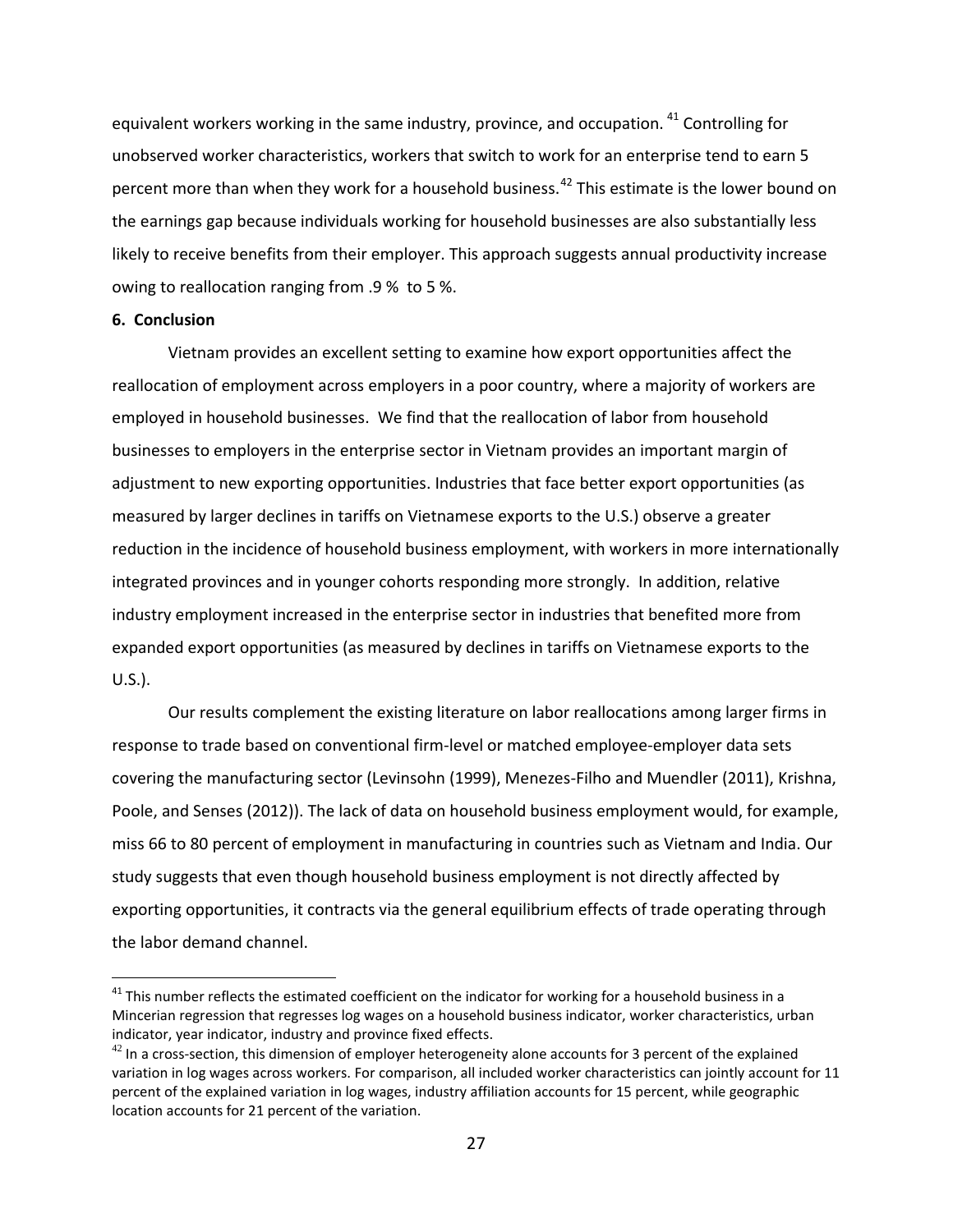Our results also relate to the literature on firm heterogeneity and aggregate output differences in developing countries. Several recent studies (see, for example, Hsieh and Klenow (2009, 2011)) emphasize the implications of misallocation of resources across heterogeneous firms for aggregate output and productivity and the prevalence of small, unproductive firms in poor economies. Our study shows that the elimination of a product market distortion, such as export market liberalization, induces a movement of labor away from household businesses, which tend to be less productive and pay lower wages for observationally equivalent workers, to larger, more formal firms. Elimination of such distortions in export markets might thus lead to aggregate productivity gains through the reallocation of labor toward more productive uses.

#### **References**

- Amiti, M. and D. R. Davis (2012). "Trade, firms, and wages: Theory and evidence," *Review of Economic Studies* 79(1), pp. 1-36.
- Autor, D., D. Dorn, and G. Hanson. (2013). "The China Syndrome: Local labor market effects of import competition in the United States," *American Economic Review*, 103(6), pp. 2121-68.
- Banerjee, A. and E. Duflo (2007). "The Economic Lives of the Poor," *Journal of Economic Perspectives*, 21(1), 141-167.
- Bernard, A., S. Redding, and P. Schott (2007). "Comparative advantage and heterogeneous firms," *Review of Economics Studies*, Vol. 74, No. 1, pp. 31-66.
- Brambilla, I., D. Lederman and G. Porto (2012). "Exports, Export Destinations, and Skills," *American Economic Review*, Vol. 102, No. 7, pp. 3406-3438.
- Brambilla, I., G.. Porto, and A. Tarozzi (2012). "Adjusting to trade policy: Evidence from U.S. antidumping duties on Vietnamese catfish," *Review of Economics and Statistics*, Vol. 94, No. 1, pp. 304-319
- Bustos, P. (2011). "Trade liberalization, exports, and technology upgrading: Evidence on the Impact of MERCOSUR on Argentinean Firms," *American Economic Review*, 101(1), 304-40.
- Caselli, F. (2005). "Accounting for Cross-Country Income Differences," Handbook of Economic Growth.
- Coşar, A. K., N. Guner, and J. Tybout (2011). "Firm dynamics, job turnover, and wage distributions in an open economy," mimeo.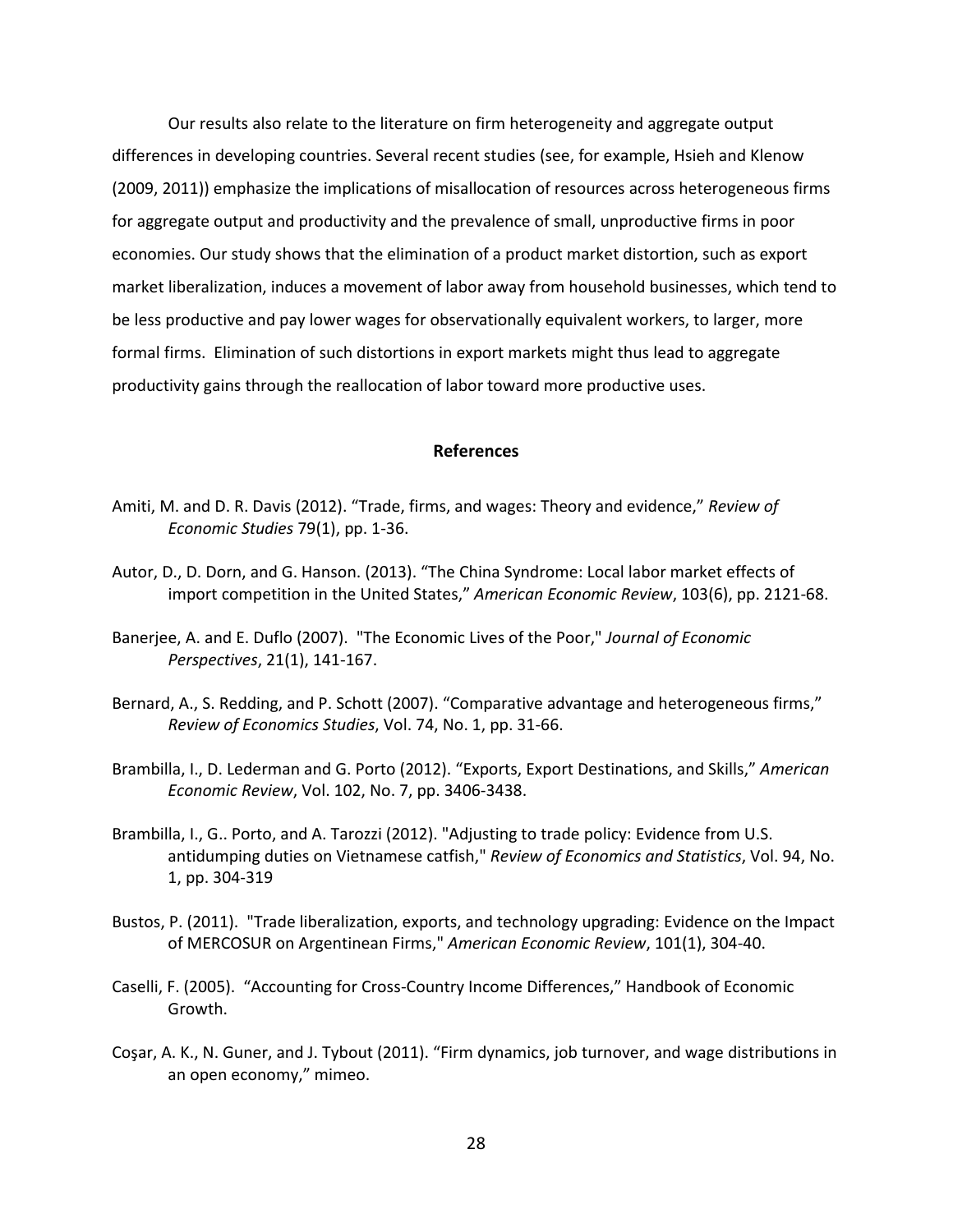- Dix-Carneiro, R. (2011). "Trade liberalization and labor market dynamics", Staff working paper ERSD, No. 2011-19.
- Gollin, D. (2002). "Getting Income Shares Right," *Journal of Political Economy*, 110 (2), pp.458-474.
- Gollin, D. (2008). "Nobody's business by my own: Self-employment and small enterprise in economic development," *Journal of Monetary Economics* 55, 219-233.
- Gollin, D., D. Lagakos, and M. Waugh (2012). "The Agricultural Productivity Gap in Developing Countries," mimeo.
- Fukase, E. (2012). "Export liberalization, job creation and the skill premium: Evidence from the U.S.- Vietnam Bilateral Trade Agreement," mimeo.
- Goldberg, P. and N. Pavcnik (2003). "The Response of the Informal Sector to Trade Liberalization", *Journal of Development Economics,* 72, 463-496.
- Goldberg, P. and N. Pavcnik (2007). "Distributional Effects of Globalization in Developing Countries", *Journal of Economic Literature* March 2007, 45(1), pp. 39-82
- Hanson, G. (2012). "The rise of Middle Kingdoms: Emerging economics in global trade," *Journal of Economic Perspectives*, Vol. 26, No. 2, pp. 41-64.
- Harrison, A., J. McLaren, and M. McMillan (2011). "Recent perspectives on trade and inequality," *Annual Review of Economics*, Vol. 3, pp. 261-289.
- Hsieh, Chang-Tai and Peter J. Klenow (2009). "Misallocation and manufacturing TFP in China and India," *Quarterly Journal of Economics*, Vol. 124, No. 4, pp. 1403-1448.
- Iacovone, L. and B. Smarzynska Javorcik (2008). "Shipping Good Tequila Out: Investment, Domestic Unit Values and Entry of Multi-product Plants into Export Markets" *University of Oxford, mimeo*
- Kovak, B. (2011). "Local labor market effects of trade policy: Evidence from Brazilian liberalization," mimeo.
- Krishna, P., J. Poole, and M. Senses (2012). "Trade, labor market frictions, and residual wage inequality across worker groups," *American Economic Review: Papers and Proceedings*, Vol. 102, No. 3, pp. 417-423.
- Levinsohn, J. (1999). "Employment responses to international liberalization in Chile," *Journal of International Economics*, Vol. 47, No. 2, pp. 321-344.
- Marcouiller, D., V. Ruiz de Castilla, and C. Woodruff (1997): "Formal Measures of the Informal-Sector Wage Gap in Mexico, El Salvador, and Peru," *Economic Development and Cultural Change,* 45:2, pp. 367-392.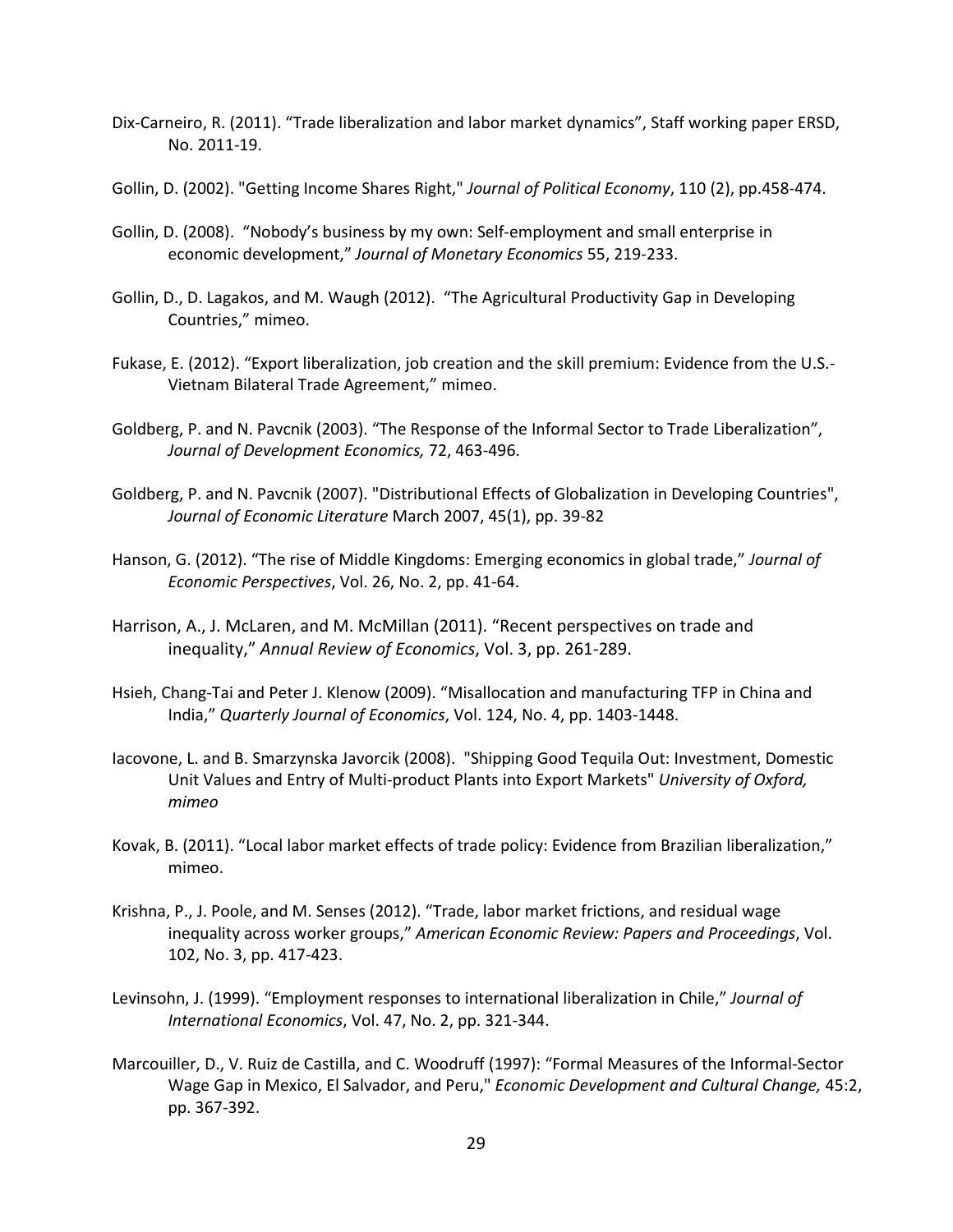- Malesky, E. and M. Taussig (2009). "Out of the gray: The impact of provincial institutions on business formalization in Vietnam," *Journal of East Asian Studies*, Vol. 9, pp. 249-290.
- McCaig, Brian (2011). "Exporting out of poverty: Provincial poverty in Vietnam and U.S. market access." *Journal of International Economics*, 85(1), pp. 102-113.
- McCaig, B. and N. Pavcnik (2011). "Export markets and household businesses: Evidence from Vietnam-US Bilateral Free Trade Agreement," mimeo.
- Melitz, M. (2003): "The Impact of Trade on Intra-industry Reallocations and Aggregate Industry Productivity," *Econometrica* 71, 1696-1725.
- Menezes-Filho, N. and M. Muendler (2011). "Labor Reallocation in Response to Trade Reform," *NBER Working Paper* 17372.
- Nataraj, S. (2011). "The impact of trade liberalization on productivity: Evidence from India's formal and informal manufacturing sectors," *Journal of International Economics*.
- Pregelj, V. (2005). "Normal-Trade-Relations (Most-Favored-Nation) Policy of the United States," Congressional Research Service Report RL31558.
- Star-Vietnam. (2003). "An Assessment of the Economic Impact of the United States Vietnam Bilateral Trade Agreement." The National Political Publishing House: Hanoi, Vietnam.
- Topalova, P. (2007). "Trade liberalization, poverty and inequality: Evidence from Indian districts," in Harrison, A. (ed). Globalization and Poverty, University of Chicago Press.
- Topalova, P. (2010). "Factor immobility and regional impacts of trade liberalization: Evidence on poverty from India," *American Economic Journal: Applied Economics*. Vol. 2, No. 4, pp. 1-41.
- Verhoogen, E. (2008). "Trade, Quality Upgrading, and Wage Inequality in the Mexican Manufacturing Sector," *Quarterly Journal of Economics*, vol. 123, no.2, pp. 489-530.
- World Bank. 2011. *Vietnam Development Report 2012: Market Economy for a Middle-Income Vietnam*. Washington, DC: World Bank.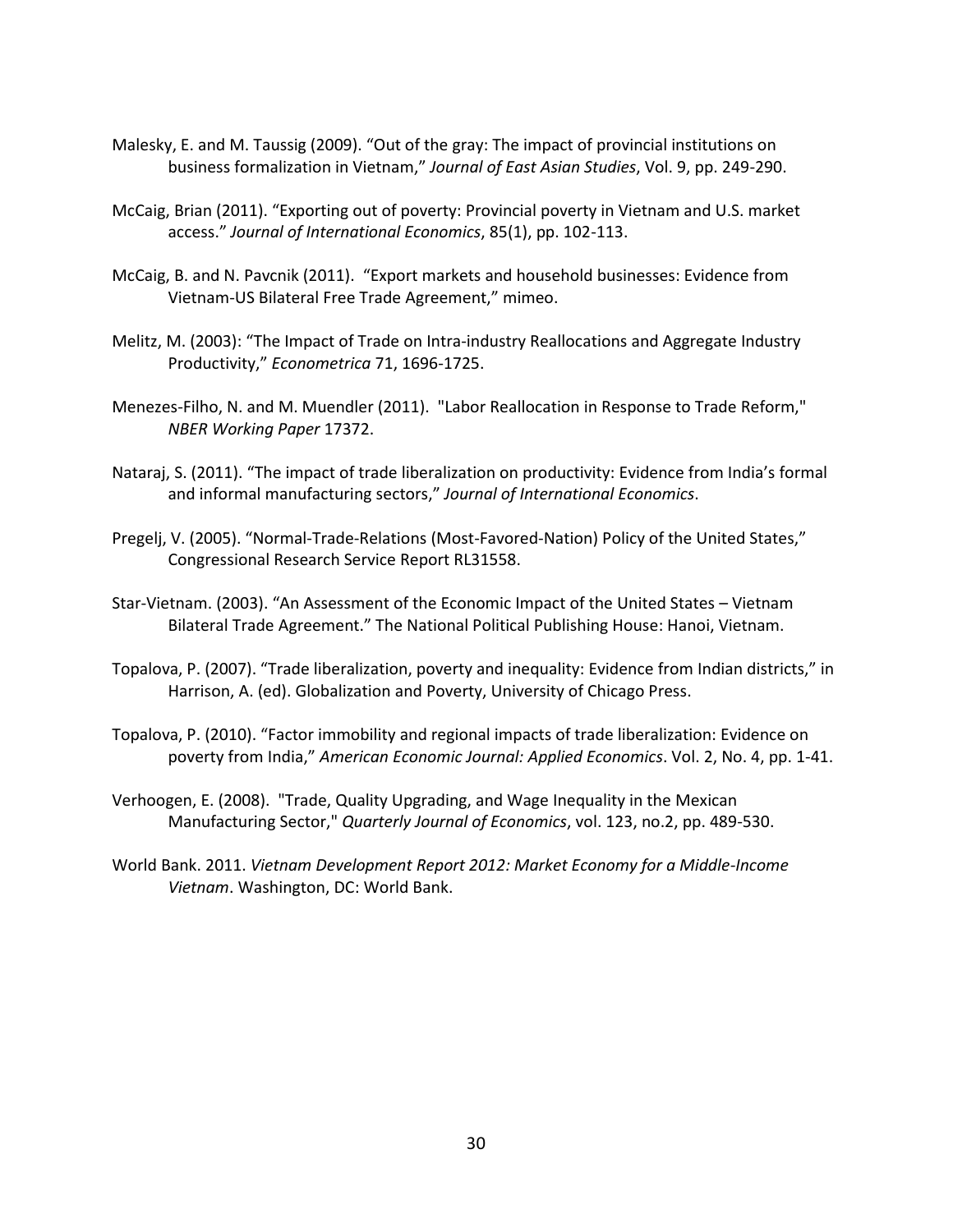#### **Appendix B: Productivity Calculation Description**

In this appendix we describe our procedure for estimating the average productivity gains in manufacturing associated with the reallocation of labor from household businesses to enterprises in response to the U.S.-Vietnam Bilateral Trade Agreement. Specifically, we explain (1) how we calculated revenue per worker using the 2002 VHLSS and the 2001 enterprise dataset, (2) how we estimated the share of workers reallocated from household businesses to enterprises, and (3) how we subsequently calculated the associated productivity gains.

### **Calculating revenue per worker**

All revenue values are converted to January 2004 Dong. For the VHLSS data, household business revenue is converted to January 2004 prices using monthly CPI data based on the month of interview. For the enterprise data we convert from mid-year (i.e., July 2001) to January 2004 using monthly CPI.

For the 2002 VHLSS we calculate revenue per worker by calculating the sum of revenue from all household businesses and divide by the estimated number of workers in household businesses for their primary job.<sup>[43](#page-30-0)</sup> We do not include information on workers engaged in household businesses for non-primary jobs as this information was not collected in the 2002 VHLSS. As such, our estimate of revenue per worker is likely an overestimate of the true value for two reasons. First, our estimate of aggregate revenue from household businesses includes some private enterprises since the business module of the 2002 VHLSS covers *all* businesses operated by the household and does not allow us to distinguish private enterprises from household businesses. Second, a nontrivial number of workers are involved in household businesses for jobs other than their primary job. Both issues would lead to an overestimate of revenue per worker in the household business sector.

For the 2001 enterprise data we calculate revenue per worker within each enterprise based on total annual revenue divided by total employment at year end. Aggregate revenue per worker within the enterprise sector is the employment weighted sum of revenue per worker over all enterprises.

<span id="page-30-0"></span> $43$  Both estimates are weighted using survey sampling weights.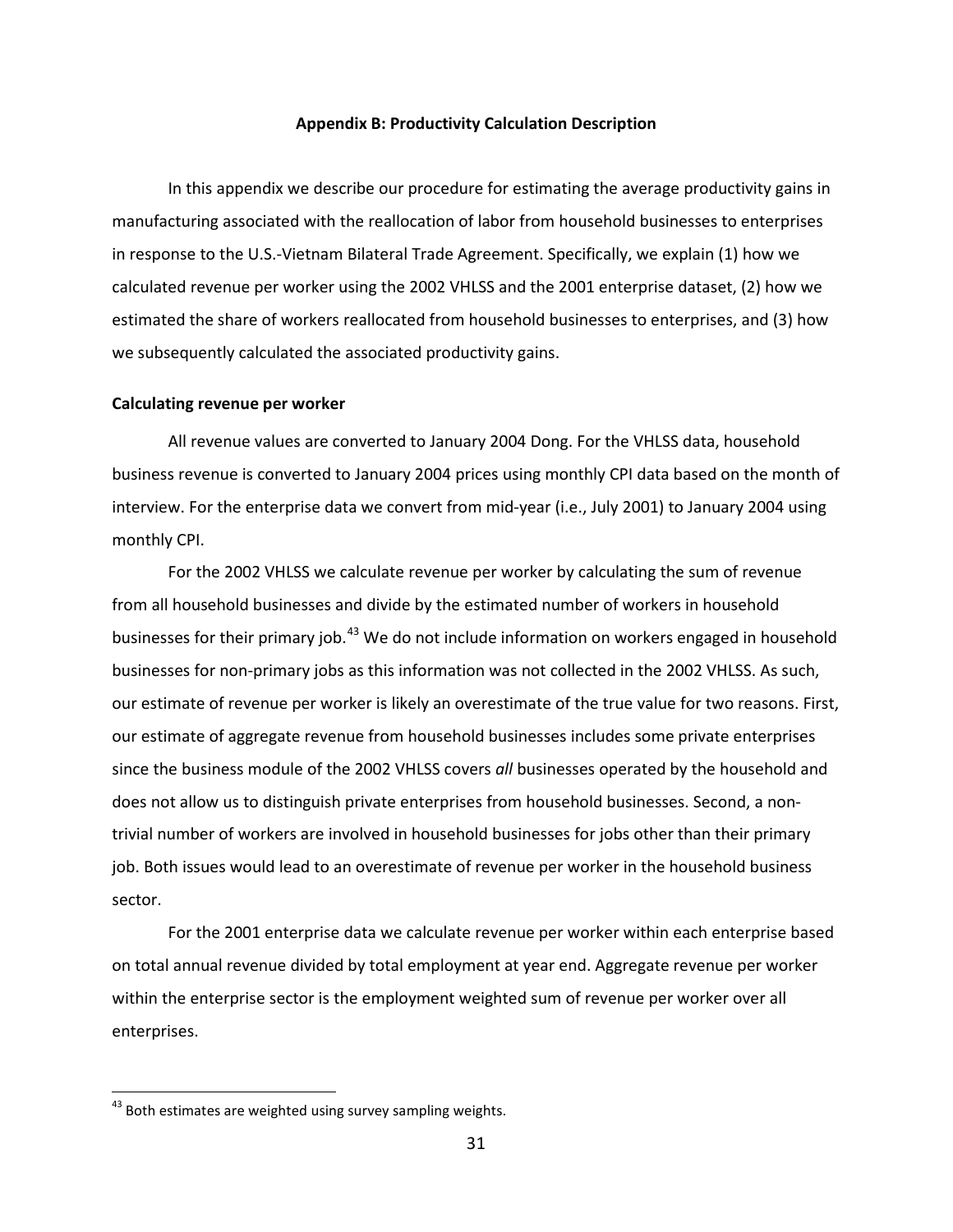### **The reallocation of workers**

We estimate the share of manufacturing workers reallocated from household businesses to enterprises based on the estimated coefficient -0.164 from column 3 of Table 3:

$$
s_e^{BTA} = \sum_j -0.164 \Delta \tau_j s_j
$$

where  $\Delta \tau_j$  is the change in tariff for industry j and  $s_j$  is industry j's average share of employment within manufacturing over the 2002 and 2004 VHLSSs.

#### **Associated productivity gains**

We present three estimates of the productivity gains from workers moving from the household business sector to the enterprise sector within manufacturing.

The first estimate is based on assuming marginal productivity is equal to average productivity in both sectors. The productivity gain is calculated holding productivity levels within the household business and enterprise sectors at their initial levels and then adjusting the share of workers in each sector according to the share of workers reallocated from household businesses to enterprises within manufacturing due to the BTA:

$$
\frac{\left(1 - s_{hb,2001} + s_e^{BTA}\right)rpw_{e,2001} + \left(s_{hb,2001} - s_e^{BTA}\right)rpw_{hb,2001}}{\left(1 - s_{hb,2001}\right)rpw_{e,2001} + s_{hb,2001}rpw_{hb,2001}} - 1
$$

where  $rpw_{e,2001}$  is revenue per worker in the enterprise sector in 2001,  $rpw_{hb,2001}$  is revenue per worker in the household business sector, and  $s_{hb,2001}$  is the share of workers in manufacturing that work for enterprises.

The second estimate is based on assuming that marginal productivity equals average productivity in the household business sector and that the marginal productivity of a worker that leaves the household business sector for the enterprise sector increases by 14 percent relative to their productivity in the household business sector (based on Mincerian wage regressions described in the paper). Under these assumptions the productivity gain is given by:

$$
\frac{\left(1 - s_{hb,2001}\right)rpw_{e,2001} + s_e^{BTA}\left(1.14rpw_{hb,2001}\right) + \left(s_{hb,2001} - s_e^{BTA}\right)rpw_{hb,2001}}{\left(1 - s_{hb,2001}\right)rpw_{e,2001} + s_{hb,2001}rpw_{hb,2001}} - 1.
$$

The third estimate is based on assuming that marginal productivity equals average productivity in the enterprise sector and that the marginal productivity of a worker that leaves the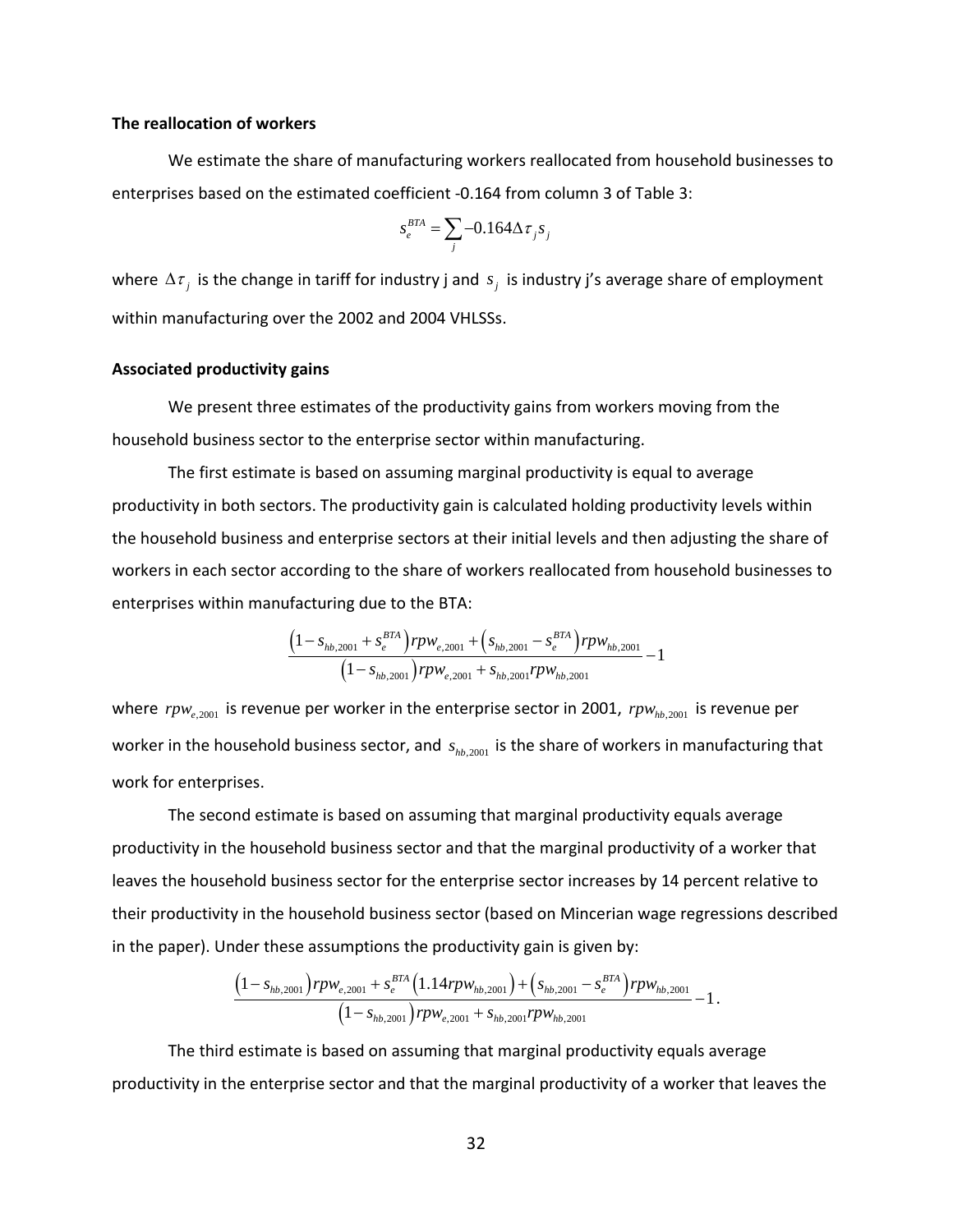household business sector for the enterprise sector is 14 percent lower than the average productivity in the enterprise sector. Under these assumptions the productivity gain is given by:

$$
\frac{\left(1 - s_{hb,2001}\right)rpw_{e,2001} + s_e^{BTA}\left(rpw_{e,2001}/1.14\right) + \left(s_{hb,2001} - s_e^{BTA}\right)rpw_{hb,2001}}{\left(1 - s_{hb,2001}\right)rpw_{e,2001} + s_{hb,2001}rpw_{hb,2001}} - 1.
$$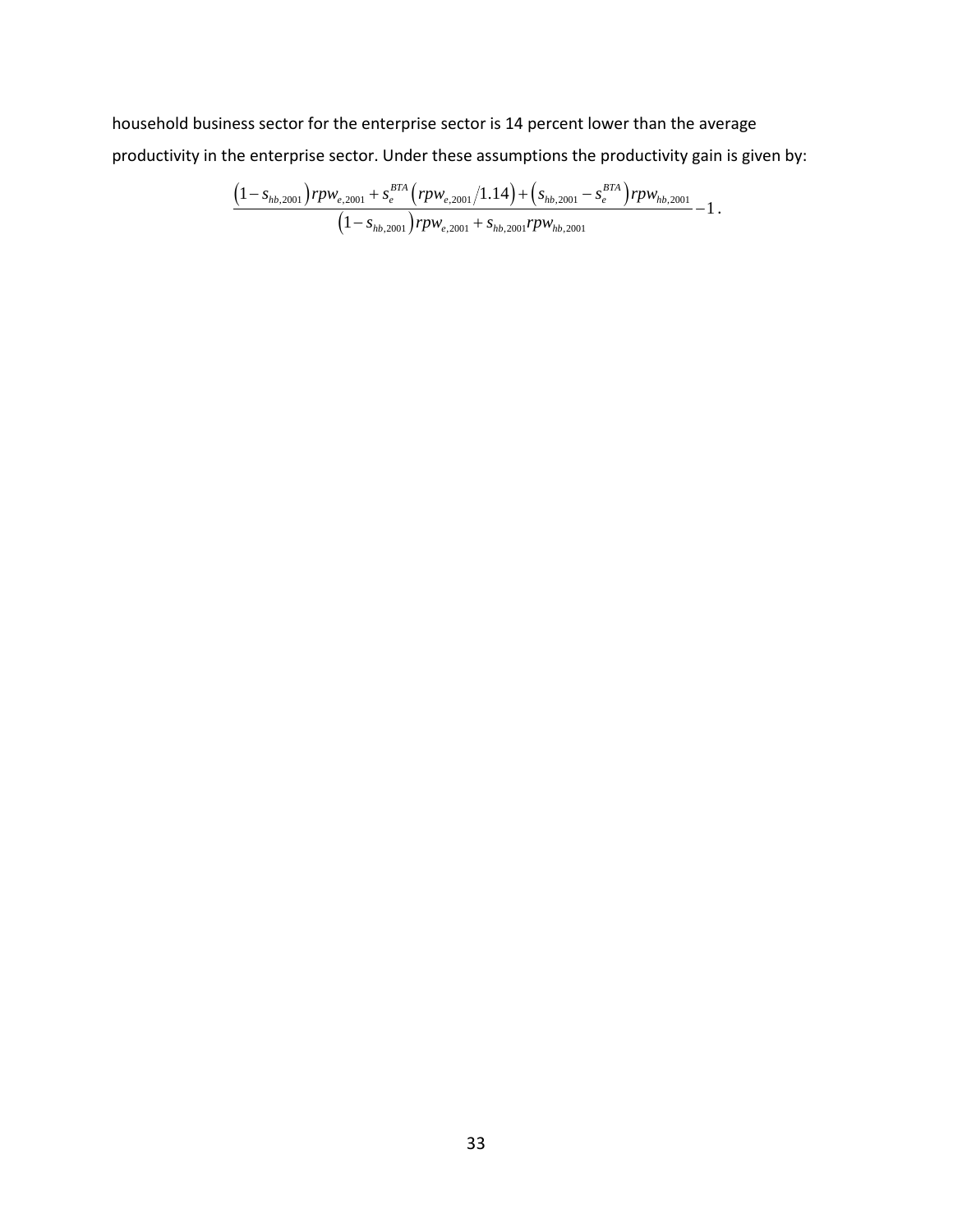

Figure 1: Value of Vietnamese exports to the U.S., 1997 to 2006

Notes: Authors' calculations from COMTRADE.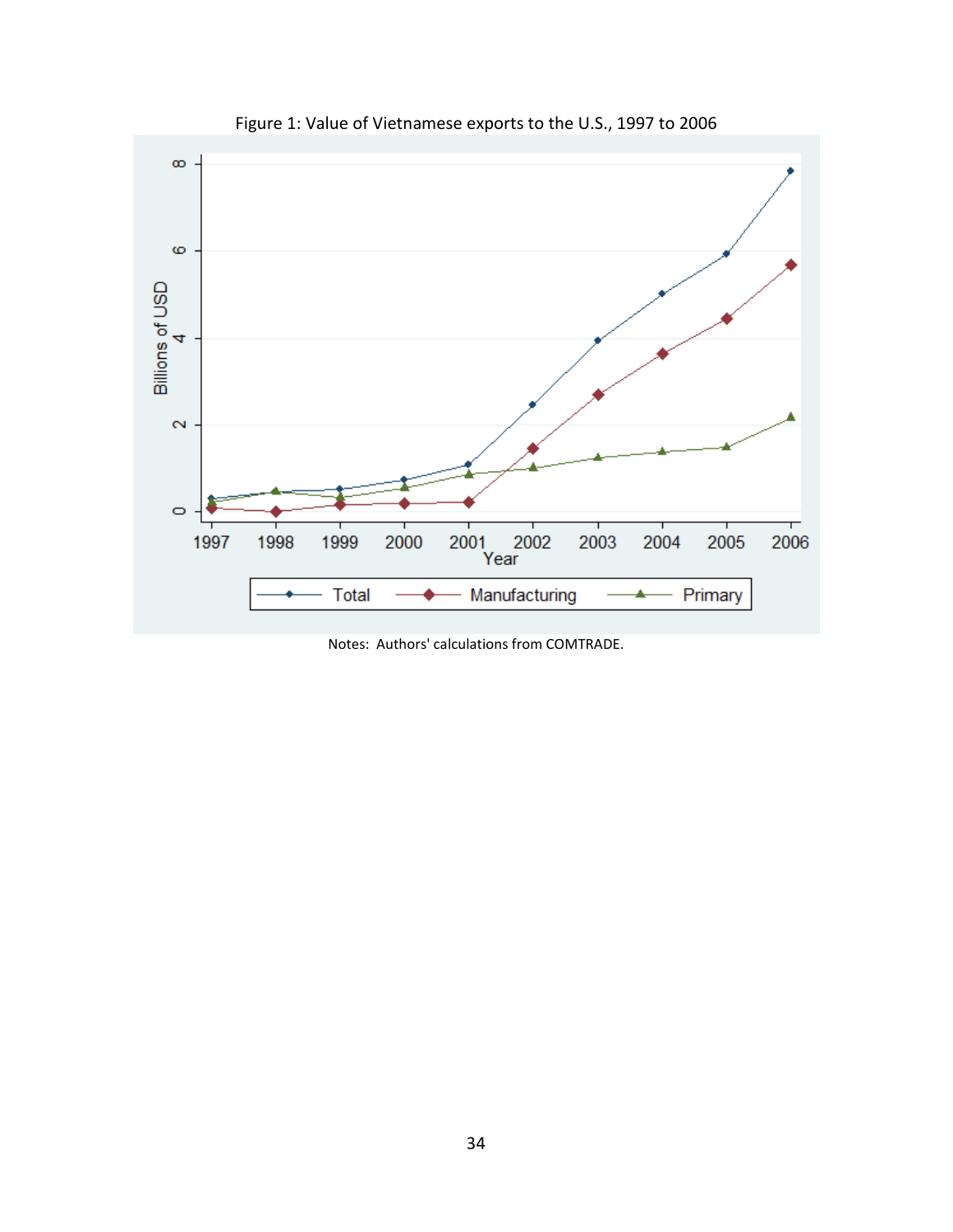

Figure 2: Share of the United States in Vietnam's Exports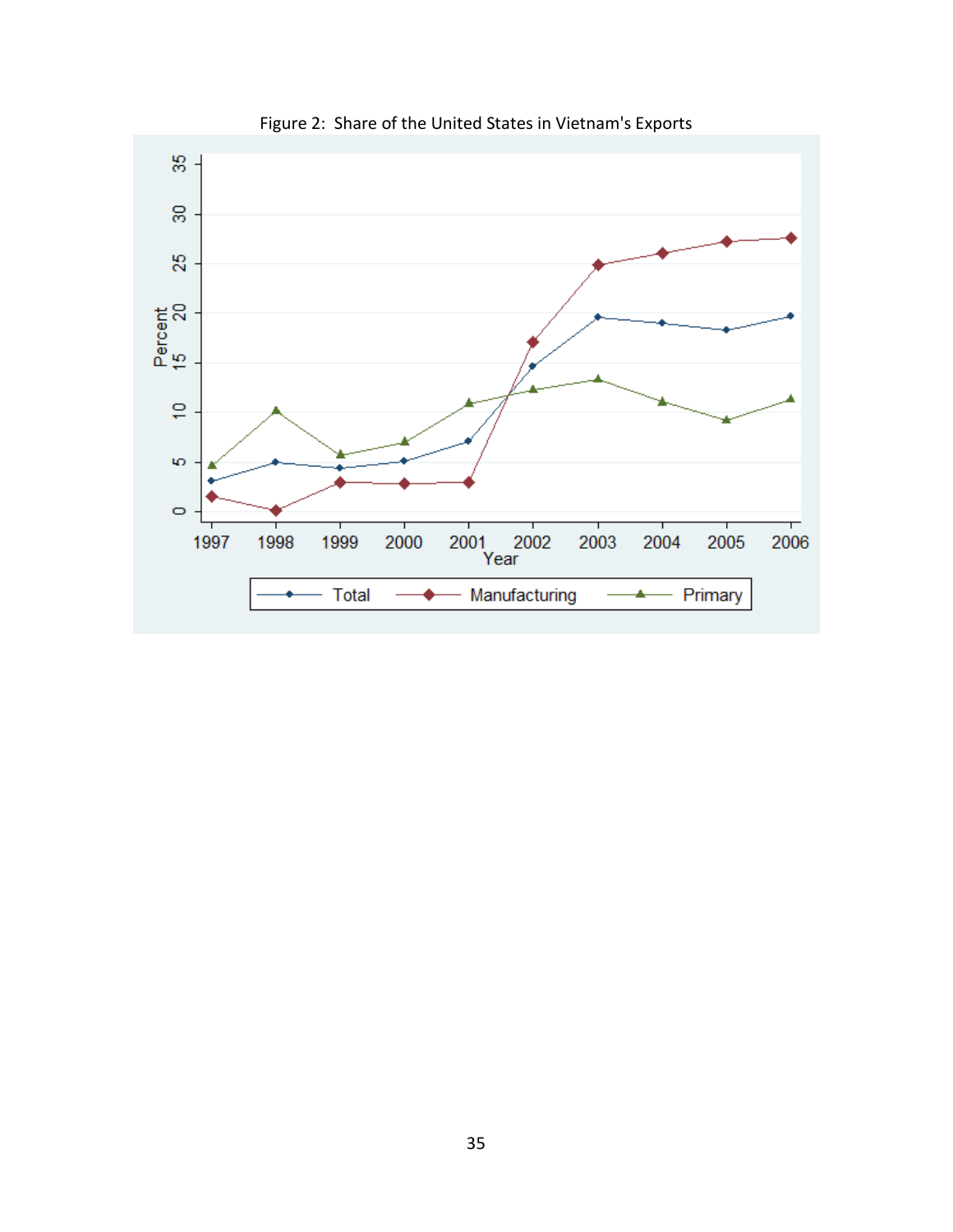

Figure 3: Growth of Vietnamese exports to the US versus US tariff cuts by industry

Notes: The industry codes correspond to ISIC revision 3.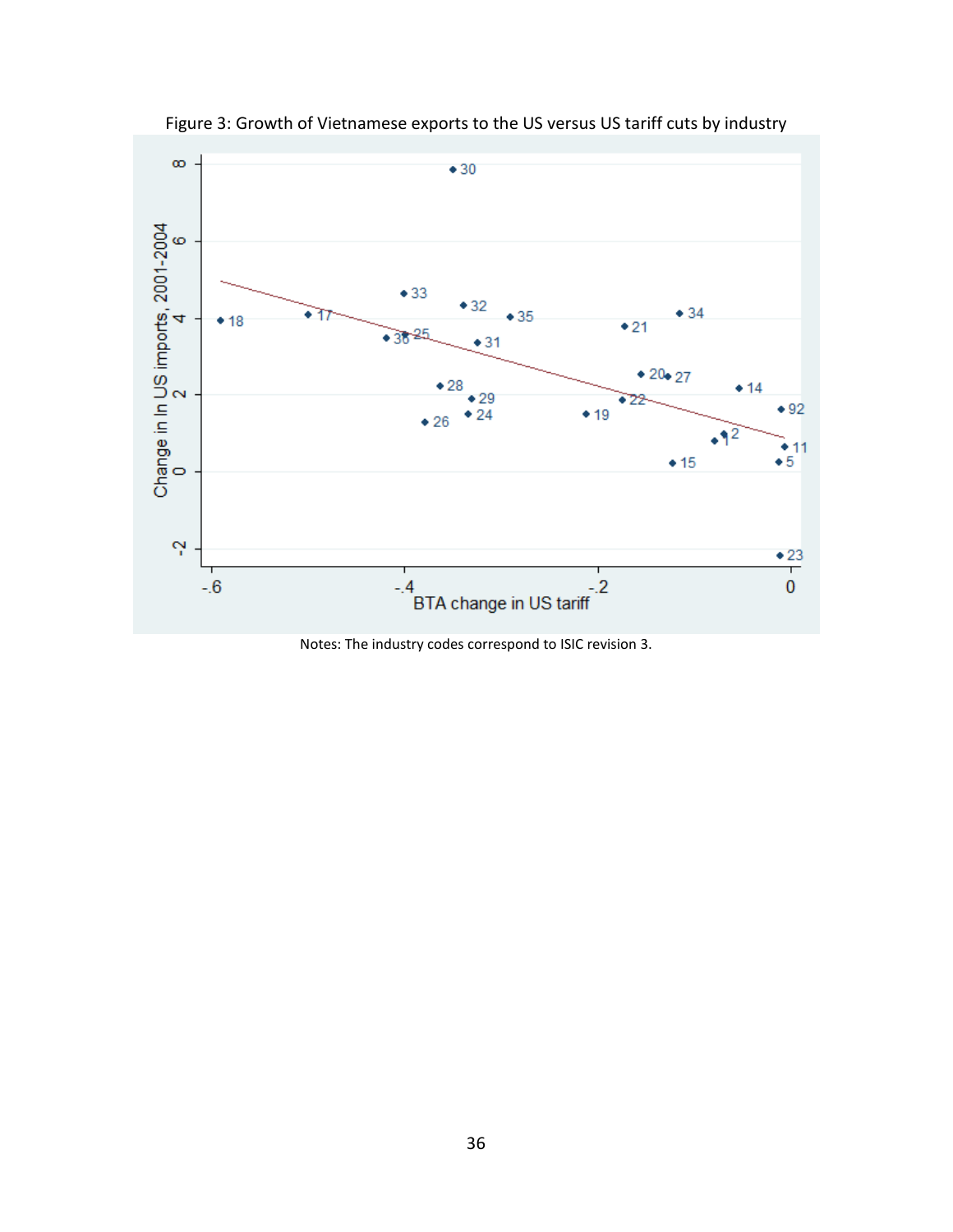

Figure 4: Change in share of household business workers and U.S. tariff reductions

Notes: The bubble sizes represent the weight given to the industry in the plotted regression line. See text for explanation. The industry codes correspond to all traded industries in ISIC revision 3.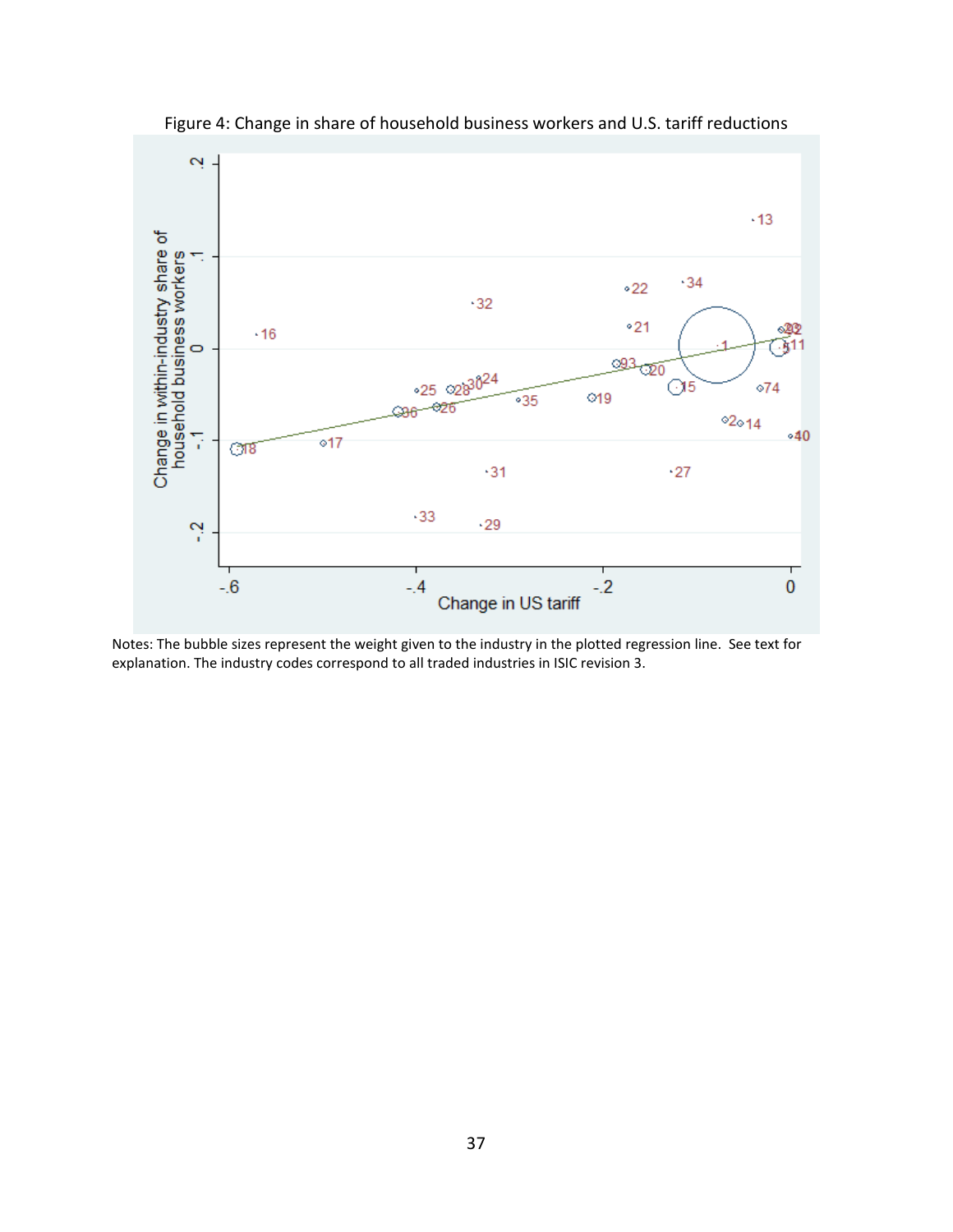

Figure 5: Change in share of household business workers and U.S. tariff reductions, manufacturing industries

Notes: The bubble sizes represent the weight given to the industry in the plotted regression line. See text for explanation. The industry codes correspond to ISIC revision 3.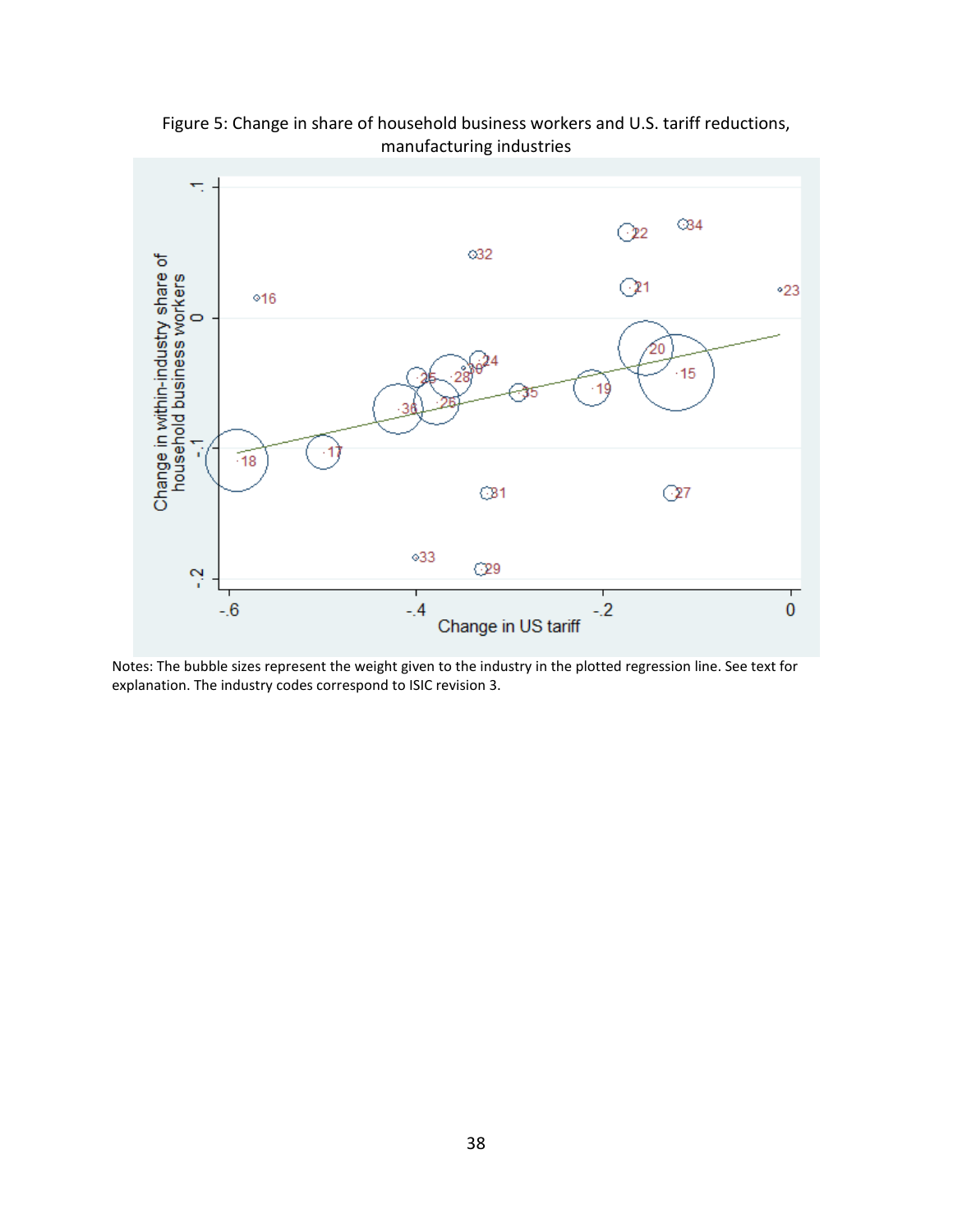|                   |                   | Mean pre-         | Mean post-        | Mean      | <b>Standard</b><br>deviation of |
|-------------------|-------------------|-------------------|-------------------|-----------|---------------------------------|
|                   | Number of         | <b>BTA</b> tariff | <b>BTA</b> tariff | change in | tariff                          |
| Industry          | <b>industries</b> | (Column 2)        | (MFN)             | tariff    | change                          |
| Traded industries | 34                | 0.234             | 0.024             | $-0.211$  | 0.179                           |
| All industries    | 60                | 0.133             | 0.013             | $-0.119$  | 0.170                           |
| Manufacturing     | 22                | 0.338             | 0.034             | $-0.303$  | 0.153                           |

## Table 1: Summary of U.S. tariffs applied to imports from Vietnam

Notes: The tariffs reported are simple averages across the indicated set of industries. Non‐traded industries, which are included in "All industries" have been assigned a tariff of 0 both before and after the BTA.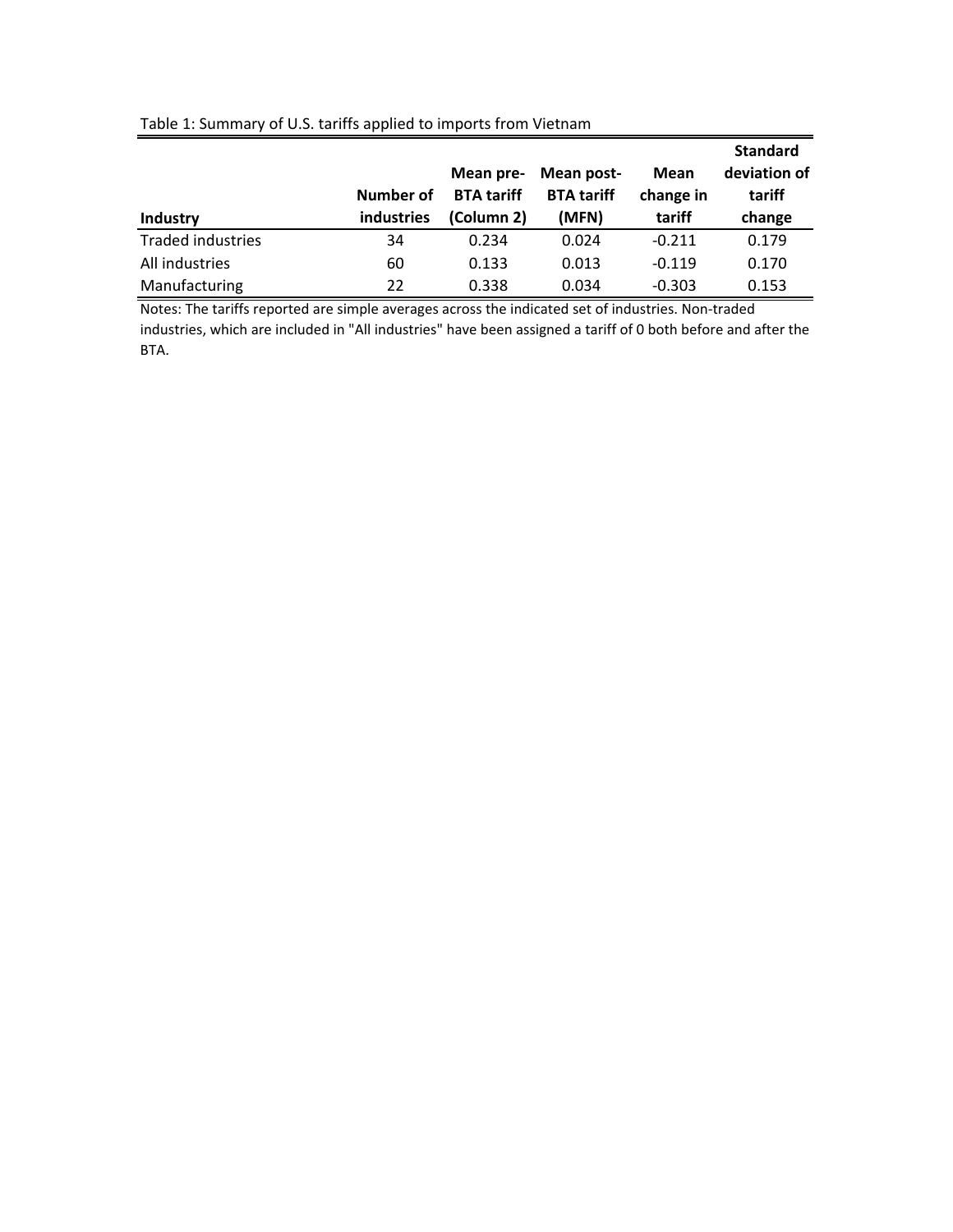|      |                                                      | <b>Excluding</b> |                      |
|------|------------------------------------------------------|------------------|----------------------|
|      |                                                      | agriculture and  |                      |
|      | All                                                  | fisheries        | <b>Manufacturing</b> |
|      |                                                      |                  |                      |
|      | Panel A: Share of employment in household businesses |                  |                      |
| 2002 | 0.847                                                | 0.672            | 0.657                |

# Table 2: Share of employment in household businesses

# **Panel B: Decomposing changes in household business employment**

| Within industries  | $-0.017$ | $-0.040$ | $-0.059$ |
|--------------------|----------|----------|----------|
| Between industries | $-0.016$ | $-0.006$ | 0.003    |
| Total              | $-0.033$ | $-0.046$ | $-0.056$ |

Notes: Authors' own estimates based on the 2002 and 2004 VHLSSs. Based on workers aged 20 to 64 inclusive. Survey sampling weights included.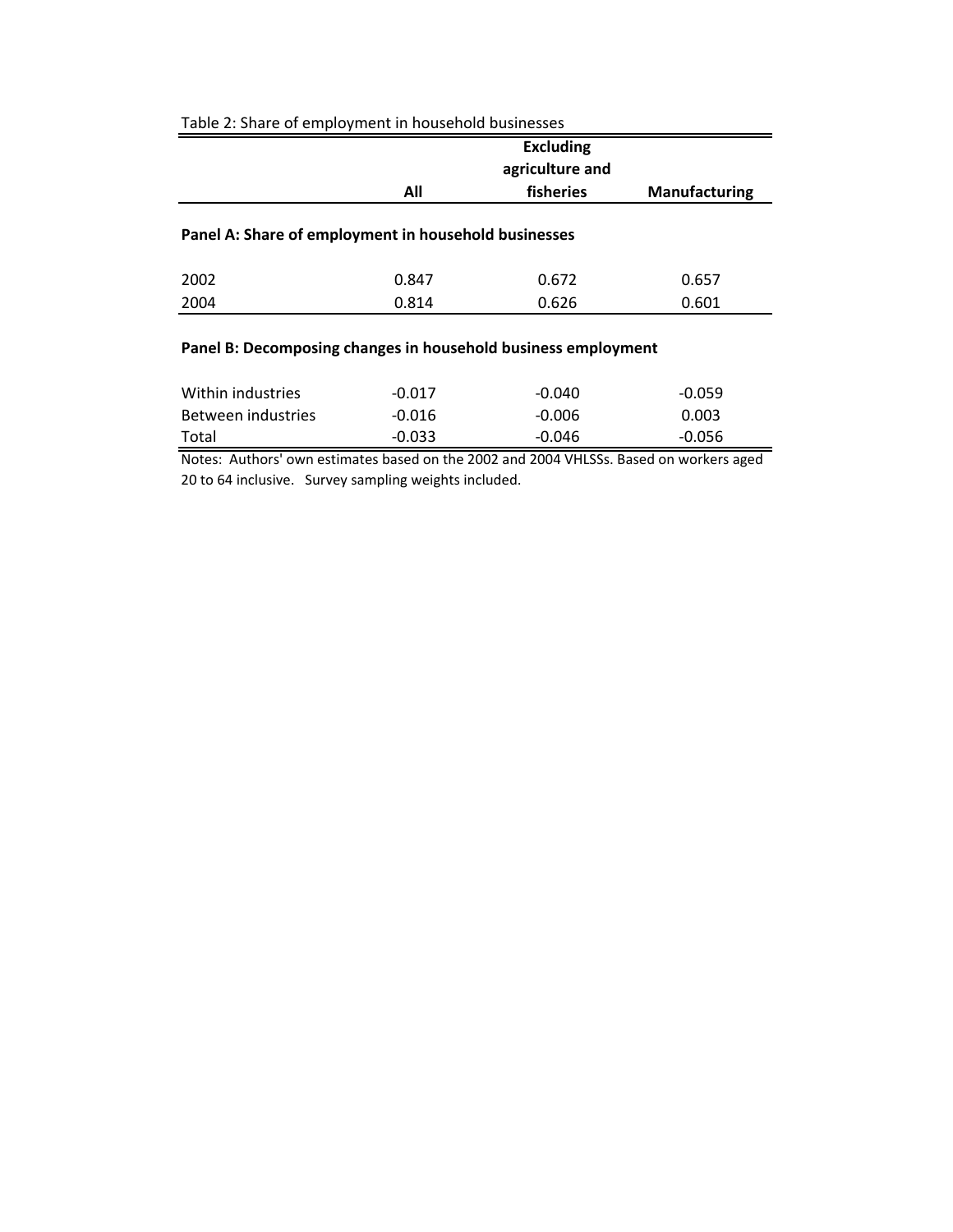| able 5: Employment in Household Businesses and Tarms | (1)           | (2)          | (3)            |
|------------------------------------------------------|---------------|--------------|----------------|
|                                                      | <b>Traded</b> | All          | Manufacturing  |
| <b>Tariff</b>                                        | $0.210***$    | $0.125***$   | $0.164***$     |
|                                                      | (0.0140)      | (0.0341)     | (0.0204)       |
| Age                                                  | 0.00227       | 0.00176      | $0.0168***$    |
|                                                      | (0.00319)     | (0.00227)    | (0.00431)      |
| Age squared                                          | $-1.69e-05$   | $-1.13e-05$  | $-0.000136***$ |
|                                                      | $(3.16e-05)$  | $(2.30e-05)$ | $(4.57e-05)$   |
| Indicator for primary education                      | 0.00363       | 0.00240      | $-0.00972$     |
|                                                      | (0.00384)     | (0.00205)    | (0.0209)       |
| Indicator for lower secondary education              | $-0.00648$    | $-0.00963$   | $-0.0686**$    |
|                                                      | (0.00489)     | (0.00835)    | (0.0245)       |
| Indicator for upper secondary education              | $-0.0802**$   | $-0.106***$  | $-0.223***$    |
|                                                      | (0.0388)      | (0.0385)     | (0.0412)       |
| Indicator for female                                 | 0.00111       | 0.000770     | $-0.0167$      |
|                                                      | (0.00551)     | (0.00613)    | (0.0229)       |
| Indicator for ethnic minority                        | 0.00355       | 0.00257      | 0.0403         |
|                                                      | (0.00328)     | (0.00361)    | (0.0267)       |
| Rural indicator                                      | $0.0484**$    | $0.0450***$  | $0.0766***$    |
|                                                      | (0.0203)      | (0.0114)     | (0.0208)       |
|                                                      |               |              |                |
| Industry fixed effects?                              | Yes           | Yes          | Yes            |
| Province fixed effects                               | Yes           | Yes          | Yes            |
| Year fixed effects                                   | Yes           | Yes          | Yes            |
|                                                      |               |              |                |
| Number of industries                                 | 34            | 60           | 22             |
| Observations                                         | 176,546       | 248,793      | 27,072         |
| R-squared                                            | 0.415         | 0.591        | 0.293          |

Table 3: Employment in Household Businesses and Tariffs

Notes: Standard errors are clustered at industry level; \*\*\*, \*\*, and \* denotes significance at 1, 5, and 10 percent level, respectively. The sample is restricted to workers between the ages of 20 and 64 inclusive at the time of the survey. Column (1) includes all traded industries, column (2) includes all industries, and column (3) includes all traded manufacturing industries.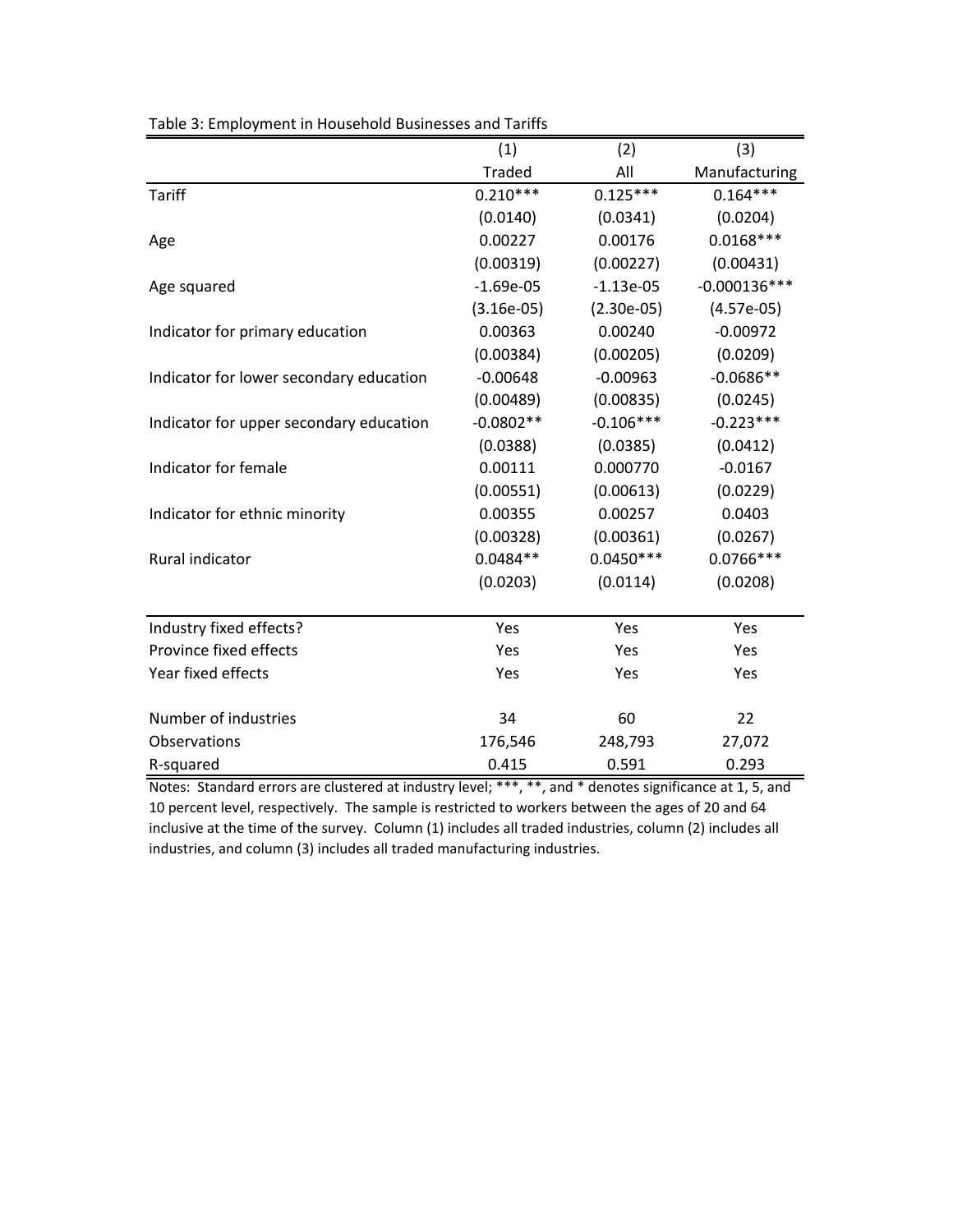|                         | (1)                  | (2)                           | (3)           |  |  |
|-------------------------|----------------------|-------------------------------|---------------|--|--|
|                         |                      |                               |               |  |  |
|                         | <b>Traded</b><br>All |                               | Manufacturing |  |  |
|                         | Reform Period        |                               |               |  |  |
| Tariff                  | $0.212***$           | $0.127***$                    | $0.201***$    |  |  |
|                         | (0.0409)             | (0.0396)                      | (0.0510)      |  |  |
|                         |                      |                               |               |  |  |
| Industry fixed effects? | Yes                  | Yes                           | Yes.          |  |  |
| Province fixed effects? | Yes                  | Yes                           | <b>Yes</b>    |  |  |
| Year fixed effects?     | <b>Yes</b>           | Yes                           | Yes           |  |  |
|                         |                      | Pre-reform Period (1993-1998) |               |  |  |
| Tariff                  | 0.0360               | 0.0142                        | $-0.00480$    |  |  |
|                         | (0.0337)             | (0.0350)                      | (0.102)       |  |  |
|                         |                      |                               |               |  |  |
| Industry fixed effects? | Yes                  | Yes                           | <b>Yes</b>    |  |  |
| Province fixed effects? | Yes                  | Yes                           | <b>Yes</b>    |  |  |
| Year fixed effects?     | Yes                  | Yes                           | Yes           |  |  |

Table 4: Falsification test of the relation between tariffs and self‐employment

Notes: Standard errors are clustered at industry level; \*\*\*, \*\*, and \* denotes significance at 1, 5, and 10 percent level, respectively. The dependant variable is an indicator for whether an individual is self‐employed. In the lower panel, the pre‐BTA tariffs (Column 2 rates in 2001) are assigned to industries in 1993 and the post‐BTA tariff (MFN rates in 2004) are assigned to industries in 1998. All regressions include the following worker characteristics: age, age squared, education level indicators, female indicator, ethnic minority indicator, and rural indicator.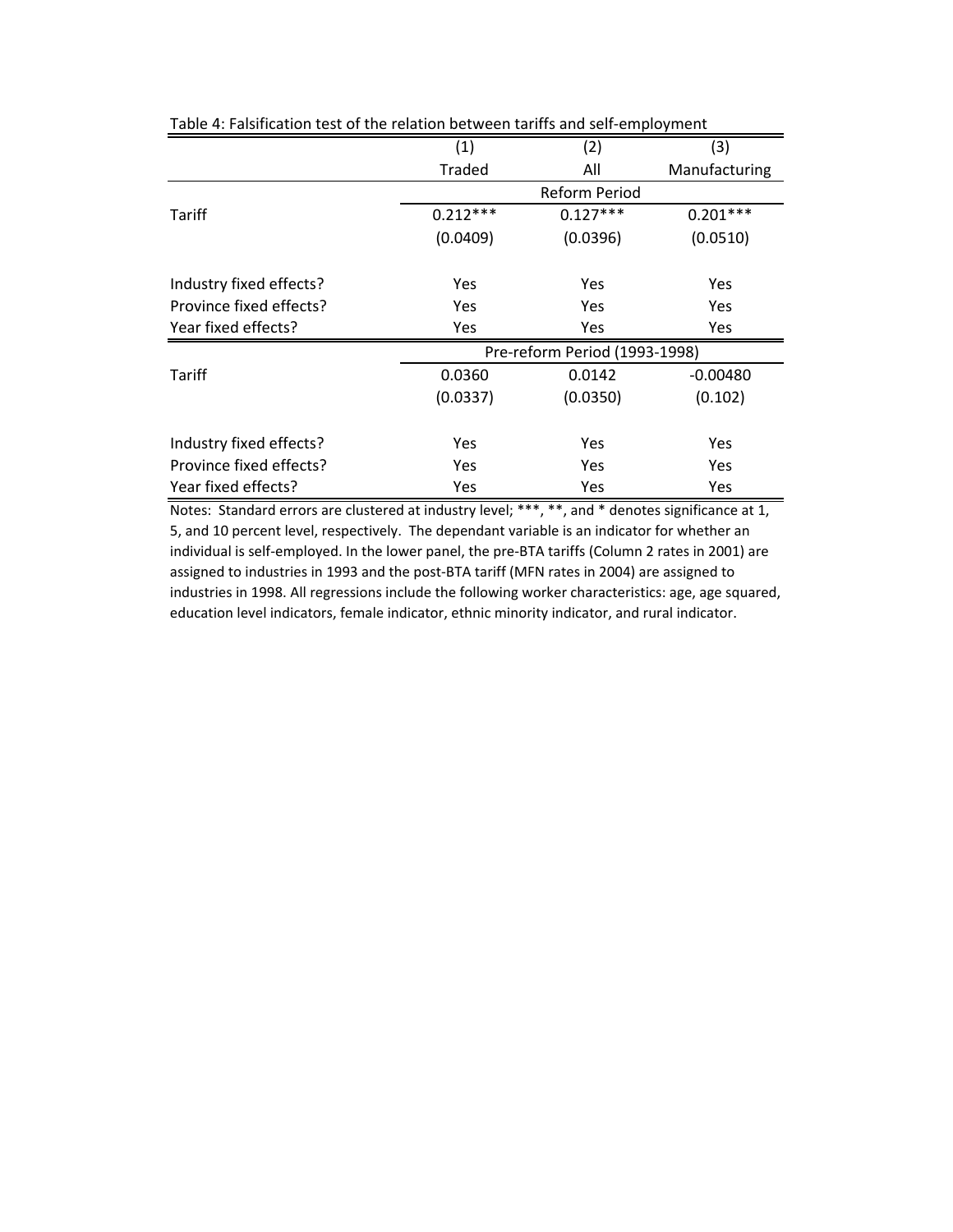|                               | (1)           | (2)         | (3)           |
|-------------------------------|---------------|-------------|---------------|
| Sample of workers             | <b>Traded</b> | All         | Manufacturing |
| <b>Panel A: Location</b>      |               |             |               |
|                               |               |             |               |
| Less than the median distance | $0.227***$    | $0.140***$  | $0.191***$    |
| from a major seaport          | (0.0215)      | (0.0340)    | (0.0273)      |
| At least the median distance  | $0.149***$    | $0.0670*$   | 0.0609        |
| from a major seaport          | (0.0335)      | (0.0381)    | (0.0446)      |
| Panel B: Age                  |               |             |               |
|                               |               |             |               |
| Age 20 to 29 in 2002          | $0.328***$    | $0.220***$  | $0.178***$    |
|                               | (0.0508)      | (0.0425)    | (0.0621)      |
| Age 30 to 39 in 2002          | $0.139***$    | $0.0780***$ | $0.0852***$   |
|                               | (0.0196)      | (0.0291)    | (0.0224)      |
| Age 40 to 49 in 2002          | $0.125***$    | 0.0385      | $0.148***$    |
|                               | (0.0295)      | (0.0414)    | (0.0384)      |
| Age 50 to 59 in 2002          | $0.113*$      | 0.0381      | $0.165*$      |
|                               | (0.0648)      | (0.0635)    | (0.0867)      |
| Age 60 to 64 in 2002          | $-0.0211$     | $-0.0694$   | $-0.136$      |
|                               | (0.109)       | (0.0855)    | (0.180)       |
| <b>Panel C: Gender</b>        |               |             |               |
|                               |               |             |               |
| Males                         | $0.230***$    | $0.101*$    | $0.164**$     |
|                               | (0.0387)      | (0.0528)    | (0.0603)      |
| Females                       | $0.197***$    | $0.147***$  | $0.164***$    |
|                               | (0.0178)      | (0.0219)    | (0.0340)      |
| <b>Panel D: Education</b>     |               |             |               |
|                               |               |             |               |
| 5 or fewer years of education | $0.269***$    | $0.177***$  | $0.192***$    |
|                               | (0.0365)      | (0.0462)    | (0.0407)      |
| 6 to 9 years of education     | $0.177***$    | $0.106**$   | $0.145***$    |
|                               | (0.0177)      | (0.0402)    | (0.0307)      |
| 10 or more years of education | $0.212***$    | $0.123***$  | $0.189***$    |
|                               | (0.0353)      | (0.0364)    | (0.0574)      |

Table 5: Employment in Household Business and Tariffs by Age, Gender, Education, and Location

Notes: Standard errors are clustered at industry level; \*\*\*, \*\*, and \* denotes significance at 1, 5, and 10 percent level, respectively. The table shows the estimated coefficient on industry tariffs from regressing an indicator for working in a household business for the indicate sample. All regressions include the usual controls for worker characteristics, and province, industry, and year fixed effects as in Table 3.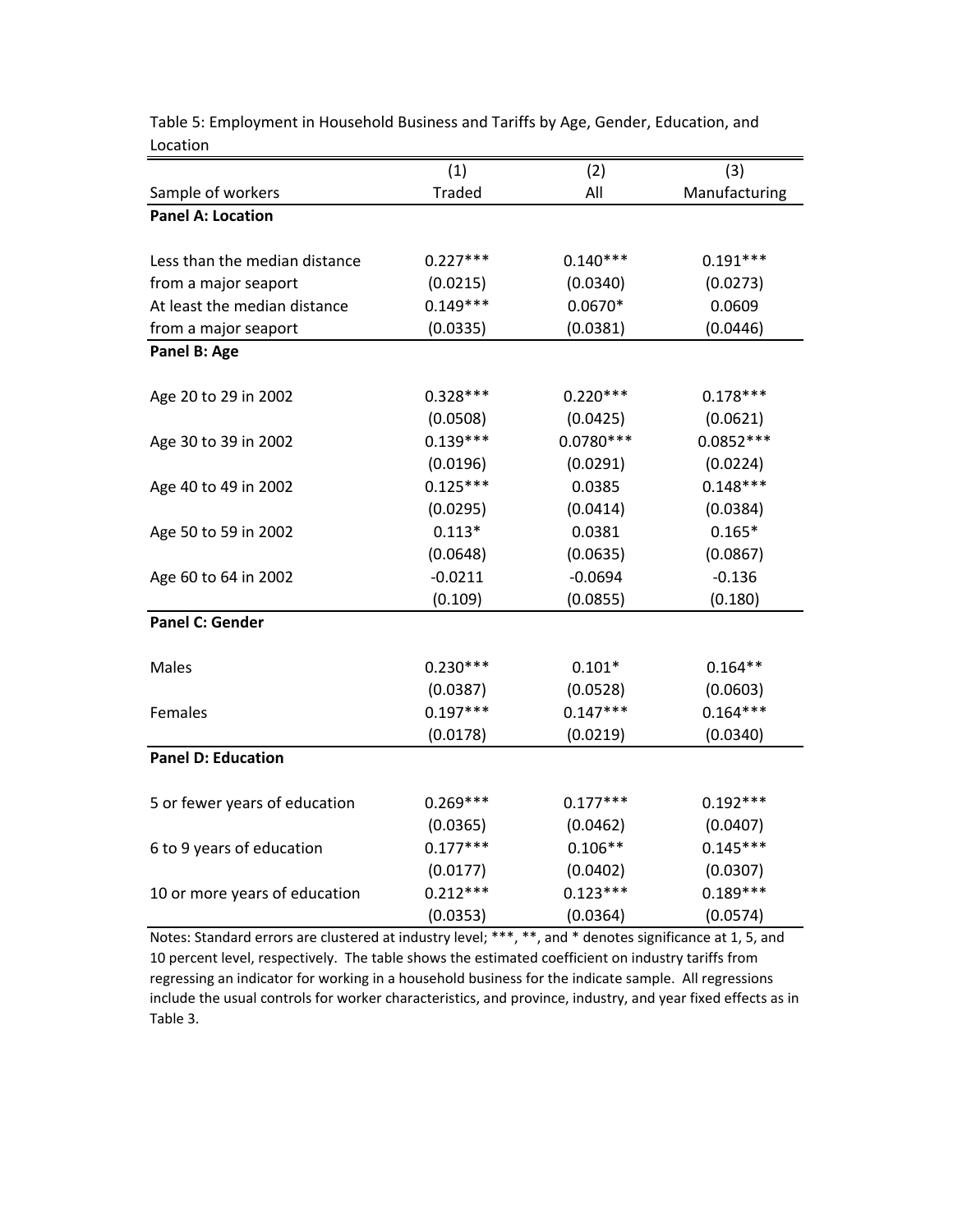|                                        |                        | Coefficient on industry tariff |                        |
|----------------------------------------|------------------------|--------------------------------|------------------------|
|                                        | Traded                 | All                            | Manufacturing          |
| Tariff based on contemporary           | $0.152***$             | $0.0748**$                     | $0.164***$             |
| industry                               | (0.0256)               | (0.0319)                       | (0.0552)               |
| Tariff based on initial industry       | $0.144***$<br>(0.0196) | $0.0633**$<br>(0.0294)         | $0.180***$<br>(0.0493) |
| Tariff based on initial industry, with | $0.111***$             | $0.0440*$                      | $0.0867**$             |
| individual fixed effects               | (0.0301)               | (0.0240)                       | (0.0418)               |

Table 6: Household business employment and tariffs, panel‐level analysis

Notes: Standard errors are clustered at industry level; \*\*\*, \*\*, and \* denotes significance at 1, 5, and 10 percent level, respectively. The sample is based on workers age 20 to 64 as of the 2002 VHLSS that reported working in the 2002 and 2004 VHLSSs. The groupings into traded, all, and manufacturing are based on the initial industry of employment reported in the 2002 VHLSS. All regressions that do not include individual fixed effects include individual covariates (age, age squared, education levels, gender, ethnic minority status, urban indicator, and province fixed effects). All regressions include industry and year fixed effects.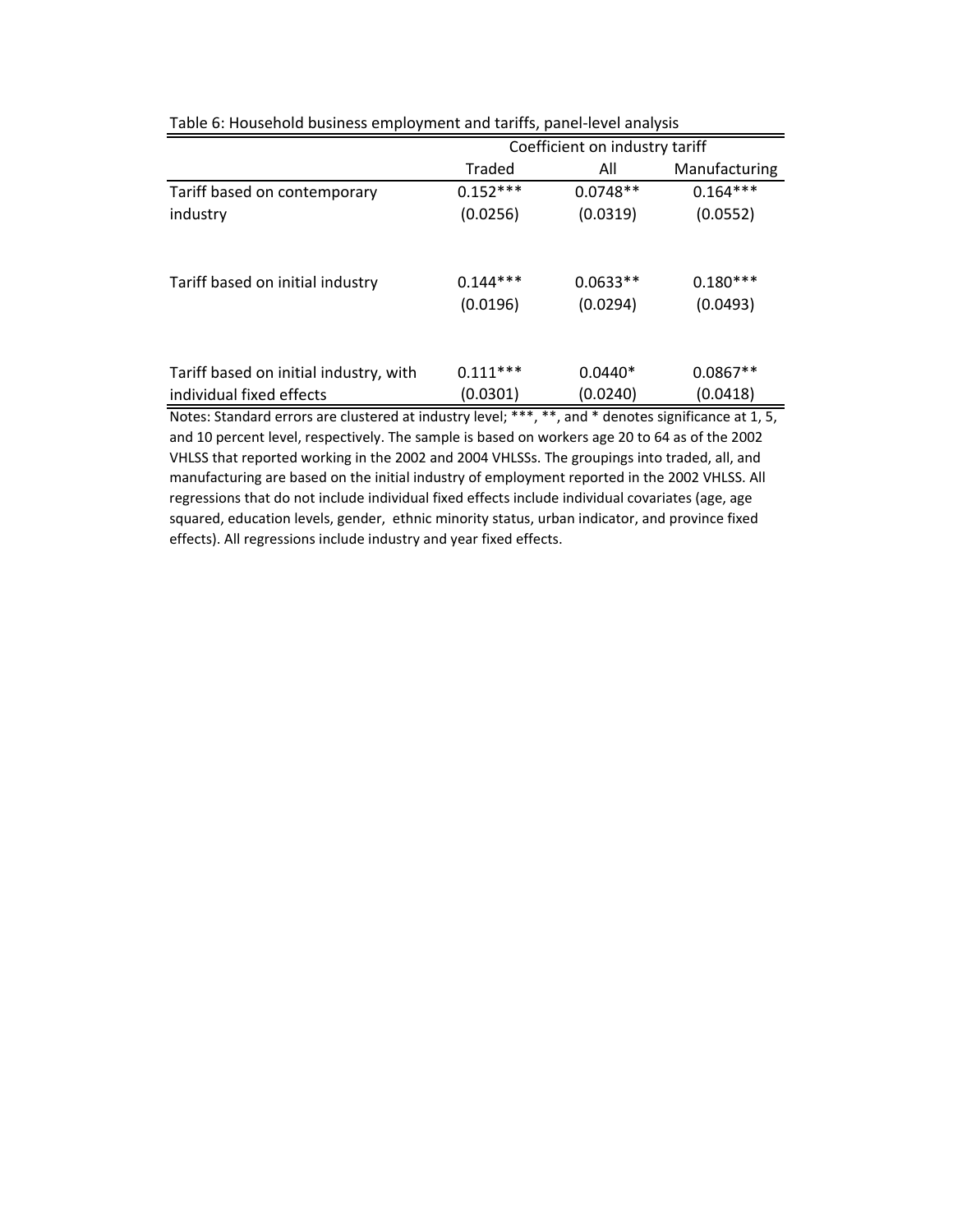|                                                     | pependent variable. Share or maastry employment in the malcated set or maastries |            |               |  |  |  |  |
|-----------------------------------------------------|----------------------------------------------------------------------------------|------------|---------------|--|--|--|--|
|                                                     | (1)                                                                              | (2)        | (3)           |  |  |  |  |
|                                                     | Traded<br>All                                                                    |            | Manufacturing |  |  |  |  |
| Panel A: Enterprise Sector (Enterprise Survey Data) |                                                                                  |            |               |  |  |  |  |
| Tariff                                              | $-0.0254**$                                                                      | $-0.0105*$ | $-0.0235$     |  |  |  |  |
|                                                     | (0.0114)                                                                         | (0.00540)  | (0.0174)      |  |  |  |  |
| <b>Observations</b>                                 | 66                                                                               | 110        | 44            |  |  |  |  |
| R-squared                                           | 0.986                                                                            | 0.992      | 0.993         |  |  |  |  |
|                                                     |                                                                                  |            |               |  |  |  |  |

Table 7: Industry Employment and Tariffs

# Dependent variable: Share of industry employment in the indicated set of industries

## **Panel B: Overall Employment (VHLSS Data)**

| Tariff       | $-0.00445$<br>(0.00557) | $-0.000137$<br>(0.00256) | 0.00410<br>(0.0336) |
|--------------|-------------------------|--------------------------|---------------------|
| Observations | 68                      | 120                      | 44                  |
| R-squared    | 1.000                   | 0.998                    | 0.984               |

Notes: Standard errors are clustered at industry level; \*\*\*, \*\*, and \* denotes significance at 1, 5, and 10 percent level, respectively. The dependent variable is the share of workers and is calculated as the number of workers in industry j divided by the total number of workers in the respective group. The total number of workers includes workers in (i) traded industries for column (1), (ii) all industries for column (2), and (iii) traded manufacturing industries for column (3). The dependent variable is the share of workers in an industry and is calculated as the number of workers in industry j divided by the total number of workers in the respective grouping. The industry employment shares are based on workers between the ages of 20 and 64 inclusive. All regressions include industry and year fixed effects.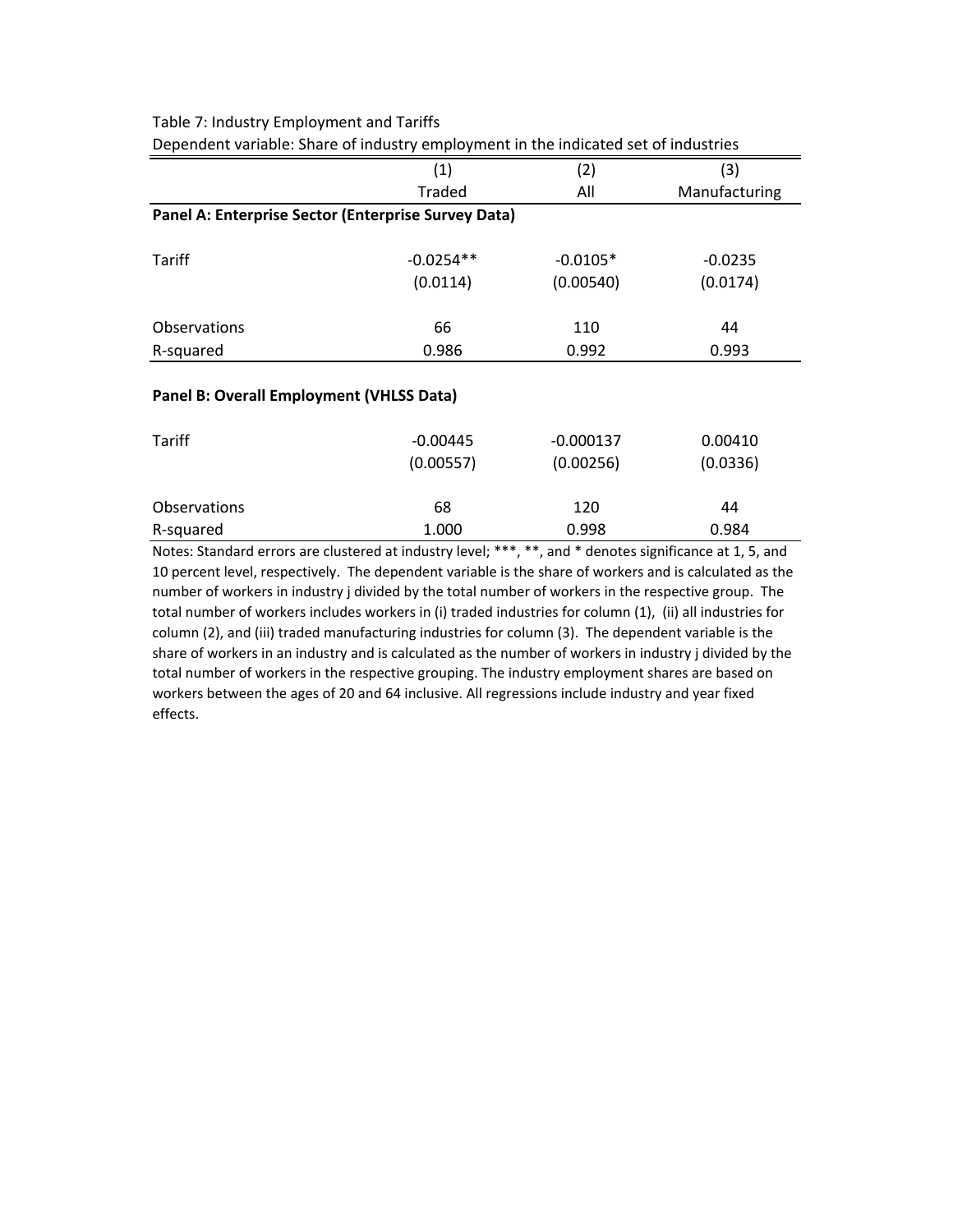| Appendix Table A.I. Growth of Vietnamese exports and BTA tariff childges |               |               |               |               |
|--------------------------------------------------------------------------|---------------|---------------|---------------|---------------|
|                                                                          | (1)           | (2)           | (3)           | (4)           |
| Industries                                                               | <b>Traded</b> | Manufacturing | <b>Traded</b> | Manufacturing |
| <b>Destination market</b>                                                | <b>US</b>     | <b>US</b>     | <b>EU13</b>   | EU13          |
|                                                                          |               |               |               |               |
| Panel A: Change in In exports 2001 to 2004                               |               |               |               |               |
| BTA tariff change                                                        | $-5.595***$   | $-4.237*$     | 0.375         | 0.153         |
|                                                                          | (1.446)       | (2.059)       | (0.658)       | (1.040)       |
| <b>Observations</b>                                                      | 24            | 19            | 24            | 19            |
| R-squared                                                                | 0.279         | 0.116         | 0.009         | 0.001         |
| Panel B: Change in In exports 1997 to 2000                               |               |               |               |               |
| BTA tariff change                                                        | $-0.796$      | 0.187         | 0.388         | 0.861         |
|                                                                          | (1.880)       | (1.705)       | (0.594)       | (0.883)       |
| <b>Observations</b>                                                      | 24            | 19            | 24            | 19            |
| R-squared                                                                | 0.011         | 0.001         | 0.013         | 0.039         |

Notes: Robust standard errors in parentheses \*\*\* p<0.01, \*\* p<0.05, \* p<0.1. We use data on imports from Vietnam as reported by the U.S. and EU13 (EU15 excluding Belgium and Luxembourgh for which data was not consistently available) in UNComtrade. We exclude industries for which imports were 0 for any of the years.

# Appendix Table A.1: Growth of Vietnamese exports and BTA tariff chnages